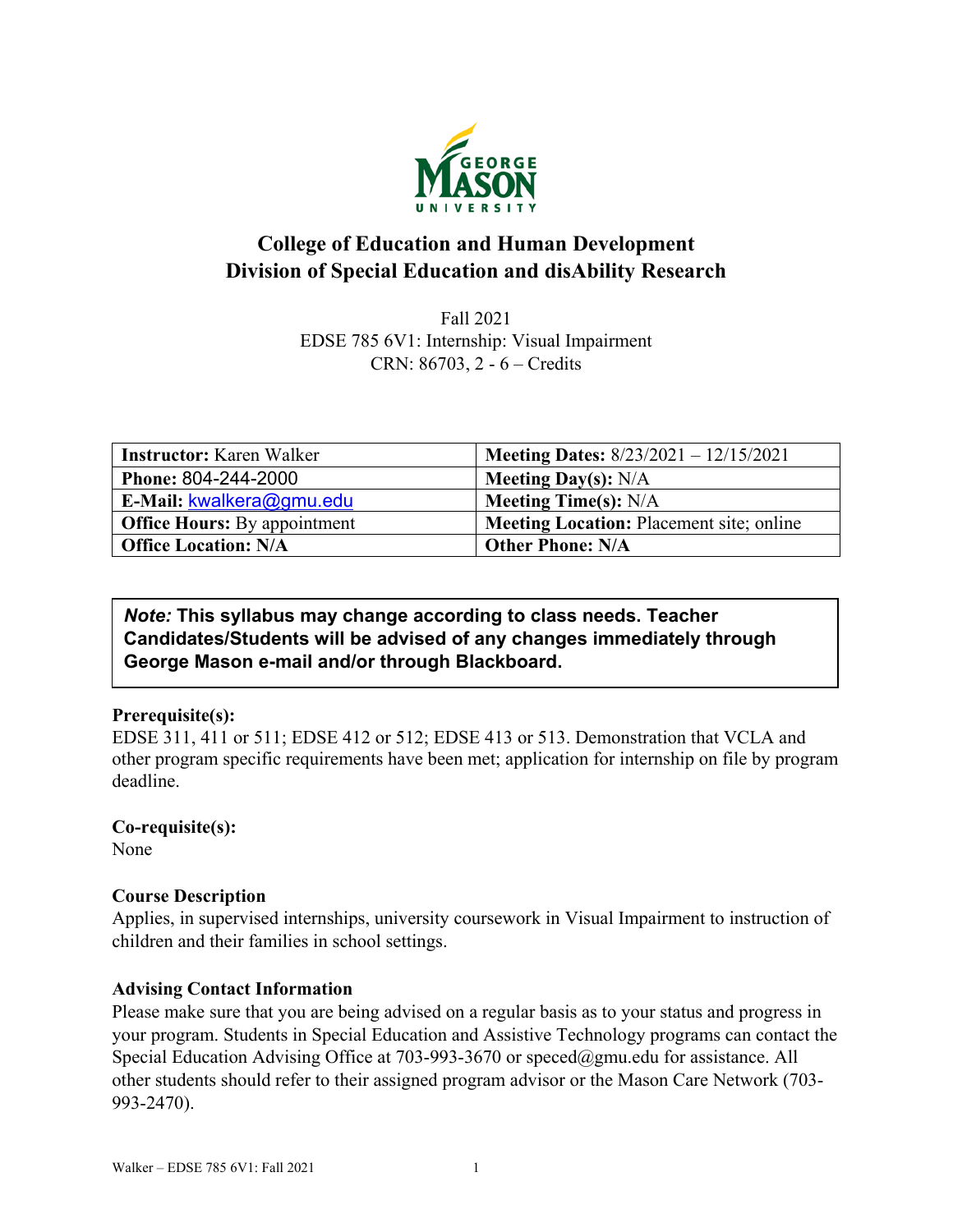### **Advising Tip**

Are you planning to waive one of the two internship requirements for your teacher licensure program? The waiver is not automatic. Be sure to send the waiver documentation (http://cehd.gmu.edu/assets/docs/forms/InternshipWaiv\_forms.pdf) to your advisor.

#### **Course Delivery Method**

Learning activities include the following:

- 1. Individual demonstration
- 2. Classroom observations
- 3. Discussions and consultation
- 4. Reflection activities
- 5. Electronic supplements and activities via Blackboard

#### **Learner Outcomes**

Upon completion of the course, teacher candidates/students will be able to:

- 1. Demonstrate understanding of development and the ability to plan and execute curriculum appropriate to the chronological ages, developmental and functional levels of the students being taught.
- 2. Demonstrate the integration of the theoretical methodology with the practical applications in the field.
- 3. Demonstrate positive and appropriate interactions with students, families and other professionals. This includes the ability to manage the classroom/resource room, co-teach in a general education setting, develop and enforce classroom expectations, develop strategies to anticipate behaviors and deal with them, and work through transitions during the day. This also includes demonstration of confidentiality when communicating about students with disabilities.
- 4. Develop and implement developmentally and functionally appropriate intervention activities within a variety of settings, including those that enhance and support integration and/or inclusion as well as those activities that are therapeutically based. This includes demonstration of a positive learning environment geared to the individual as well as the group. This may also be demonstrated in the general classroom environment as well as special education settings.
- 5. Demonstrate the ability to work collaboratively as part of a team including but not limited to general and special educators and therapists, parents and other related/support staff.
- 6. Demonstrate the ability to be lead teacher by overseeing the entire classroom while also meeting the individual needs of students, directing/teaming with assistants, and monitoring the ongoing activities and tone of the class. If working with students on an individual basis, demonstrate the ability to plan for that child based on goals and objectives and provide on-going assessment for both the child and the intervention sessions.
- 7. Demonstrate support within an integrated environment, as appropriate. This includes knowledge of general curriculum specific to the ages and grades of students, ability to modify the general education curriculum as needed, ability to work with general education staff in a manner which enhances the education of the student(s) with disabilities by providing direct or indirect support and the knowledge of how to work with groups of students demonstrating mixed abilities and needs (whether identified as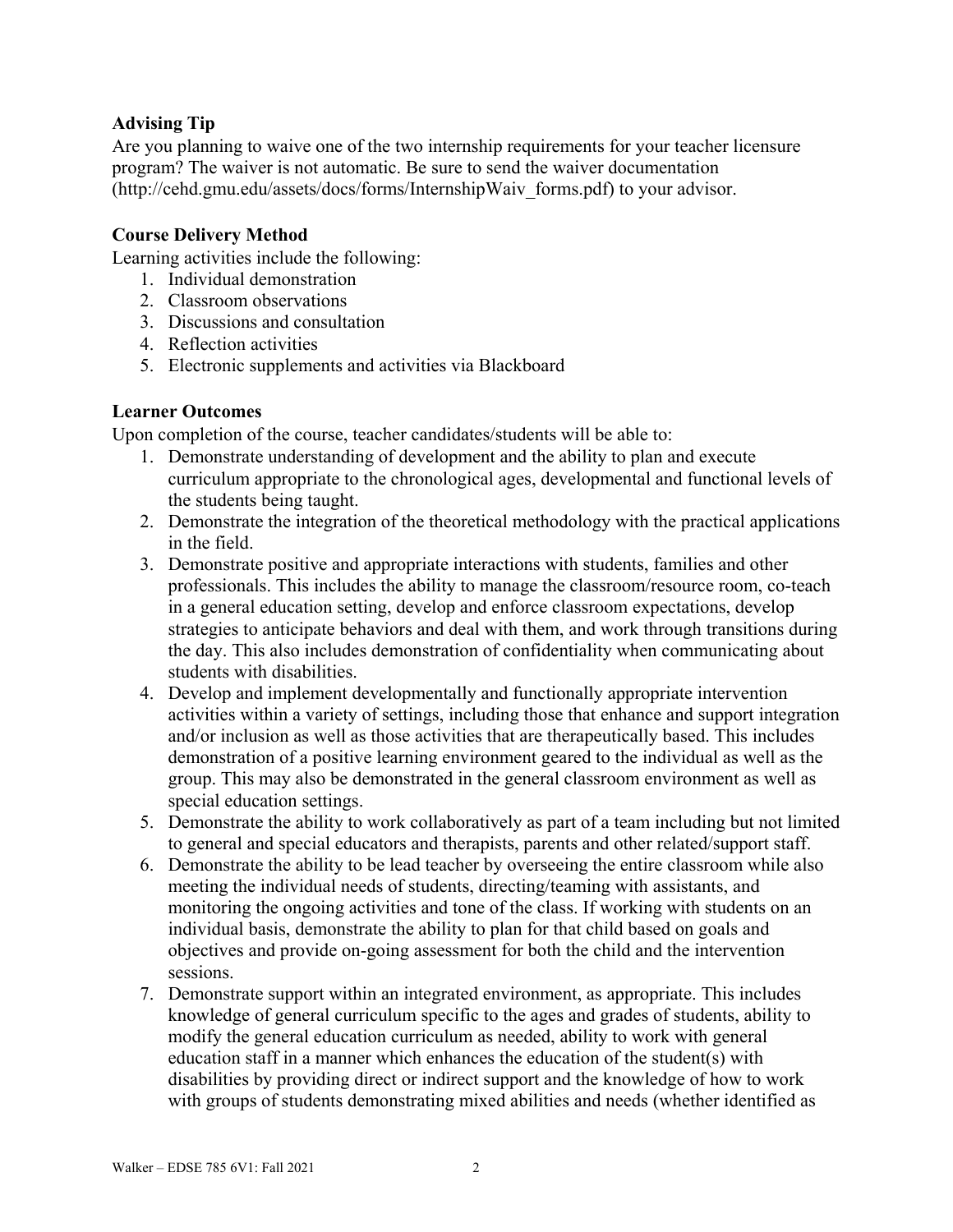disabled or not).

- 8. Select and utilize assessment and/or monitoring tools and strategies, including but not limited to county-wide assessments, SOLs, VAAP (as assessed for individual students), etc.
- 9. Develop developmentally, educationally and functionally appropriate IEPs.
- 10. Select and utilize workable and useful data/record keeping strategies.
- 11. Monitor and analyze teaching performance.
- 12. Demonstrate additional competencies contained in personal goals statement or delineated by the cooperating teacher and/or university supervisor.

#### **Professional Standards**

"Council for Exceptional Children [CEC] and the Interstate Teacher Assessment and Support Consortium [InTASC]). Upon completion of this course, students will have met the following professional standards: CEC Standard 2: Learning environments (InTASC 3); CEC Standard 4: Assessment (InTASC 6); CEC Standard 5: Instructional planning and strategies (InTASC 7,8); CEC Standard 6: Professional learning and ethical practice (InTASC 9) & CEC Standard 7: Collaboration (InTASC 10).

This course contains at least on Common Assessment developed by the College of Education and Human Development to assess our candidates' performance on nationally accepted standards for beginning teachers (InTASC) and our programs' performance on national accreditation standards (CAEP).

## **Required Texts**

*Special Education Internship Handbook* for 2021-22

#### **Recommended Texts**

American Psychological Association*.* (2020). *Publication manual of the American Psychological Association* (7th ed.). <https://doi.org/10.1037/0000165-000>

#### **Required Resources**

Access to Blackboard and Mason email, and access to other virtual communication tools (e.g., Zoom, OneDrive) as needed

#### **Course Performance Evaluation**

Students are expected to submit all assignments on time in the manner outlined by the instructor (e.g., Blackboard, VIA, hard copy).

#### **VIA Performance-Based Assessment Submission Requirement**

It is critical for the special education program to collect data on how our students are meeting accreditation standards. Every teacher candidate/student registered for an EDSE course with a required Performance-based Assessment (PBA) is required to upload the PBA to VIA (regardless of whether a course is an elective, a one-time course or part of an undergraduate minor). A PBA is a specific assignment, presentation, or project that best demonstrates one or more CEC, InTASC or other standard connected to the course. A PBA is evaluated in two ways. The first is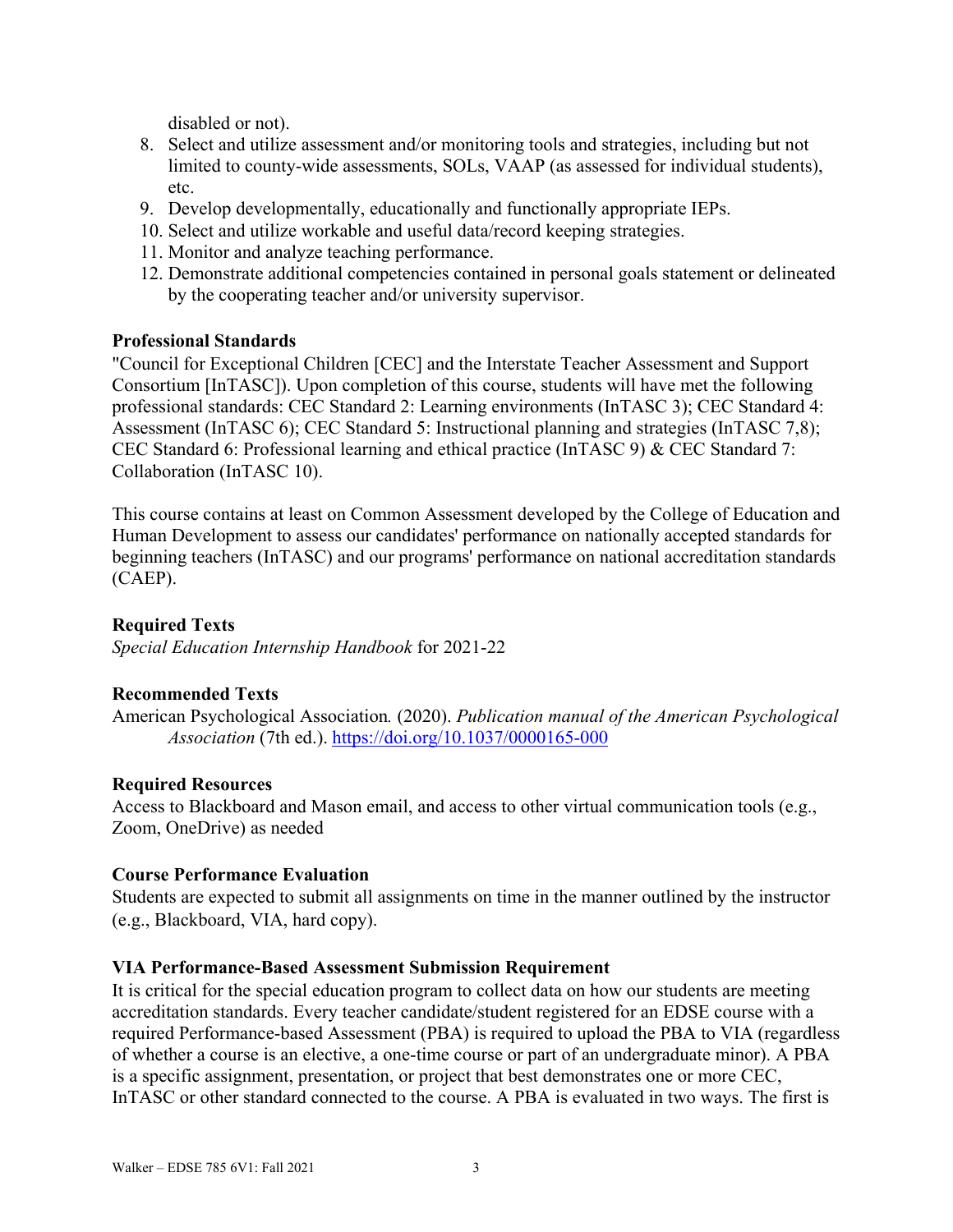for a grade, based on the instructor's grading rubric. The second is for program accreditation purposes. Your instructor will provide directions as to how to upload the PBA to VIA. For EDSE 785, the required PBA is the Internship Rubric. Please check to verify your ability to upload items to VIA before the PBA due date.

#### *Assignments and/or Examinations*

**Performance-based Assessment (VIA submission required)**

• Internship Rubric (Assessment A; see Internship Handbook)

## **College Wide Common Assessment (VIA submission required)**

This course contains at least one Common Assessment developed by the College of Education and Human Development to assess our candidates' performance on nationally accepted standards for beginning teachers (InTASC) and our programs' performance on national accreditation standards (CAEP).

• Teacher Candidate Dispositions Rating (Assessment B; see Internship Handbook)

## *Other Assignments*

- Log of Hours (Form 1 in Internship Handbook; all completed/signed pages uploaded to the Forms page of Blackboard)
- Internship Summary and Final Grade (Form 2 in Internship Handbook; all completed/signed pages uploaded to the Forms page of Blackboard)
- Observation Summary Report (Form 3 in Internship Handbook; all completed reports uploaded to the Forms page in Blackboard)
- Weekly Reflection (Form 4 in the Internship Handbook; uploaded to the Forms page of Blackboard)
- End-of-Internship Evaluation (CEHD-wide evaluation completed online prior to internship completion)
- Lesson plans, observations, and pre- and/or post-observation conferences (see Internship Handbook)
- Any other assignments may be assigned at the University Supervisor's discretion

# **Course Policies and Expectations**

Please refer to the *Special Education Internship Handbook* for internship policies and expectations.

## *Attendance/Participation*

Teacher Candidates completing Traditional internships are required to follow the Mentor Teacher's daily schedule. Candidates must be punctual, arrive when the Mentor Teacher arrives, and leave when the Mentor Teacher leaves. When an absence is unavoidable, the Candidate must notify the school office personnel, Mentor Teacher, and University Supervisor as far in advance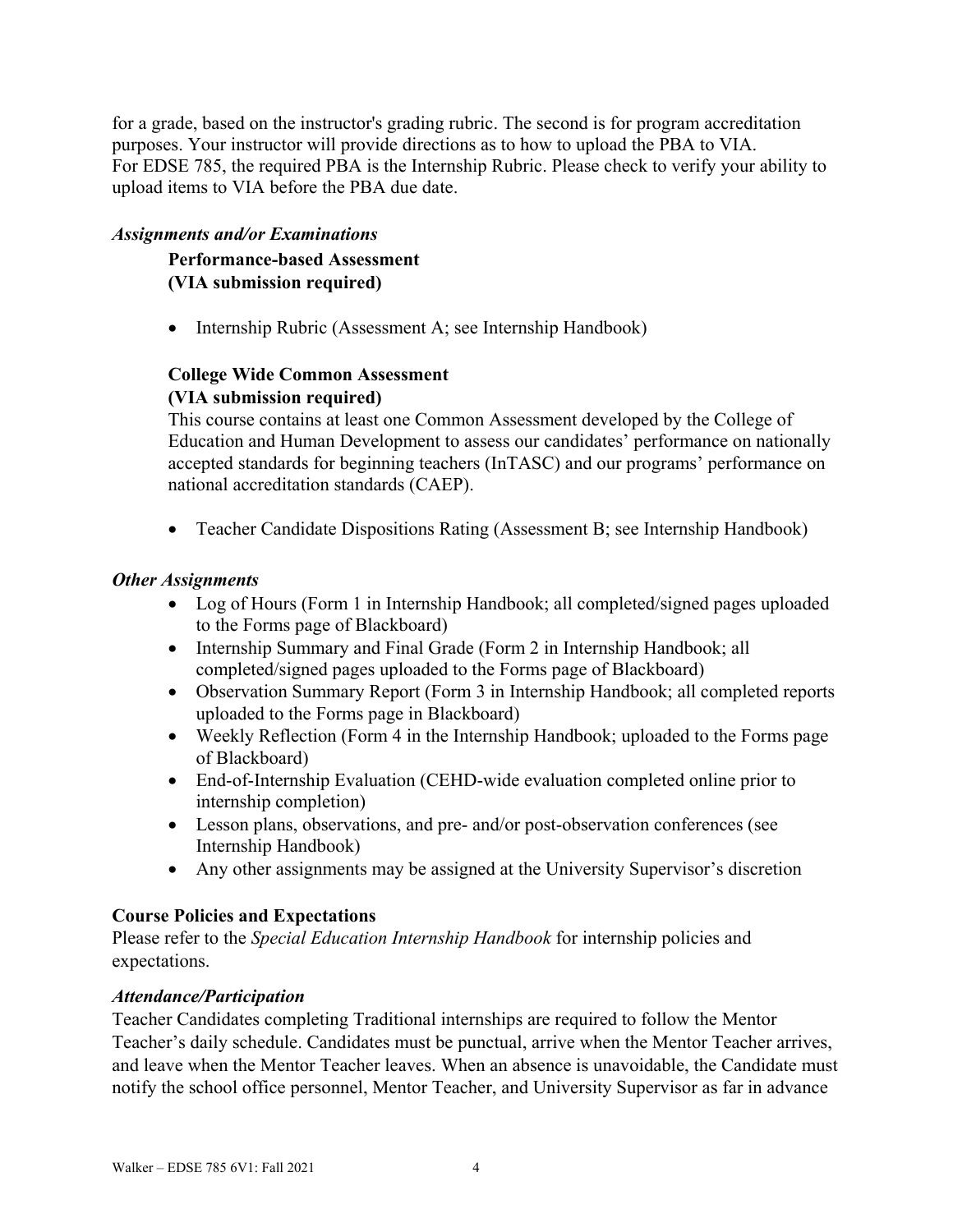as possible. If the Teacher Candidate is absent on a day when he/she is expected to teach, lesson plans and materials must be delivered to the Mentor Teacher before class begins. Candidates who are completing on-the-job (OTJ) internships are expected to adhere to their regular work schedule and responsibilities.

#### *Late Work*

All internship activities and assignments are scheduled between the University Supervisor, Mentor Teacher, and Teacher Candidate. If an assignment cannot be completed as required, the Teacher Candidate must notify the University Supervisor and Mentor Teacher in advance and must work with the University Supervisor and Mentor Teacher to reschedule or adjust the deadline accordingly. Note that submission of all assignments in accordance with the agreed upon schedule increases the likelihood of on-time completion of internship requirements.

#### *Other Requirements*

- **Personal Appearance and Professional Conduct**: Candidates must dress professionally and exhibit professional behavior in their assigned school at all times. Candidates must read their assigned school's faculty handbook and conform to the professional expectations of that school. If a Candidate cannot find a copy of the faculty handbook, he/she should contact the Mentor Teacher. Candidates should also note that Mentor Teachers and University Supervisors evaluate a Candidate's teaching dispositions and professionalism during the internship (see the Teacher Candidate Dispositions Rating, Assessment B in the Internship Handbook).
- **Holidays and Vacations**: Candidates must follow the calendar of their assigned school for their internship. The school's calendar may be different from George Mason's calendar during the semester of internship. The Teacher Candidate always follows the calendar of the assigned school during internship. This applies to Thanksgiving and spring break holidays as well.
- **Teacher Candidates and Substitute Teachers**: Traditional Internship Candidates may occasionally substitute for his/her Mentor Teacher during the internship, provided that several guidelines are strictly followed and approval is provided by the University Supervisor prior to substituting during the internship. See the guidelines outlined in the internship handbook. Note that hours spent substitute teaching may NOT be counted towards teaching hour requirements for the internship.
- **Important Considerations**: If Candidates do not comply with on-site school expectations, school divisions have the right to request the Candidate be removed from the assigned school. There is no guarantee that a Teacher Candidate will be approved for an alternate assignment or location. Candidates who do not uphold the professional behaviors and dispositions promoted by CEHD may be removed from internship and/or referred to the Office of Student and Academic Affairs as needed. On-site school expectations include the social media presence of Teacher Candidates. The Teacher Candidate Dispositions Rating (see Assessment B in Internship Handbook) includes the expectations for teaching dispositions. Each school site has faculty expectations outlined in a faculty handbook. Candidates are strongly encouraged to purchase professional liability insurance through membership in the Student Virginia Education Association,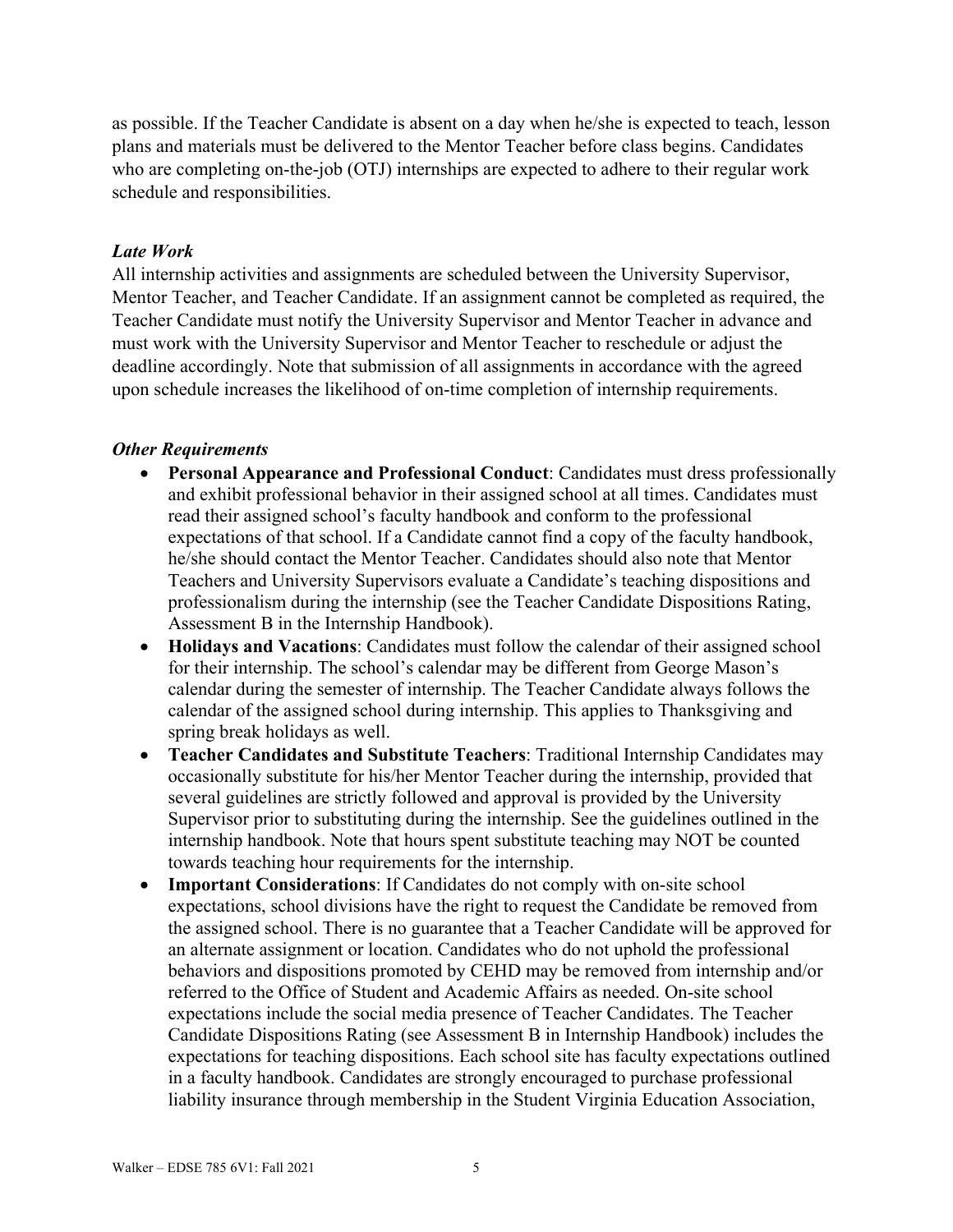the Council for Exceptional Children, or through a private carrier in case of civil legal action. Candidates employed by a school division are encouraged to purchase additional coverage to supplement what is provided.

• **Accommodations in Internships**: Students must be able to perform the essential functions of the internship site assigned with or without an accommodation. Contact Disability Services ( $\text{ods}(\widehat{\omega})$ gmu.edu) for questions related to accommodations.

## **Grading**

(From the Internship Handbook)

Grades for the internship are:

- S Satisfactory: Teacher Candidate successfully meets the clinical internship requirements and can be recommended for teacher licensure.
- NC No Credit: Teacher Candidate will not be recommended for teacher licensure unless he/she repeats all or part of the internship with satisfactory performance. This may require enrolling and paying tuition for additional credit hours in a subsequent semester or paying a fee for extended supervision. In some cases, a grade of NC may be accompanied by a recommendation that the Teacher Candidate not be allowed to repeat the internship. In such cases, the Candidate may be counseled out of the licensure program although not necessarily out of the degree program.
- IP In Progress: The Teacher Candidate's performance cannot be evaluated at the end of the grading period. IP grade can be changed to S or NC upon completion of requirements.

## **\*Note:** The George Mason University Honor Code will be strictly enforced. See [Academic](https://oai.gmu.edu/)  [Integrity Site](https://oai.gmu.edu/) [\(https://oai.gmu.edu/\)](https://oai.gmu.edu/) and [Honor Code and System](https://catalog.gmu.edu/policies/honor-code-system/)

[\(https://catalog.gmu.edu/policies/honor-code-system/\)](https://catalog.gmu.edu/policies/honor-code-system/). Students are responsible for reading and understanding the Code. "To promote a stronger sense of mutual responsibility, respect, trust, and fairness among all members of the George Mason University community and with the desire for greater academic and personal achievement, we, the student members of the university community, have set forth this honor code: Student members of the George Mason University community pledge not to cheat, plagiarize, steal, or lie in matters related to academic work." Work submitted must be your own new, original work for this course or with proper citations.

## **Professional Dispositions**

Students are expected to exhibit professional behaviors and dispositions at all times. See [Policies](https://cehd.gmu.edu/students/polices-procedures/)  [and Procedures](https://cehd.gmu.edu/students/polices-procedures/) [\(https://cehd.gmu.edu/students/polices-procedures/\)](https://cehd.gmu.edu/students/polices-procedures/). Professional dispositions are an essential function of a special educator's job, indicating that these dispositions are critical to develop and assess in special education licensure programs. In the College of Education and Human Development, dispositions are formally and separately evaluated in at least three points in each student's program – a self-evaluation at the start of their program, a self-evaluation at the mid-point of their program, and a university supervisor's evaluation during internship. In special education graduate licensure programs, the initial self-evaluation is completed in a designated course (EDSE 501), the mid-point self-evaluation is completed in designated courses (EDSE 627, EDSE 661, and EDSE 616), and the internship evaluation is completed by instructors in EDSE 783, EDSE 784, and EDSE 785. In addition to these three designated evaluation times,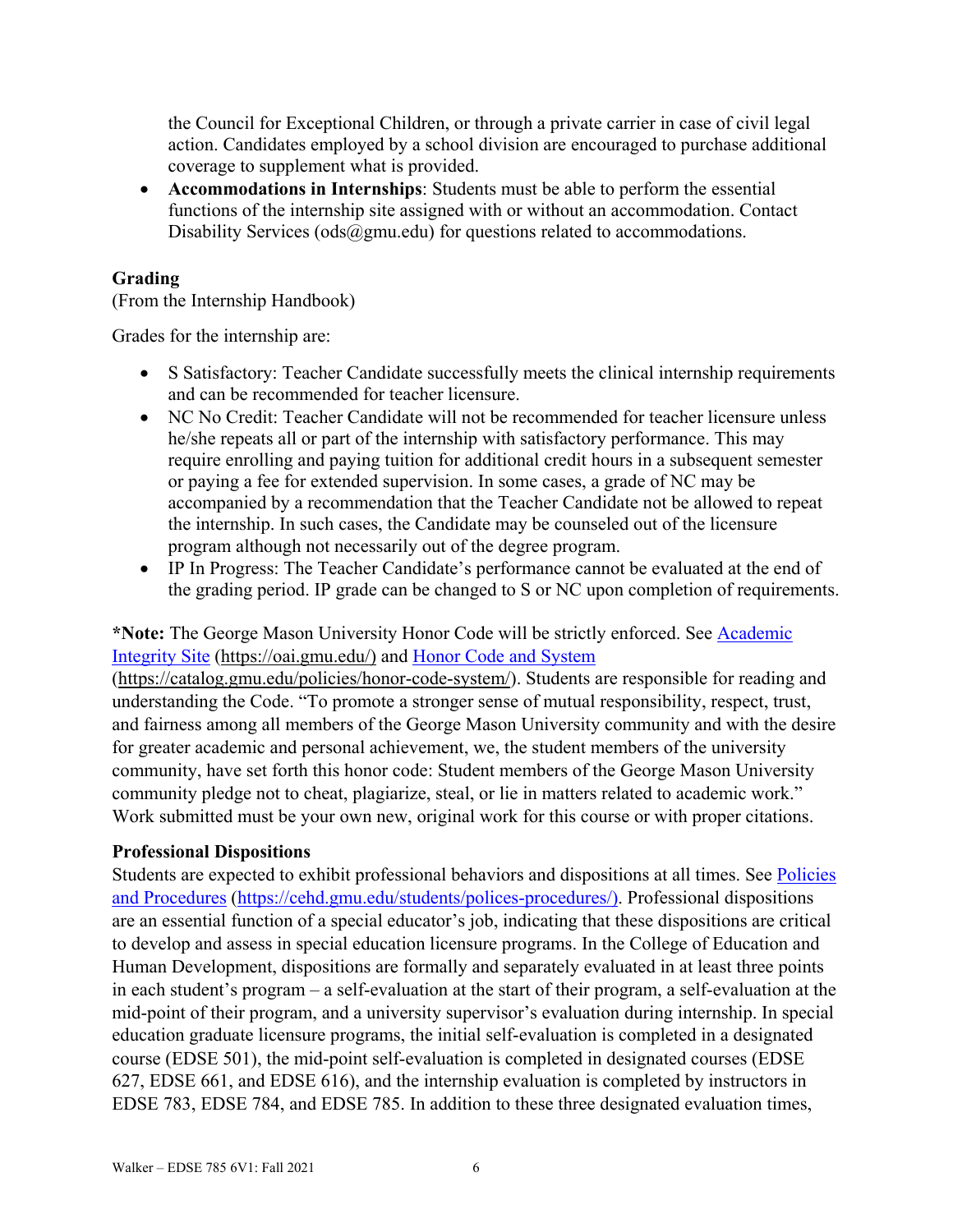instructors may complete instructor-rated disposition assessments other times throughout the program. When dispositions are assessed, it is important that for areas where a positive disposition is rated as "not proficient," the student takes steps to grow as an educator. See https://cehd.gmu.edu/epo/candidate-dispositions.

#### **Class Schedule**

\*Note: Faculty reserves the right to alter the schedule as necessary, with notification to students.

The Teacher Candidate, Mentor Teacher, and University Supervisor work together to determine the schedule of observations and activities. Therefore, the Triad should agree upon the basic schedule during the initial meeting of the internship.

#### **Core Values Commitment**

The College of Education and Human Development is committed to collaboration, ethical leadership, innovation, research-based practice, and social justice. Students are expected to adhere to these principles: See [Core Values](http://cehd.gmu.edu/values/) [\(http://cehd.gmu.edu/values/\)](http://cehd.gmu.edu/values/).

## **GMU Policies and Resources for Students**

#### *Policies*

- Students must adhere to the guidelines of the Mason Honor Code. See Honor Code and [System](https://catalog.gmu.edu/policies/honor-code-system/) [\(https://catalog.gmu.edu/policies/honor-code-system/\)](https://catalog.gmu.edu/policies/honor-code-system/).
- Students must follow the university policy for Responsible Use of Computing. See [Responsible Use of Computing](http://universitypolicy.gmu.edu/policies/responsible-use-of-computing/) [\(http://universitypolicy.gmu.edu/policies/responsible-use](http://universitypolicy.gmu.edu/policies/responsible-use-of-computing/)[of-computing/\)](http://universitypolicy.gmu.edu/policies/responsible-use-of-computing/).
- Students are responsible for the content of university communications sent to their Mason email account and are required to activate their account and check it regularly. All communication from the university, college, school, and program will be sent to students solely through their Mason email account.
- Students with disabilities who seek accommodations in a course must be registered with George Mason University Disability Services. Approved accommodations will begin at the time the written letter from Disability Services is received by the instructor. See [Disability Services](https://ds.gmu.edu/) [\(https://ds.gmu.edu/\)](https://ds.gmu.edu/).
- Students must silence all sound emitting devices during class unless otherwise authorized by the instructor.

## *Campus Resources*

• Support for submission of assignments to either Tk20 or VIA should be directed to <https://cehd.gmu.edu/aero/assessments/>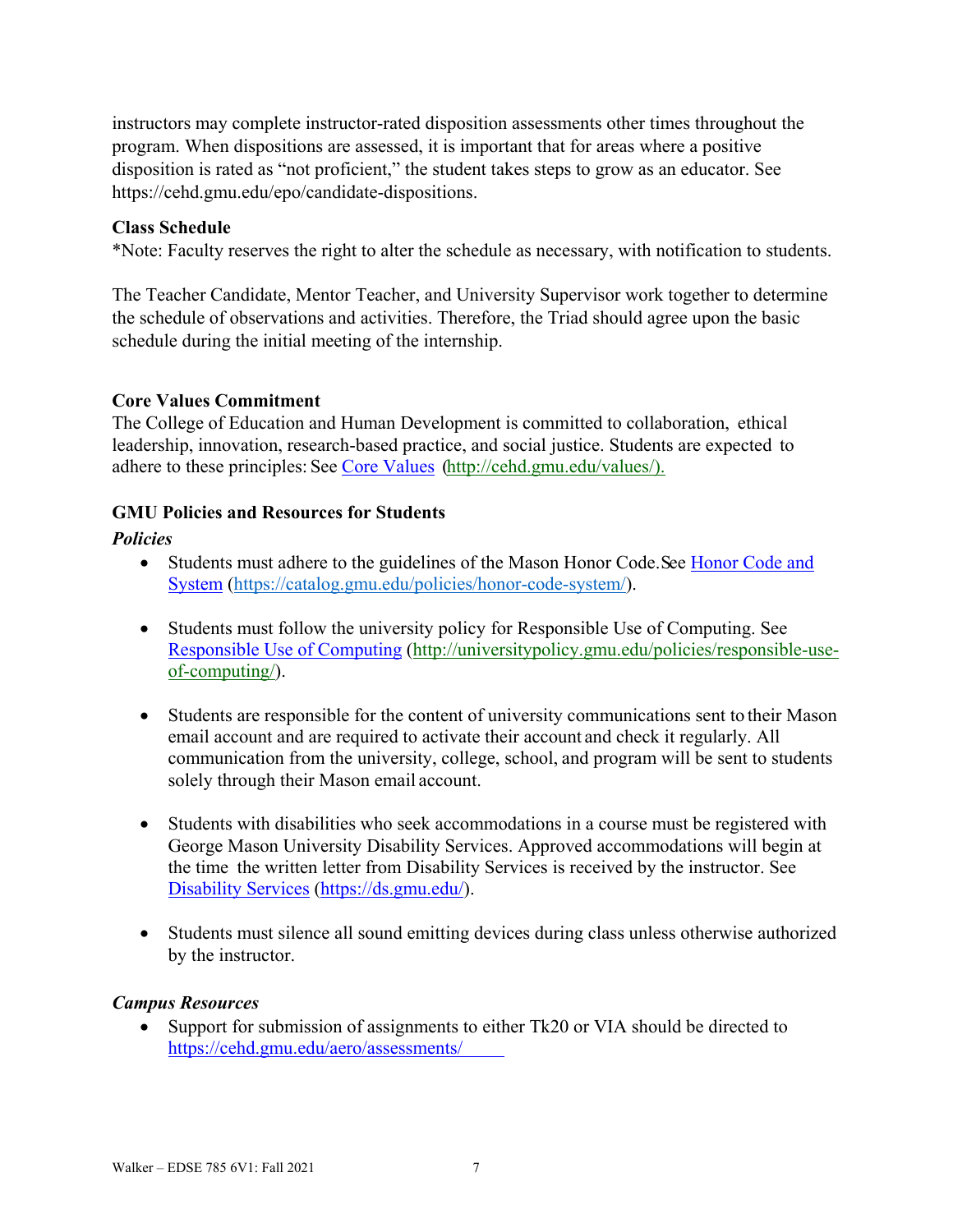• Questions or concerns regarding use of [Blackboard](https://its.gmu.edu/knowledge-base/blackboard-instructional-technology-support-for-students/) should be directed to Blackboard [Instructional Technology Support for Students](https://its.gmu.edu/knowledge-base/blackboard-instructional-technology-support-for-students/) [\(https://its.gmu.edu/knowledge](https://its.gmu.edu/knowledge-base/blackboard-instructional-technology-support-for-students/)[base/blackboard-instructional-technology-support-for-students/\)](https://its.gmu.edu/knowledge-base/blackboard-instructional-technology-support-for-students/).

## *Notice of mandatory reporting of sexual assault, interpersonal violence, and stalking:*

- As a faculty member, I am designated as a "non-confidential employee" and must report all disclosures of sexual assault, interpersonal violence, and stalking to Mason's Title IX Coordinator per University Policy 1202. If you wish to speak with someone confidentially, please contact one of Mason's confidential resources, such as Student Support and Advocacy Center (SSAC) at 703-380-1434 or Counseling and Psychological Services (CAPS) at 703-993-2380. You may also seek assistance from Mason's Title IX Coordinator by calling 703-993-8730, or emailing the [Title IX Coordinator](mailto:titleix@gmu.edu) [\(titleix@gmu.edu\)](mailto:titleix@gmu.edu).
- **For information on student support resources on campus, see [Student Support](https://ctfe.gmu.edu/teaching/student-support-resources-on-campus)  [Resources on Campus](https://ctfe.gmu.edu/teaching/student-support-resources-on-campus) [\(https://ctfe.gmu.edu/teaching/student-support-resources-on](https://ctfe.gmu.edu/teaching/student-support-resources-on-campus)[campus\)](https://ctfe.gmu.edu/teaching/student-support-resources-on-campus).**
- For additional information on the College of Education and Human Development, please visit our website [College of Education and Human Development](http://cehd.gmu.edu/) [\(http://cehd.gmu.edu/\)](https://cehd.gmu.edu/).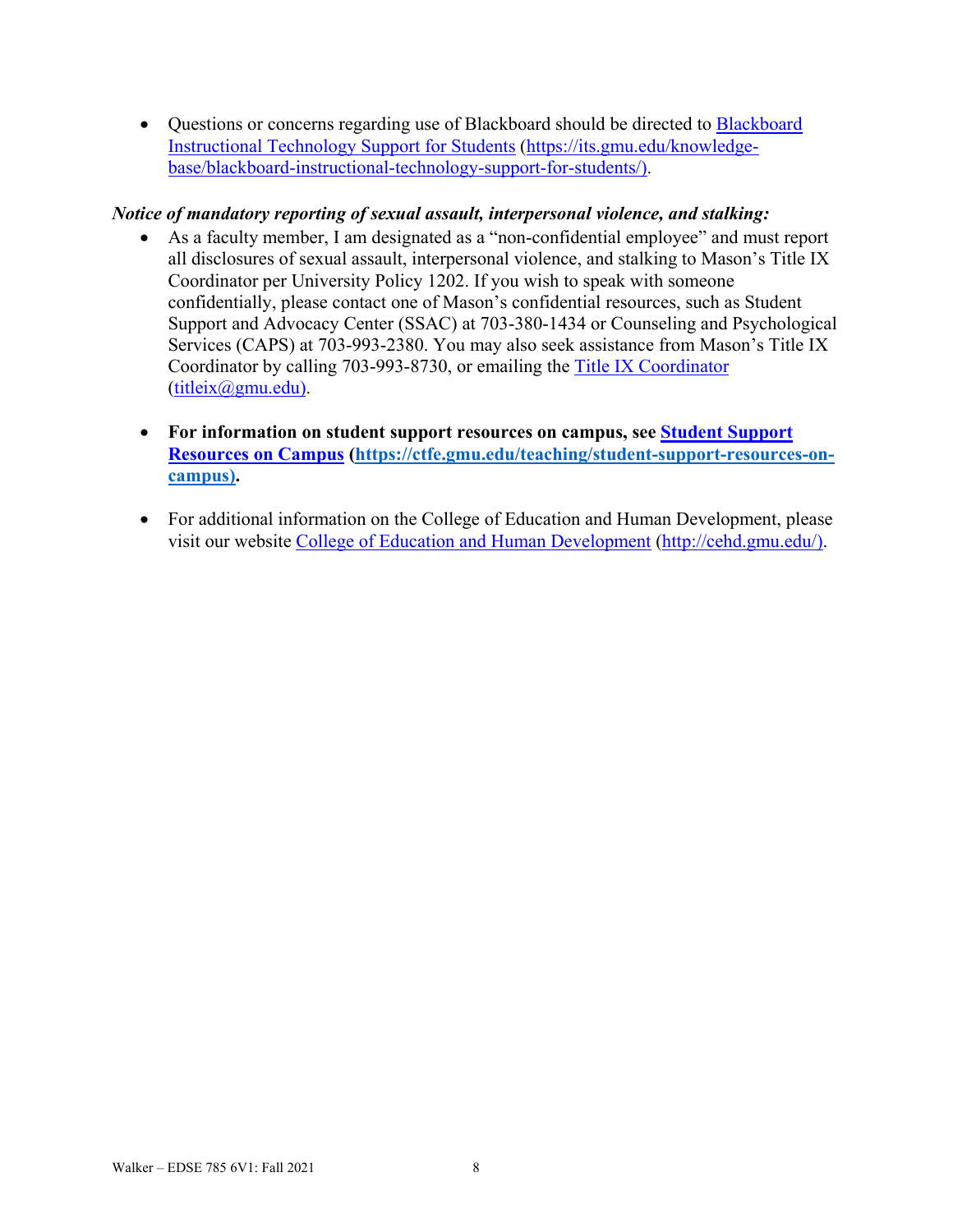# **Appendix Assessment Rubric(s)**

#### **Assessment B**

## **Teacher Candidate Dispositions Rating**

\*Note: The disposition rubric should be completed collaboratively by the University Supervisor and Mentor Teacher for the Candidate. The University Supervisor will then enter the rubric ratings online in VIA.

| <b>Candidate Name and G#:</b> | <b>Course with Section:</b> |
|-------------------------------|-----------------------------|
| <b>Assessor:</b>              | Date Assessed:              |

Education professionals are held to high standards, both inside and outside of the classroom. Educators are evaluated on their behaviors and interactions with learners, parents, other professionals, and the community at large. The behaviors observed reflect the *dispositions* held by education professionals at all stages in their careers, including as a candidate in CEHD's teacher licensure programs.

Dispositions reflect one's attitudes and deeply held beliefs. They can be positive (e.g., committed) or negative (e.g., apathetic). Dispositions are not directly "visible," but are inferred from one's actions. Throughout a candidate's program of study at Mason, s/he should demonstrate behaviors that reflect positive dispositions befitting a professional. Dispositions are assessed multiple times during the teacher education program. Growth in one's dispositions is developmental and can be informed through instruction, experience, and reflection. A single occurrence of dispositional issues might be due to a lack of understanding of the disposition and expectations of appropriate behaviors. It is important that an assessor rely on observations of candidate behaviors when assessing dispositions. Assessment of dispositions should not be used as a punitive action, but as an instructional tool to address developmental gaps or clarify the overt actions being assessed for each dimension of the disposition. The dispositions also align to the InTASC Core Teaching Standards, nationally accepted teaching standards. The alignment is noted in parentheses after each disposition.

#### **Directions for assessors**

For each of the dimensions below, please rate the degree to which you observe the candidate's proficiency with each disposition.

**3 =** *Highly Proficient:* Candidates receive this score when they exhibit behaviors beyond the expectations of candidates at this point in their programs. Assessors observe candidates demonstrate behaviors consistent with professional dispositions in multiple situations/data points, independent of external support or prompts. All proficiencies are met at a level **beyond** expectations for pre-service teacher.

**2 =** *Proficient:* This is the **TARGET** score. This score reflects that Candidates have met the standard at the level expected at this point in their program, with some support and guidance. Behaviors are observed that align with expectations for this specific dimension of the dispositions. Candidates who receive a 2 have successfully met the disposition. All proficiencies are met at a level expected for pre-service teachers.

**1** = **Not Proficient***:* Candidates receive this score when their understanding and effort does not meet the Target, but they may exhibit some of the behaviors associated with the disposition at a minimally acceptable quality. This score indicates the Candidate lags behind expectations for most Candidates at this stage of development.

**ND =** *Not Demonstrated***:** This score reflects that a Candidate did not yet have opportunities to demonstrate the disposition due to placement opportunities.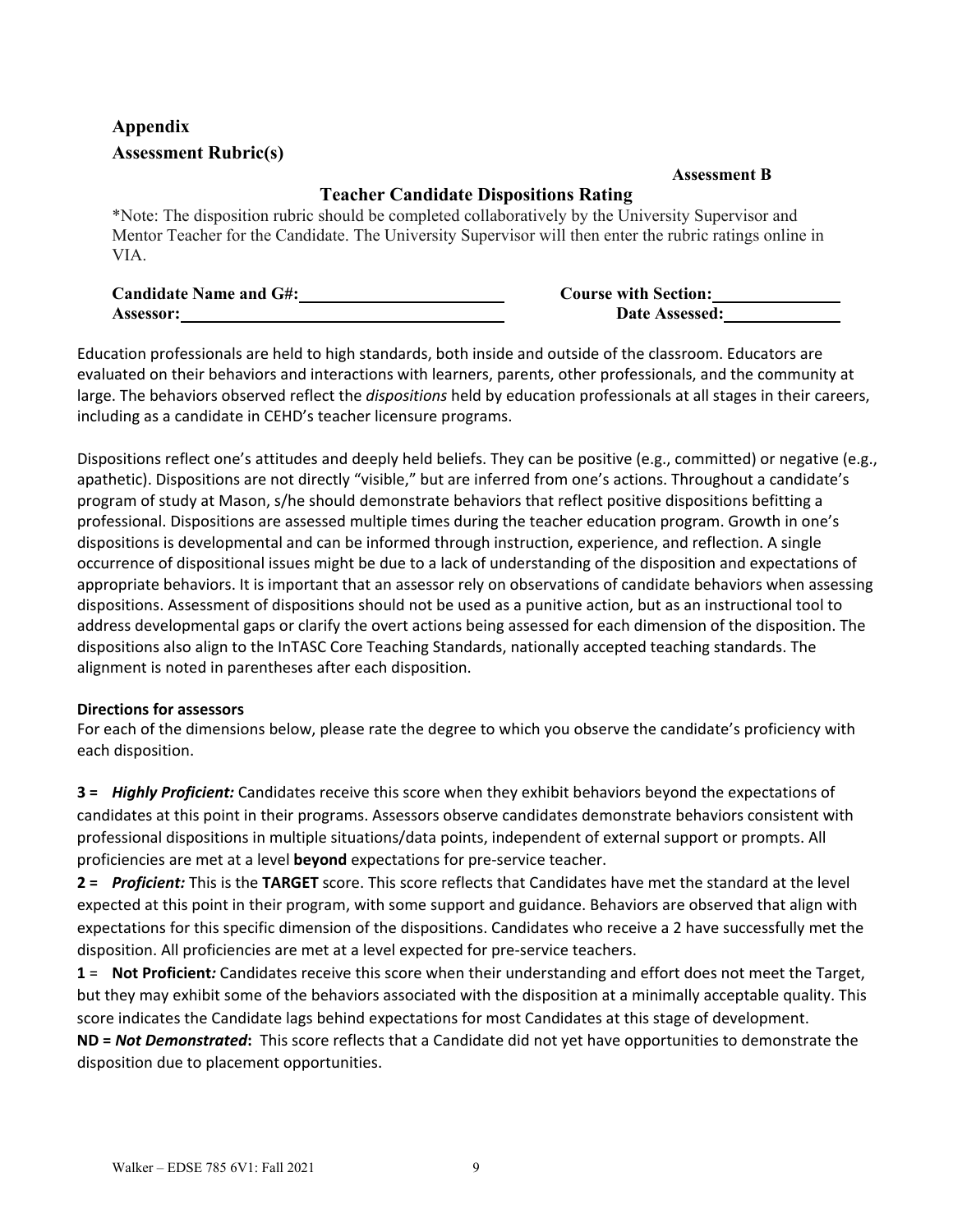| <b>Faculty/Mentor Assessment of Dispositions</b> |  |  |
|--------------------------------------------------|--|--|
|--------------------------------------------------|--|--|

| <b>Professional Responsibility (InTASC 9)</b>                  |                           |                        |                   |                        |
|----------------------------------------------------------------|---------------------------|------------------------|-------------------|------------------------|
| The Candidate demonstrates professional responsibility         | <b>Not</b>                | <b>Not</b>             |                   | <b>Highly</b>          |
| with the following actions and words:                          | demonstrated              | Proficient             | <b>Proficient</b> | <b>Proficient</b>      |
|                                                                | <b>ND</b>                 | 1                      | $\mathbf{2}$      | 3                      |
| The Candidate exhibits professional behaviors (on time,        |                           |                        |                   |                        |
| professional dress, prepared for teaching, etc.)               |                           |                        |                   |                        |
| The Candidate self-reflects, self-regulates, and modifies      |                           |                        |                   |                        |
| behavior based on feedback.                                    |                           |                        |                   |                        |
| The Candidate exhibits integrity and ethical behavior.         |                           |                        |                   |                        |
| <b>Comments or notes:</b>                                      |                           |                        |                   |                        |
| <b>Collaboration and Leadership (InTASC 10)</b>                |                           |                        |                   |                        |
| The Candidate demonstrates collaboration and                   | <b>Not</b>                | <b>Not</b>             |                   | <b>Highly</b>          |
| leadership with the following actions and words:               | demonstrated<br><b>ND</b> | <b>Proficient</b><br>1 | Proficient<br>2   | Proficient<br>3        |
| The Candidate exhibits teamwork and collaborates in            |                           |                        |                   |                        |
| professional interactions.                                     |                           |                        |                   |                        |
| The Candidate takes initiative appropriately.                  |                           |                        |                   |                        |
| The Candidate seeks to understand and address challenges       |                           |                        |                   |                        |
| by initiating, advocating, or leading activities to improve    |                           |                        |                   |                        |
| and support my learning and the learning of others.            |                           |                        |                   |                        |
| <b>Comments or notes:</b>                                      |                           |                        |                   |                        |
| <b>Cultural Responsiveness (Learner and Learning)</b>          |                           |                        |                   |                        |
|                                                                |                           |                        |                   |                        |
| The Candidate demonstrates cultural responsiveness with        | <b>Not</b>                | <b>Not</b>             |                   | <b>Highly</b>          |
| the following actions and words:                               | demonstrated              | Proficient             | Proficient        | Proficient             |
|                                                                | ΝD                        | 1                      | 2                 | 3                      |
| The Candidate treats individuals in an unbiased manner.        |                           |                        |                   |                        |
| The Candidate supports those around them to be                 |                           |                        |                   |                        |
| successful.                                                    |                           |                        |                   |                        |
| The Candidate demonstrates through their                       |                           |                        |                   |                        |
| actions/interactions that diversity as an asset.               |                           |                        |                   |                        |
| <b>Comments or notes:</b>                                      |                           |                        |                   |                        |
| <b>High Expectations for Learning (Instructional Practice)</b> |                           |                        |                   |                        |
| The Candidate demonstrates high expectations for               | <b>Not</b>                | <b>Not</b>             |                   | <b>Highly</b>          |
| learning with the following actions and words:                 | demonstrated<br><b>ND</b> | Proficient<br>1        | Proficient<br>2   | <b>Proficient</b><br>3 |
| The Candidate takes responsibility for the learning of those   |                           |                        |                   |                        |
| with whom they collaborate or lead.                            |                           |                        |                   |                        |
| The Candidate holds high expectations for stakeholders         |                           |                        |                   |                        |
| (e.g., students, peers, faculty, families).                    |                           |                        |                   |                        |
| The Candidate monitors and assesses learning to provide        |                           |                        |                   |                        |
| feedback to others and reflect and alter actions individually  |                           |                        |                   |                        |
| and as part of a team.                                         |                           |                        |                   |                        |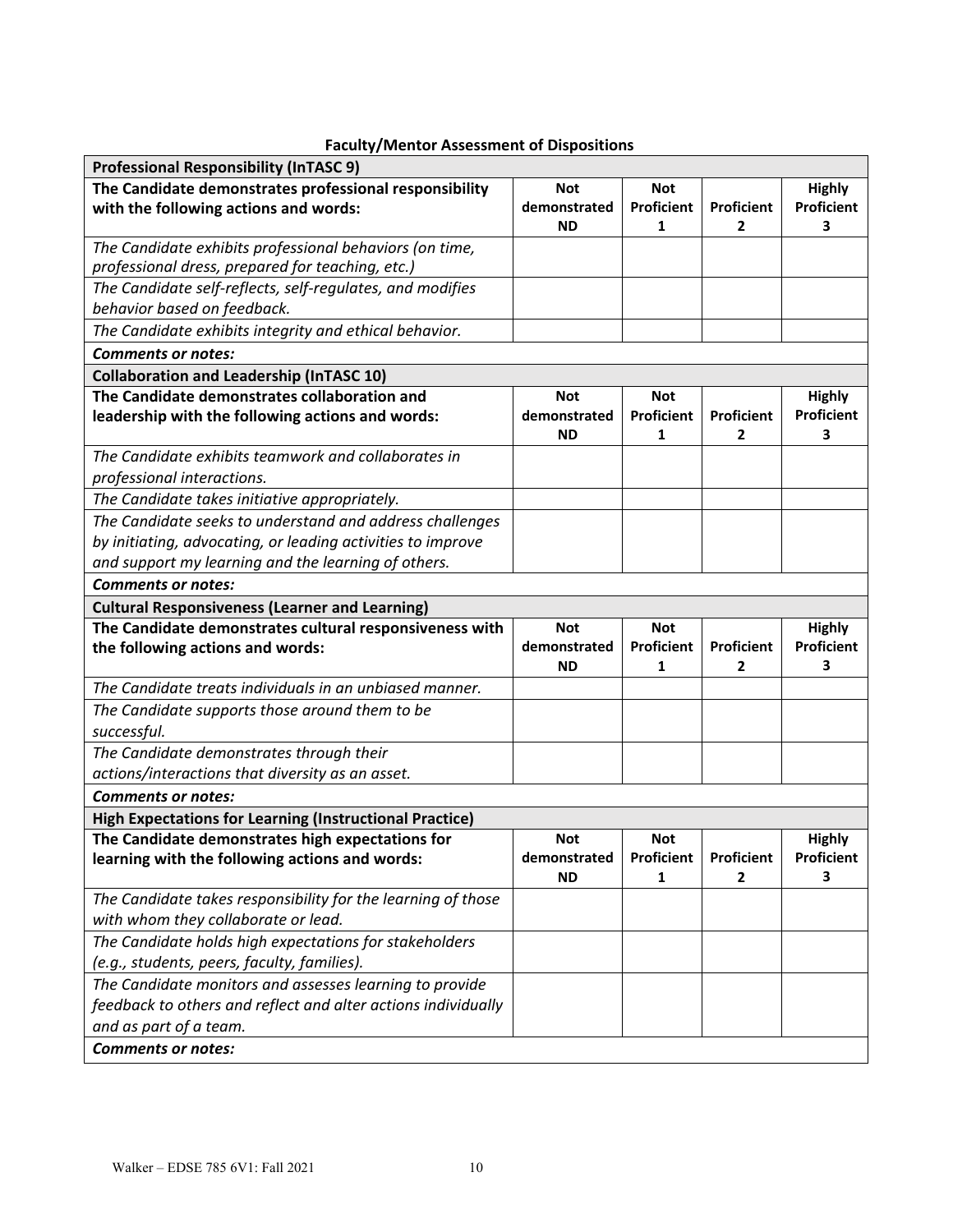*NOTE to Evaluator:* One score of '**not proficient'** (1) should be viewed as a "teachable moment." The assessor should meet with the candidate

to clarify expectations and discuss what behaviors were observed that warranted the score. (Programs and/or faculty can choose to create a development plan if a "1" is scored multiple times in a semester or program.)

Two ratings of 'not proficient' on one assessment will require the creation of a Professional Disposition Development Plan to assist the candidate

in demonstrating growth of dispositions. (See the website at [https://education.gmu.edu/teacher](https://education.gmu.edu/teacher-track/connect)[track/connect](https://education.gmu.edu/teacher-track/connect) for a copy of the Plan.)

#### **A complete a Professional Dispositions Plan must be approved by the evaluator, academic program coordinator, and/or the teacher candidate.**

For further direction and specifics related to how the dispositions are assessed in your program, please email the Academic Program Coordinator or Course Lead.

#### **NOTE: In Special Education programs, please contact the Academic Program Coordinator if the candidate scores a "1" for more than one rating OR if the candidate continues to score a "1" multiple times in a semester.**

| l FACULTY USE ONI |                                                                               |
|-------------------|-------------------------------------------------------------------------------|
|                   | Candidate was not evaluated due to extenuating circumstances that impeded the |
|                   | completion of this assessment.                                                |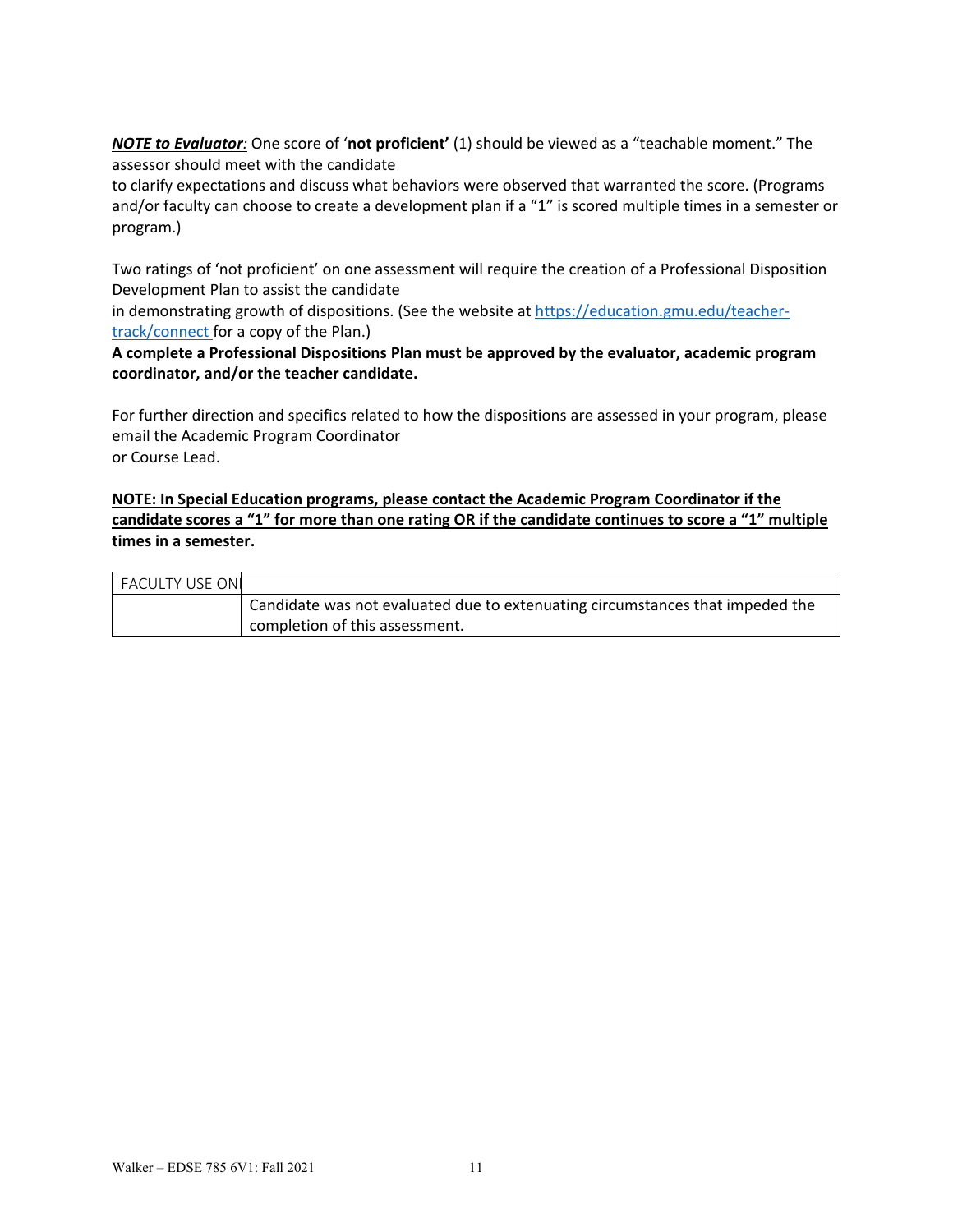# **Appendix Assessment Rubric(s)**

|   | <b>CEC Standard 2: Learning Environments</b> |                                                                                                                                                      |                                                                                                                                                                                                                                |                                                                                                                                                                                                                                         |                                                                                                                                                                                                                                                                                                                                                                                                      |  |
|---|----------------------------------------------|------------------------------------------------------------------------------------------------------------------------------------------------------|--------------------------------------------------------------------------------------------------------------------------------------------------------------------------------------------------------------------------------|-----------------------------------------------------------------------------------------------------------------------------------------------------------------------------------------------------------------------------------------|------------------------------------------------------------------------------------------------------------------------------------------------------------------------------------------------------------------------------------------------------------------------------------------------------------------------------------------------------------------------------------------------------|--|
| M | F                                            | <b>Key Elements</b>                                                                                                                                  | <b>Does Not Meet Expectations</b>                                                                                                                                                                                              | <b>Meets</b><br><b>Expectations</b><br>2                                                                                                                                                                                                | <b>Exceeds Expectations</b>                                                                                                                                                                                                                                                                                                                                                                          |  |
|   |                                              | a. Creates an orderly<br>and supportive<br>environment by<br>designing and<br>managing routines;<br>effectively manages<br>teaching and<br>learning. | <b>Candidate inconsistently designs</b><br>and manages classroom<br>routines, creating an<br>environment which is not<br>consistently orderly and<br>supportive. Candidate<br>inconsistently manages teaching<br>and learning. | <b>Candidate creates</b><br>an orderly and<br>supportive<br>environment by<br>designing and<br>managing<br>classroom routines<br>and has<br>implemented some<br>supports for<br>effective<br>management of<br>teaching and<br>learning. | <b>Candidate reflects on the</b><br>needs of the learners with<br>visual impairment in order<br>to create an orderly and<br>supportive environment.<br><b>Candidate manages</b><br>classroom routines and is<br>responsive to the<br>changing needs of the<br>students with visual<br>impairment. Candidate<br>effectively manages<br>teaching and learning.                                         |  |
|   |                                              | b. Motivates<br>students with visual<br>impairment through<br>interesting and<br>challenging<br>activities.                                          | <b>Candidate inconsistently</b><br>motivates students with visual<br>impairment through activities.                                                                                                                            | <b>Candidate</b><br>motivates students<br>with visual<br>impairment through<br>interesting and<br>challenging<br>activities.                                                                                                            | <b>Candidate takes student</b><br>interests and abilities into<br>consideration and designs<br>a variety of learning<br>activities which motivate<br>and challenge students<br>with visual impairment.<br><b>Candidate offers choices</b><br>to students with visual<br>impairment when possible<br>to increase motivation.                                                                          |  |
|   |                                              | c. Create a safe,<br>equitable, positive,<br>and supportive<br>learning environment<br>in which diversities<br>are valued.                           | Candidate creates a safe,<br>equitable, positive, and<br>supportive learning environment<br>in which diversities are valued<br>but does not demonstrate that<br>diversities are valued.                                        | Candidate creates a<br>safe, equitable,<br>positive, and<br>supportive learning<br>environment in<br>which diversities<br>are valued.                                                                                                   | <b>Candidate solicits student</b><br>input and provides<br>opportunities for choice<br>making in order create a<br>safe, equitable, positive,<br>and supportive learning<br>environment in which<br>diversities are valued.<br>Candidate reflects upon<br>students' linguistic and<br>cultural background and<br>considers the class<br>diversity while<br>establishing the learning<br>environment. |  |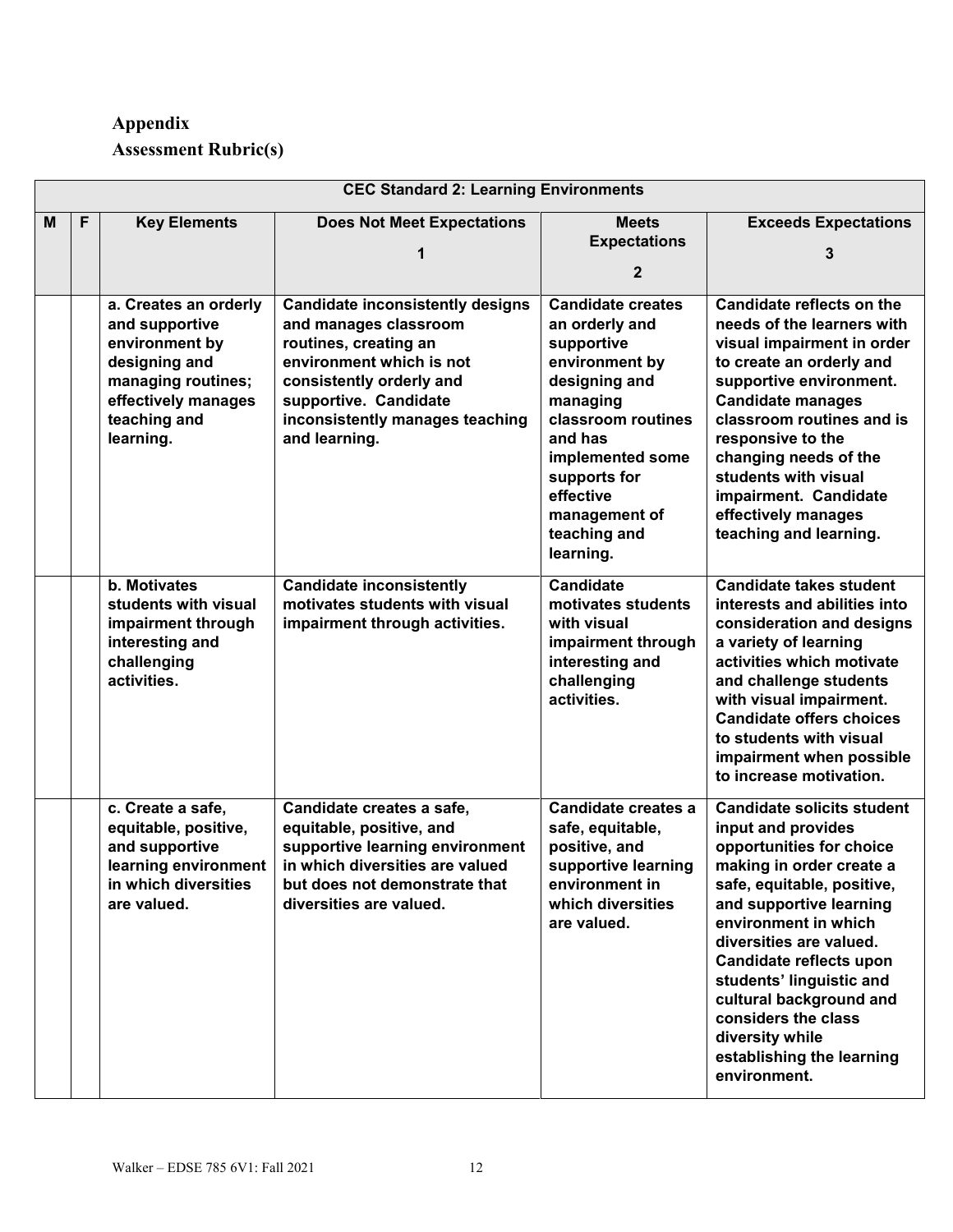|   | <b>CEC Standard 2: Learning Environments</b> |                                                                                                                                                                                            |                                                                                                                                                                                               |                                                                                                                                                                                                              |                                                                                                                                                                                                                                                                                                                                                                      |  |
|---|----------------------------------------------|--------------------------------------------------------------------------------------------------------------------------------------------------------------------------------------------|-----------------------------------------------------------------------------------------------------------------------------------------------------------------------------------------------|--------------------------------------------------------------------------------------------------------------------------------------------------------------------------------------------------------------|----------------------------------------------------------------------------------------------------------------------------------------------------------------------------------------------------------------------------------------------------------------------------------------------------------------------------------------------------------------------|--|
| M | F                                            | <b>Key Elements</b>                                                                                                                                                                        | <b>Does Not Meet Expectations</b>                                                                                                                                                             | <b>Meets</b><br><b>Expectations</b><br>$\mathbf{2}$                                                                                                                                                          | <b>Exceeds Expectations</b><br>3                                                                                                                                                                                                                                                                                                                                     |  |
|   |                                              | d. Design learning<br>environments that<br>encourage active<br>participation in<br>individual and group<br>activities.                                                                     | <b>Candidate inconsistently designs</b><br>learning environments that<br>encourage participation in<br>individual and group activities.                                                       | <b>Candidate designs</b><br>learning<br>environments that<br>encourage active<br>participation in<br>individual and<br>group activities.                                                                     | <b>Candidate integrates</b><br>social skills instruction<br>and strategies for<br>enhancing motivation for<br>each individual student<br>and the group as a whole<br>as they design learning<br>environments that<br>encourage active<br>participation in individual<br>and group activities.                                                                        |  |
|   |                                              | e. Modifies the<br>learning environment<br>to manage<br>behaviors, time,<br>space, and materials<br>to keep students<br>with visual<br>impairment<br>productively<br>involved in learning. | Candidate fails to modify the<br>learning environment to manage<br>behaviors, time, space, and<br>materials to keep students with<br>visual impairments productively<br>involved in learning. | <b>Candidate modifies</b><br>the learning<br>environment to<br>manage behaviors,<br>time, space, and<br>materials to keep<br>students with visual<br>impairments<br>productively<br>involved in<br>learning. | <b>Candidate modifies the</b><br>learning environment to<br>manage behaviors, time,<br>space, and materials to<br>keep students with visual<br>impairments productively<br>involved in learning.<br><b>Candidate establishes</b><br>clear classroom<br>procedures, discourages<br>disruptions, and promotes<br>interaction with students<br>with visual impairments. |  |
|   |                                              | f. Demonstrates the<br>ability to manage two<br>or more classroom<br>activities<br>simultaneously, with<br>evidence of attention<br>to each.                                               | <b>Candidate demonstrates the</b><br>ability to manage two or more<br>classroom activities<br>simultaneously but fails to<br>provide attention to each.                                       | <b>Candidate</b><br>demonstrates the<br>ability to manage<br>two or more<br>classroom activities<br>simultaneously,<br>with evidence of<br>attention to each.                                                | <b>Candidate demonstrates</b><br>the ability to manage two<br>or more classroom<br>activities simultaneouslv.<br>with evidence of attention<br>to each. Candidate moves<br>easily from one activity to<br>the other, making<br>adaptations as necessary<br>to ensure student<br>success.                                                                             |  |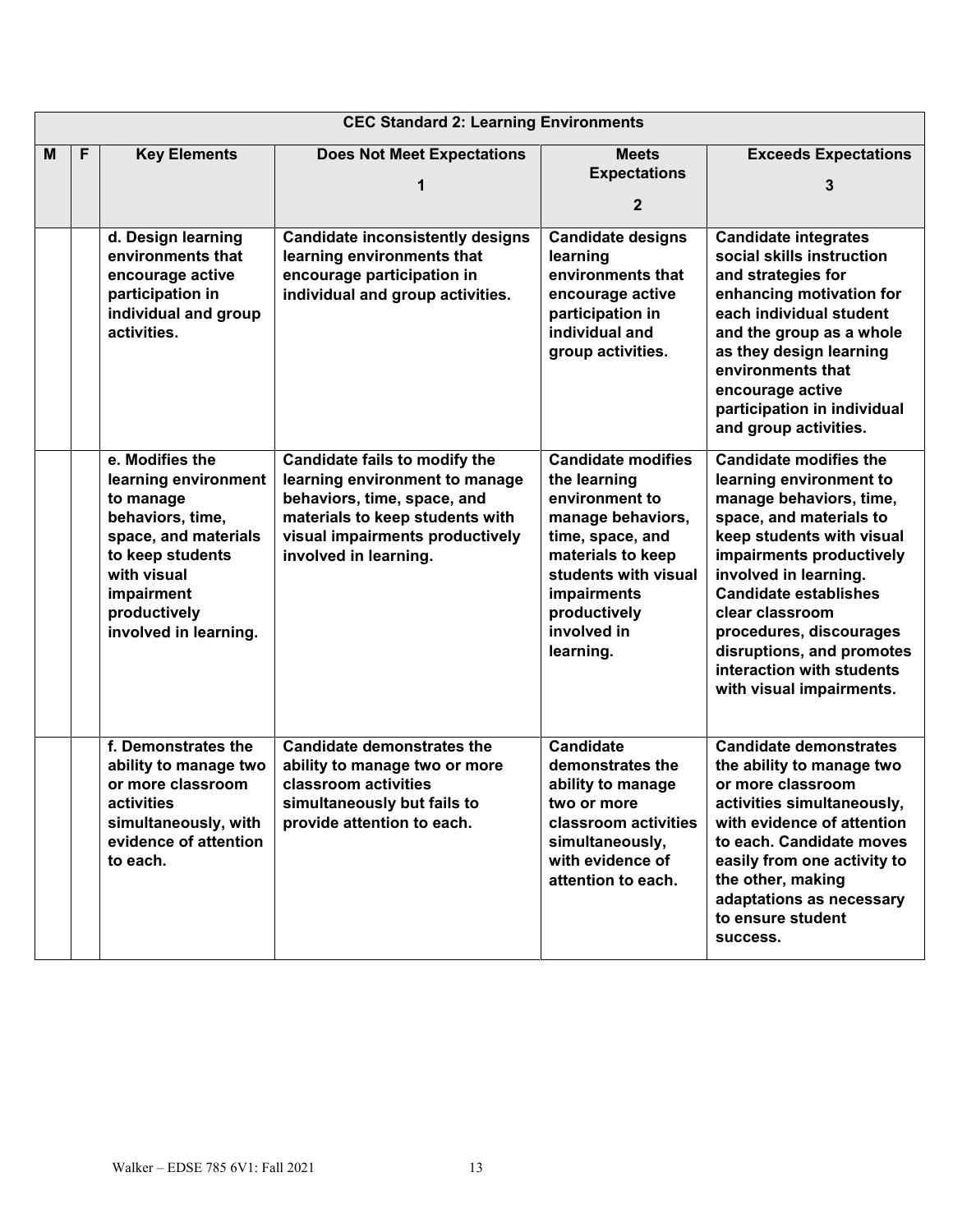|   | <b>CEC Standard 2: Learning Environments</b> |                                                                                                                                                 |                                                                                                                                                                                                                    |                                                                                                                                                                          |                                                                                                                                                                                                                                                                                                                                                                                                            |  |
|---|----------------------------------------------|-------------------------------------------------------------------------------------------------------------------------------------------------|--------------------------------------------------------------------------------------------------------------------------------------------------------------------------------------------------------------------|--------------------------------------------------------------------------------------------------------------------------------------------------------------------------|------------------------------------------------------------------------------------------------------------------------------------------------------------------------------------------------------------------------------------------------------------------------------------------------------------------------------------------------------------------------------------------------------------|--|
| M | F                                            | <b>Key Elements</b>                                                                                                                             | <b>Does Not Meet Expectations</b><br>1                                                                                                                                                                             | <b>Meets</b><br><b>Expectations</b><br>$\mathbf{2}$                                                                                                                      | <b>Exceeds Expectations</b><br>3                                                                                                                                                                                                                                                                                                                                                                           |  |
|   |                                              | g. Uses effective and<br>varied behavior<br>management<br>strategies and<br>handles disruptive or<br>destructive behavior<br>firmly and fairly. | Candidate is ineffective in using<br>behavior management strategies<br>to handle disruptive or<br>destructive behavior.                                                                                            | <b>Candidate uses</b><br>effective and varied<br>behavior<br>management<br>strategies and<br>handles disruptive<br>or destructive<br>behavior firmly and<br>fairly.      | <b>Candidate plans and</b><br>implements individualized<br>behavior plans which<br>include effective and<br>varied behavior<br>management strategies<br>and handles disruptive or<br>destructive behavior firmly<br>and fairly.                                                                                                                                                                            |  |
|   |                                              | h. Communicates<br>high expectations<br>while respecting<br>individual<br>differences and<br>cultural diversity.                                | <b>Candidate fails to communicate</b><br>high expectations for all students<br>with visual impairment.                                                                                                             | <b>Candidate</b><br>promotes<br>appropriate student<br>behavior through<br>clear<br>communication of<br>high expectations<br>for all students with<br>visual impairment. | <b>Candidate communicates</b><br>high expectations;<br>develops an awareness of<br>student behavior within<br>the context of student<br>background and cultural<br>diversity.                                                                                                                                                                                                                              |  |
|   |                                              | i. Uses the least<br>intensive behavior<br>management<br>strategy consistent<br>with the needs of the<br>individual with visual<br>impairment.  | <b>Candidate uses behavior</b><br>management strategies which do<br>not meet the needs of the<br>individual with visual impairment.                                                                                | <b>Candidate uses the</b><br>least intensive<br>behavior<br>management<br>strategy consistent<br>with the needs of<br>the individual with<br>visual impairment.          | <b>Candidate gathers</b><br>background information<br>on the individual with<br>visual impairment and<br>reflects upon this<br>information in order to<br>determine the most<br>appropriate least intensive<br>behavior management<br>strategy. Candidate<br>implements this strategy,<br>makes modifications as<br>needed, and reflects on<br>the efficacy of the strategy<br>following the intervention. |  |
|   |                                              | j. Establishes and<br>maintains rapport<br>with individuals with<br>and without visual<br>impairment.                                           | <b>Candidate inconsistently</b><br>demonstrates caring, friendly<br>interactions with students with<br>visual impairment and fails to<br>develop a rapport with students<br>with and without visual<br>impairment. | <b>Candidate</b><br>establishes caring,<br>friendly interaction<br>with students with<br>visual impairment<br>by modeling<br>respect for<br>differences.                 | <b>Candidate evaluates and</b><br>adjusts practice to<br>maintain caring,<br>respectful, and equitable<br>student relationships.                                                                                                                                                                                                                                                                           |  |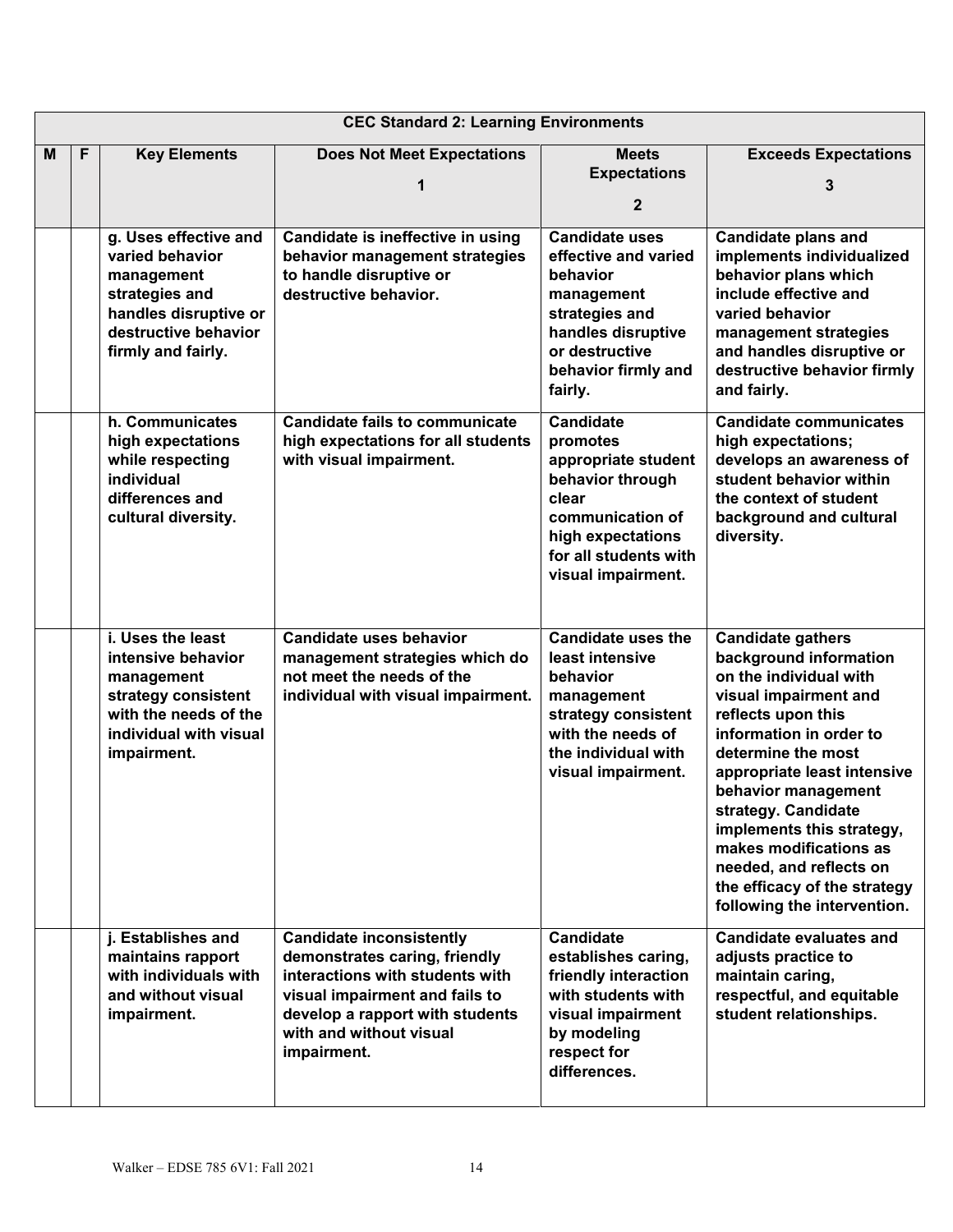|   | <b>CEC Standard 4: Assessment</b> |                          |                                              |                             |                                           |  |
|---|-----------------------------------|--------------------------|----------------------------------------------|-----------------------------|-------------------------------------------|--|
| м | F                                 | <b>Key Elements</b>      | <b>Does Not Meet</b>                         | <b>Meets</b>                | <b>Exceeds Expectations</b>               |  |
|   |                                   |                          | <b>Expectations</b>                          | <b>Expectations</b>         |                                           |  |
|   |                                   |                          | 1                                            | $\mathbf{2}$                | 3                                         |  |
|   |                                   |                          |                                              |                             |                                           |  |
|   |                                   | a. Creates and           | <b>Candidate does not</b>                    | <b>Candidate</b>            | <b>Candidate chooses</b>                  |  |
|   |                                   | explains criteria        | explain criteria for                         | creates and                 | appropriate                               |  |
|   |                                   | for assessing            | assessing student work.                      | explains criteria           | assessment tools,                         |  |
|   |                                   | student work.            | <b>Criteria for</b>                          | for assessing               | communicates criteria                     |  |
|   |                                   |                          | assessing/monitoring<br>student progress.    | student work.               | to students with visual<br>impairment and |  |
|   |                                   |                          | <b>Criteria for assessment</b>               |                             | collaborative team,                       |  |
|   |                                   |                          | are non-existent or                          |                             | confirms their                            |  |
|   |                                   |                          | inappropriate for the                        |                             | understanding, and                        |  |
|   |                                   |                          | lesson/task.                                 |                             | applies criteria                          |  |
|   |                                   |                          |                                              |                             | consistently.                             |  |
|   |                                   | b. Plans for             | Candidate fails to plan                      | <b>Candidate</b>            | <b>Candidate plans for</b>                |  |
|   |                                   | using various            | for using various                            | plans for using             | using various                             |  |
|   |                                   | methods to               | methods to assess                            | various                     | evidence-based                            |  |
|   |                                   | assess                   | students' learning.                          | methods to                  | methods to assess                         |  |
|   |                                   | students'                |                                              | assess                      | students' learning.                       |  |
|   |                                   | learning.                |                                              | students'                   |                                           |  |
|   |                                   |                          |                                              | learning.                   |                                           |  |
|   |                                   | c. Assesses for          | <b>Candidate inconsistently</b>              | <b>Candidate</b>            | <b>Candidate plans and</b>                |  |
|   |                                   | understanding            | assesses for                                 | assesses for                | implements ongoing                        |  |
|   |                                   | and mastery              | understanding and                            | understanding               | assessments to check                      |  |
|   |                                   | through                  | mastery through                              | and mastery                 | for understanding and                     |  |
|   |                                   | observation of           | observation of students'                     | through                     | mastery of concepts                       |  |
|   |                                   | students'<br>performance | performance and<br>evaluation of their work. | observation of<br>students' | through observation<br>of students'       |  |
|   |                                   | and evaluation           |                                              | performance                 | performance and                           |  |
|   |                                   | of their work.           |                                              | and evaluation              | evaluation of their                       |  |
|   |                                   |                          |                                              | of their work.              | work and clearly                          |  |
|   |                                   |                          |                                              |                             | communicates their                        |  |
|   |                                   |                          |                                              |                             | assessment findings                       |  |
|   |                                   |                          |                                              |                             | to the students with                      |  |
|   |                                   |                          |                                              |                             | visual impairment and                     |  |
|   |                                   |                          |                                              |                             | other key                                 |  |
|   |                                   |                          |                                              |                             | stakeholders.                             |  |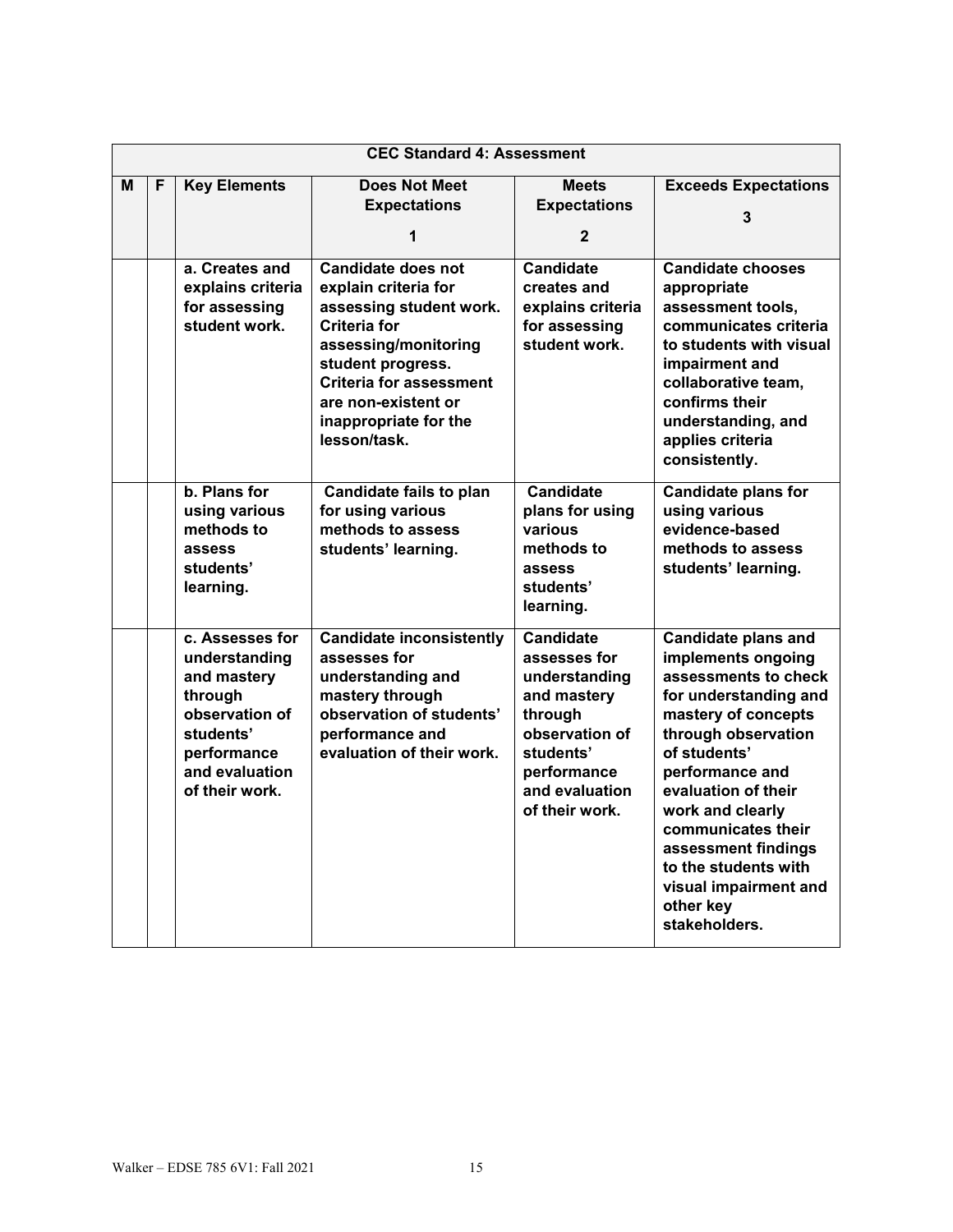|   | <b>CEC Standard 4: Assessment</b> |                                                                                                                                                |                                                                                                                                                      |                                                                                                                                                              |                                                                                                                                                                                                                                                                                               |  |  |
|---|-----------------------------------|------------------------------------------------------------------------------------------------------------------------------------------------|------------------------------------------------------------------------------------------------------------------------------------------------------|--------------------------------------------------------------------------------------------------------------------------------------------------------------|-----------------------------------------------------------------------------------------------------------------------------------------------------------------------------------------------------------------------------------------------------------------------------------------------|--|--|
| M | F                                 | <b>Key Elements</b>                                                                                                                            | <b>Does Not Meet</b><br><b>Expectations</b>                                                                                                          | <b>Meets</b><br><b>Expectations</b><br>$\mathbf{2}$                                                                                                          | <b>Exceeds Expectations</b><br>3                                                                                                                                                                                                                                                              |  |  |
|   |                                   | d. Involves and<br>guides<br>students with<br>visual<br>impairment in<br>assessing and<br>reflecting on<br>their own<br>learning.              | <b>Candidate inconsistently</b><br>involves and guides<br>students with visual<br>impairment in self-<br>assessment of learning.                     | <b>Candidate</b><br>involves and<br>guides students<br>with visual<br>impairment in<br>assessing and<br>reflecting on<br>their own<br>learning.              | <b>Candidate provides</b><br>guidelines/tools for<br>students' self-<br>reflection about work<br>progress, completion,<br>and quality.                                                                                                                                                        |  |  |
|   |                                   | e. Keeps<br>records of<br>students'<br>progress and<br>problems and<br>uses data from<br>multiple<br>sources to<br>assess student<br>learning. | <b>Candidate fails to keep</b><br>records of students'<br>progress or does not<br>use student assessment<br>data to make<br>instructional decisions. | <b>Candidate</b><br>keeps records<br>of students'<br>progress and<br>problems and<br>uses data from<br>multiple<br>sources to<br>assess student<br>learning. | <b>Candidate maintains</b><br>records of students'<br>progress and reflects<br>on assessment<br>outcomes for<br>individual and group<br>learning to determine<br>appropriateness of<br>methods, design of<br>assessment tools,<br>clarity of criteria,<br>and/or need for<br>additional data. |  |  |
|   |                                   | f. Develops or<br>modifies<br>individualized<br>assessment<br>strategies.                                                                      | <b>Candidate fails to</b><br>develop of modify<br>individualized<br>assessment strategies.                                                           | <b>Candidate</b><br>develops or<br>modifies<br>individualized<br>assessment<br>strategies.                                                                   | Candidate develops,<br>modifies, and reflects<br>upon individualized<br>assessment strategies<br>in order to gather a<br>variety of data for<br>instructional decision-<br>making.                                                                                                            |  |  |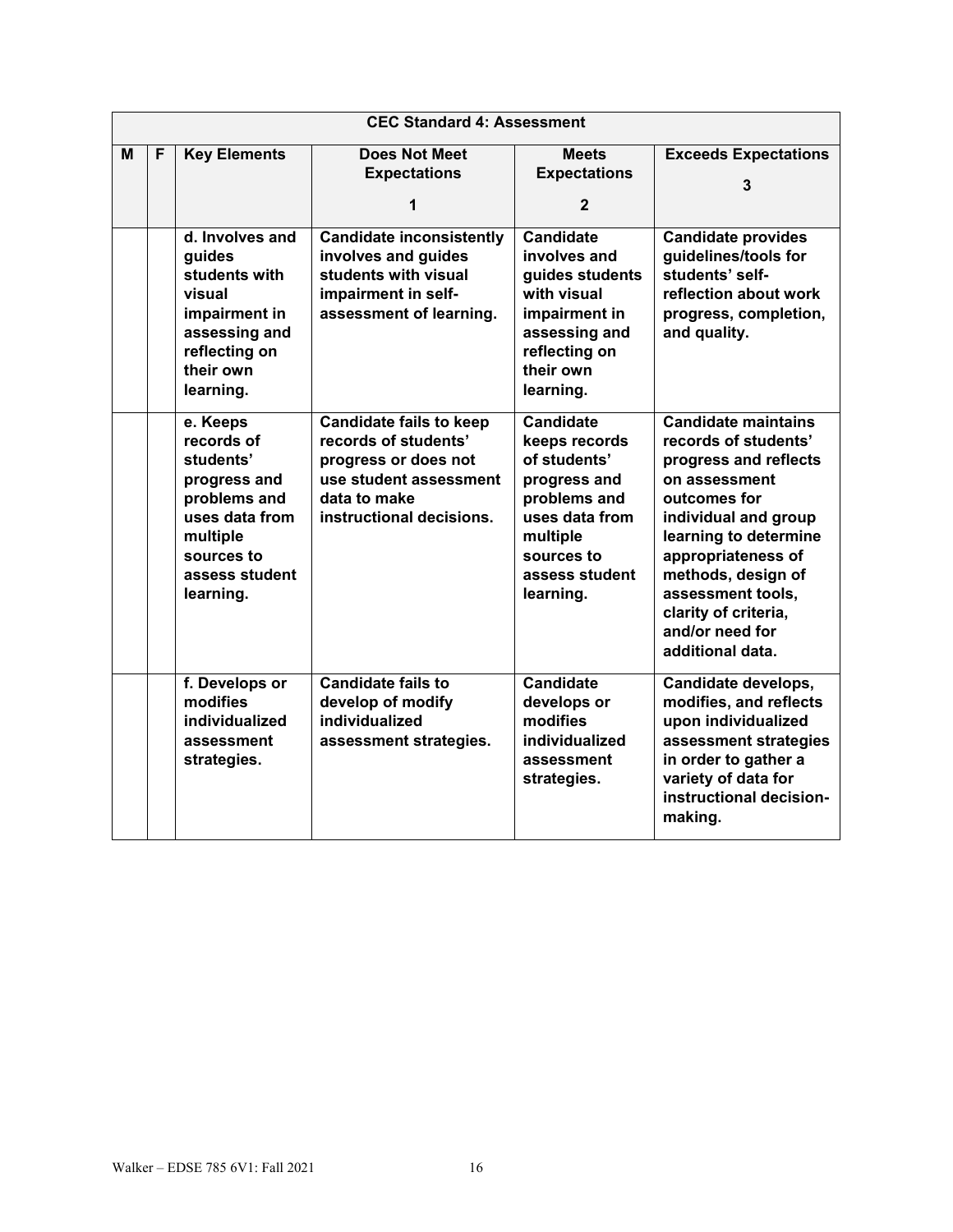|   | <b>CEC Standard 4: Assessment</b> |                                                                                                                                                                                                                                                 |                                                                                                                                                                                                                   |                                                                                                                                                                                                                                                                  |                                                                                                                                                                                                                                                                  |  |  |
|---|-----------------------------------|-------------------------------------------------------------------------------------------------------------------------------------------------------------------------------------------------------------------------------------------------|-------------------------------------------------------------------------------------------------------------------------------------------------------------------------------------------------------------------|------------------------------------------------------------------------------------------------------------------------------------------------------------------------------------------------------------------------------------------------------------------|------------------------------------------------------------------------------------------------------------------------------------------------------------------------------------------------------------------------------------------------------------------|--|--|
| M | F                                 | <b>Key Elements</b>                                                                                                                                                                                                                             | <b>Does Not Meet</b><br><b>Expectations</b><br>1                                                                                                                                                                  | <b>Meets</b><br><b>Expectations</b><br>$\mathbf{2}$                                                                                                                                                                                                              | <b>Exceeds Expectations</b><br>3                                                                                                                                                                                                                                 |  |  |
|   |                                   | g. Analyzes,<br>evaluates and<br>reflects on<br>student<br>assessment<br>data and<br>instruction and<br>monitors<br>progress of<br>individuals with<br>exceptional<br>learning needs<br>to improve<br>instructional<br>practice<br>(summative). | <b>Candidate reviews</b><br>assessment data and<br>identifies links to current<br>instructional plans but<br>fails to analyze student<br>assessment data or use<br>the data to improve<br>instructional practice. | <b>Candidate</b><br>analyzes,<br>evaluates and<br>reflects on<br>student<br>assessment<br>data and<br>instruction and<br>monitors<br>progress of<br>individuals with<br>exceptional<br>learning needs<br>to improve<br>instructional<br>practice<br>(summative). | <b>Candidate uses</b><br>individual and group<br>progress data to<br>reflect on teaching<br>effectiveness;<br>identifies specific<br>adjustments needed<br>to improve student<br>learning outcomes for<br>all students with<br>visual impairment<br>(summative). |  |  |
|   |                                   | $\overline{h}$ . Uses<br>assessment<br>data to profile<br>student<br>learning and<br>guide<br>instruction<br>(formative).                                                                                                                       | <b>Candidate does not use</b><br>student assessment data<br>to make instructional<br>decisions (formative).                                                                                                       | <b>Candidate uses</b><br>assessment<br>data to profile<br>student learning<br>and guide<br>instruction<br>(formative).                                                                                                                                           | <b>Candidate evaluates</b><br>assessment data to<br>develop individual and<br>group profiles that<br>reflect progress of all<br>students with visual<br>impairment and<br>addresses levels of<br>need and learning<br>accomplishments<br>(formative).            |  |  |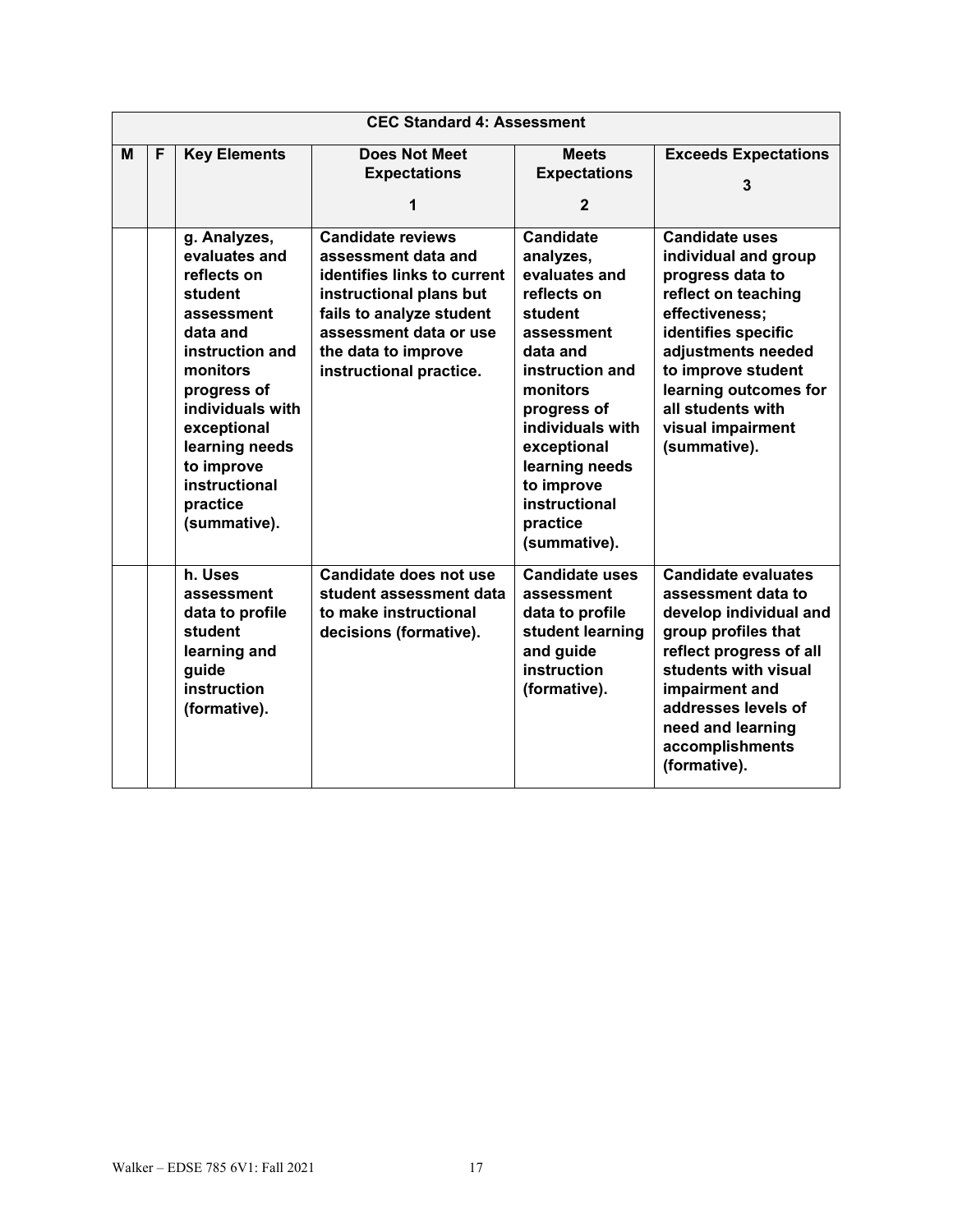|   | <b>CEC Standard 5: Instructional Planning and Strategies</b> |                                                                                                                                                                                                           |                                                                                                                                                                                                                                    |                                                                                                                                                                                                                |                                                                                                                                                                                                                                   |
|---|--------------------------------------------------------------|-----------------------------------------------------------------------------------------------------------------------------------------------------------------------------------------------------------|------------------------------------------------------------------------------------------------------------------------------------------------------------------------------------------------------------------------------------|----------------------------------------------------------------------------------------------------------------------------------------------------------------------------------------------------------------|-----------------------------------------------------------------------------------------------------------------------------------------------------------------------------------------------------------------------------------|
| M | F                                                            | <b>Key Elements</b>                                                                                                                                                                                       | <b>Does Not Meet</b><br><b>Expectations</b><br>1                                                                                                                                                                                   | <b>Meets Expectations</b><br>$\overline{2}$                                                                                                                                                                    | <b>Exceeds Expectations</b><br>3                                                                                                                                                                                                  |
|   |                                                              | a. Selects,<br>adapts, and<br>implements a<br>variety of<br>evidence-<br>based<br>practices<br>validated for<br>specific<br>characteristic<br>s of learners<br>with visual<br>impairment<br>and settings. | <b>Candidate</b><br>selects and<br>implements a<br>variety of<br>evidence-<br>based<br>practices but<br>fails to make<br>adaptations<br>that promote<br>student<br>understanding<br>for all students<br>with visual<br>impairment. | <b>Candidate selects,</b><br>adapts, and<br>implements a variety<br>of evidence-based<br>practices validated for<br>specific<br>characteristics of<br>learners with visual<br>impairment and<br>settings.      | <b>Candidate uses</b><br>multiple evidence-<br>based strategies,<br>resources, and<br>technologies in units<br>of instruction that<br>promote student<br>understanding for all<br>students with visual<br>impairment.             |
|   |                                                              | b. Selects a<br>variety of<br>learning<br>experiences,<br>media and<br>materials to<br>accommodat<br>e different<br>styles and<br>levels of<br>learning.                                                  | <b>Candidate selects</b><br>only one type of<br>learning<br>experiences/adaptatio<br>ns, media and<br>materials including<br>technology.                                                                                           | Candidate selects a<br>variety of learning<br>experiences/adaptatio<br>ns, media and<br>materials (including<br>technology) to<br>accommodate<br>different styles and<br>levels of learning.                   | <b>Candidate selects,</b><br>adapts, and<br>implements a variety<br>of learning<br>experiences/adaptatio<br>ns, media and<br>materials (including<br>technology) to<br>accommodate<br>different styles and<br>levels of learning. |
|   |                                                              | c. Adapts<br>pacing,<br>methods, and<br>materials<br>utilizing<br>feedback<br>from<br>students with<br>visual<br>impairment.                                                                              | <b>Candidate</b><br>inconsistently adapts<br>pacing, methods and<br>materials.                                                                                                                                                     | <b>Candidate adapts</b><br>pacing, methods, and<br>materials utilizing<br>feedback from<br>learners with visual<br>impairment and/or<br>based on<br>performance data of<br>learners with visual<br>impairment. | <b>Candidat</b><br>e<br>reflects<br>on the<br>efficacy<br>of<br>pacing,<br>methods<br>and<br>material<br>s and<br>makes<br>adaptati<br>ons as<br>needed.                                                                          |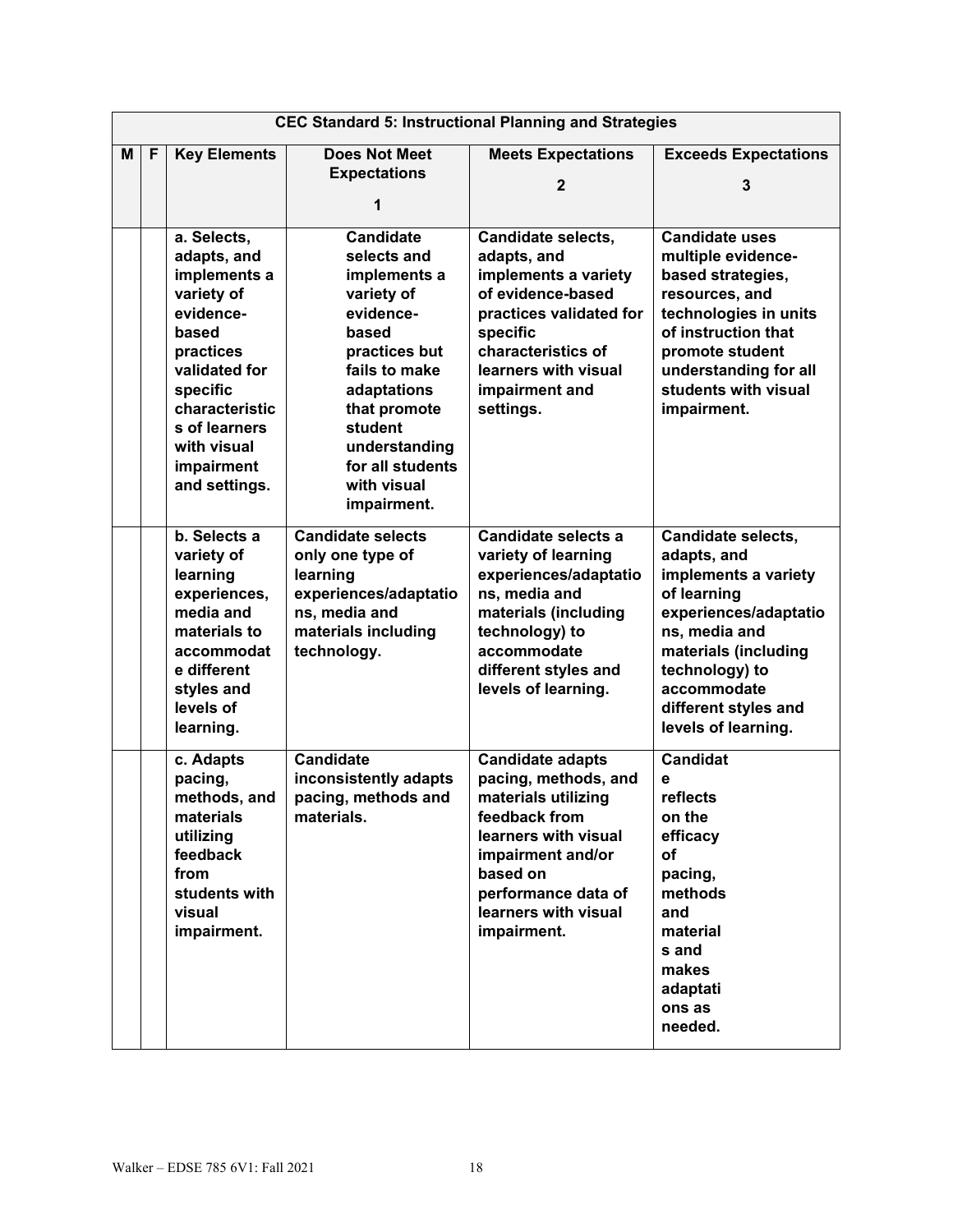|   | <b>CEC Standard 5: Instructional Planning and Strategies</b> |                                                                                                                                            |                                                                                                                                                                  |                                                                                                                                                                                                                                                                                        |                                                                                                                                                                                                                                                                                                                 |  |  |  |
|---|--------------------------------------------------------------|--------------------------------------------------------------------------------------------------------------------------------------------|------------------------------------------------------------------------------------------------------------------------------------------------------------------|----------------------------------------------------------------------------------------------------------------------------------------------------------------------------------------------------------------------------------------------------------------------------------------|-----------------------------------------------------------------------------------------------------------------------------------------------------------------------------------------------------------------------------------------------------------------------------------------------------------------|--|--|--|
| M | F                                                            | <b>Key Elements</b>                                                                                                                        | <b>Does Not Meet</b><br><b>Expectations</b>                                                                                                                      | <b>Meets Expectations</b><br>$\mathbf{2}$                                                                                                                                                                                                                                              | <b>Exceeds Expectations</b><br>3                                                                                                                                                                                                                                                                                |  |  |  |
|   |                                                              | d. Provides<br>opportunities<br>for learners<br>with visual<br>impairment to<br>work<br>independentl<br>y and in<br>cooperative<br>groups. | <b>Candidate</b><br>inconsistently<br>provides<br>opportunities for<br>learners with visual<br>impairment to work<br>independently and in<br>cooperative groups. | <b>Candidate provides</b><br>opportunities for<br>learners with visual<br>impairment to work<br>independently and in<br>cooperative groups.                                                                                                                                            | <b>Candidate provides</b><br>structured<br>opportunities and<br>provides formative<br>feedback to learners<br>with visual impairment<br>to allow them to work<br>independently and in<br>cooperative group.                                                                                                     |  |  |  |
|   |                                                              | e.<br><b>Encourages</b><br>critical<br>thinking and<br>problem<br>solving<br>through<br>prompts,<br>questioning,<br>and<br>application.    | <b>Candidate</b><br>inconsistently<br>provides prompts,<br>questions and<br>application<br>opportunities.                                                        | <b>Candidate</b><br>encourages critical<br>thinking and problem<br>solving through<br>prompts, questioning,<br>and application.<br><b>Strategies for learners</b><br>with additional<br>disabilities include<br>self-awareness skills,<br>self-management, and<br>self-control skills. | <b>Candidate encourages</b><br>critical thinking and<br>problem solving on a<br>consistent basis<br>through prompts,<br>questioning, and<br>application.<br><b>Strategies for learners</b><br>with additional<br>disabilities include<br>self-awareness skills,<br>self-management, and<br>self-control skills. |  |  |  |
|   |                                                              | f.<br><b>Demonstrate</b><br>$\mathbf{s}$<br>competence<br>in using<br>technology to<br>achieve<br>instructional<br>objectives.             | <b>Candidate fails to</b><br>demonstrate<br>competence in using<br>technology to achieve<br>instructional<br>objectives.                                         | <b>Candidate</b><br>demonstrates<br>competence in using<br>technology to achieve<br>instructional<br>objectives.                                                                                                                                                                       | <b>Candidate</b><br>demonstrates high<br>levels of skill in using<br>technology to achieve<br>instructional<br>objectives.                                                                                                                                                                                      |  |  |  |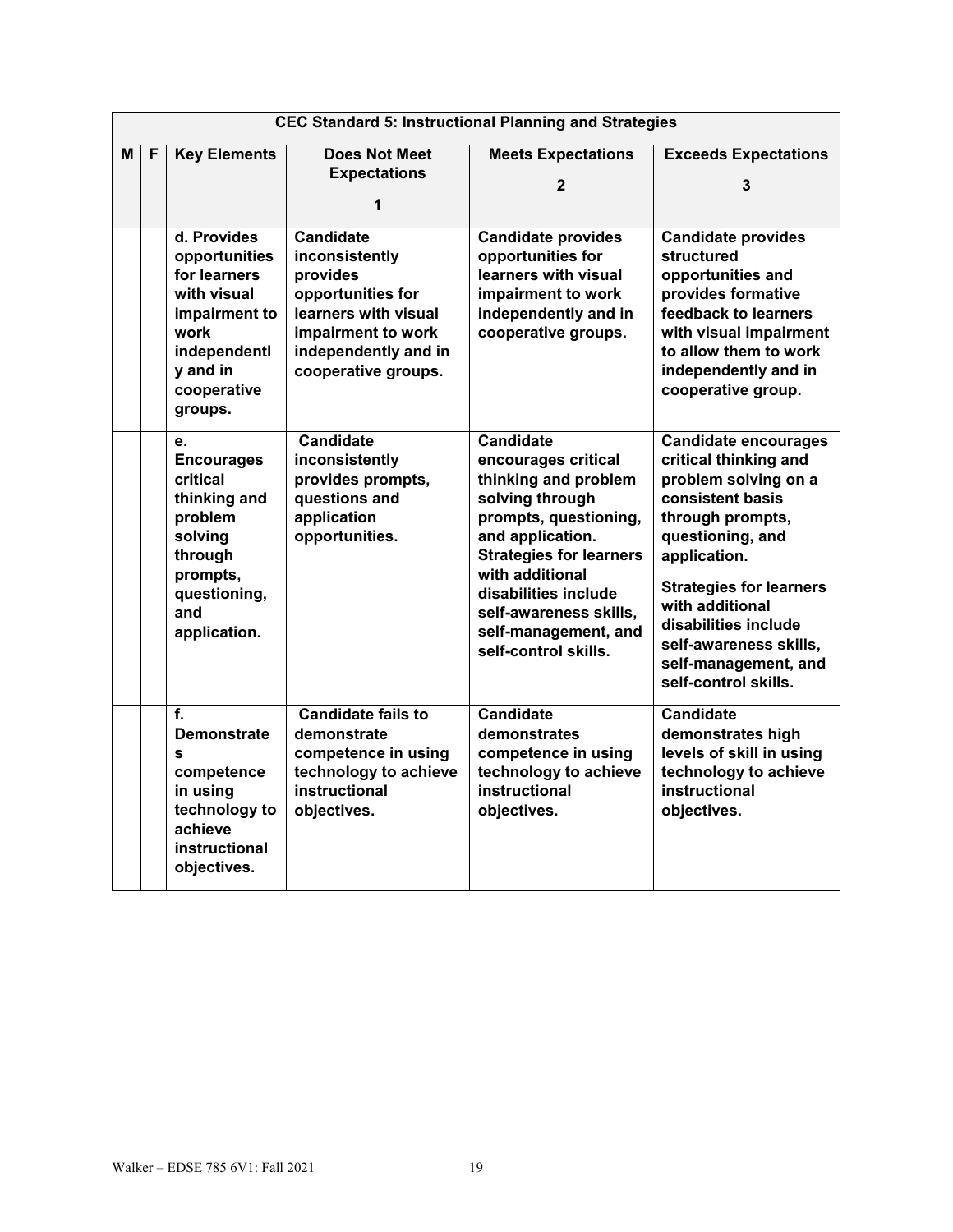|   | <b>CEC Standard 5: Instructional Planning and Strategies</b> |                                                                                                                                                                         |                                                                                                                                                                                    |                                                                                                                                                                            |                                                                                                                                                                                                |  |  |
|---|--------------------------------------------------------------|-------------------------------------------------------------------------------------------------------------------------------------------------------------------------|------------------------------------------------------------------------------------------------------------------------------------------------------------------------------------|----------------------------------------------------------------------------------------------------------------------------------------------------------------------------|------------------------------------------------------------------------------------------------------------------------------------------------------------------------------------------------|--|--|
| М | F                                                            | <b>Key Elements</b>                                                                                                                                                     | <b>Does Not Meet</b><br><b>Expectations</b><br>1                                                                                                                                   | <b>Meets Expectations</b><br>$\mathbf{2}$                                                                                                                                  | <b>Exceeds Expectations</b><br>3                                                                                                                                                               |  |  |
|   |                                                              | g. Develops<br>and selects<br>instructional<br>content,<br>resources,<br>and<br>strategies<br>that respond<br>to cultural,<br>linguistic,<br>and gender<br>differences. | <b>Candidate does not</b><br>develop or select<br>instructional content,<br>resources, and<br>strategies that<br>respond to cultural,<br>linguistic, and gender<br>differences.    | <b>Candidate uses</b><br>instructional content,<br>resources, and<br>strategies that<br>respond to cultural,<br>linguistic, and gender<br>differences.                     | <b>Candidate uses</b><br>instructional content,<br>resources, and<br>strategies that<br>respond to cultural,<br>linguistic, and gender<br>differences on a<br>consistent basis                 |  |  |
|   |                                                              | h. Uses<br>strategies to<br>facilitate<br>maintenance<br>and<br>generalizatio<br>n of skills<br>across<br>learning<br>environments                                      | <b>Candidate does not</b><br>use strategies to<br>facilitate maintenance<br>and generalization of<br>skills across learning<br>environments                                        | <b>Candidate uses</b><br>strategies to facilitate<br>maintenance and<br>generalization of<br>skills across learning<br>environments                                        | <b>Candidate uses</b><br>multiple strategies to<br>facilitate maintenance<br>and generalization of<br>skills across learning<br>environments                                                   |  |  |
|   |                                                              | i. Select and<br>adapt<br>materials in<br>Braille,<br>accessible<br>print, and<br>other<br>formats.                                                                     | <b>Candidate does not</b><br>select and adapt<br>materials in braille,<br>accessible print, and<br>other formats.                                                                  | <b>Candidate select and</b><br>adapt materials in<br>braille, accessible<br>print, and other<br>formats.                                                                   | <b>Candidate selects and</b><br>adapts high quality<br>materials in braille,<br>accessible print, and<br>other formats.                                                                        |  |  |
|   |                                                              | j.<br><b>Demonstrate</b><br>s use of<br>adaptive<br>technologies<br>for tactile<br>learners with<br>visual<br>impairment                                                | <b>Candidate fails to</b><br>demonstrate<br>competence in<br>teaching use of<br>braillewriter, slate and<br>stylus, and computer<br>technology to<br>produce Braille<br>materials. | <b>Candidate</b><br>demonstrates<br>competence in<br>teaching use of<br>braillewriter, slate and<br>stylus, and computer<br>technology to<br>produce Braille<br>materials. | <b>Candidate</b><br>demonstrates high-<br>levels of competence<br>in teaching use of<br>braillewriter, slate and<br>stylus, and computer<br>technology to produce<br><b>Braille materials.</b> |  |  |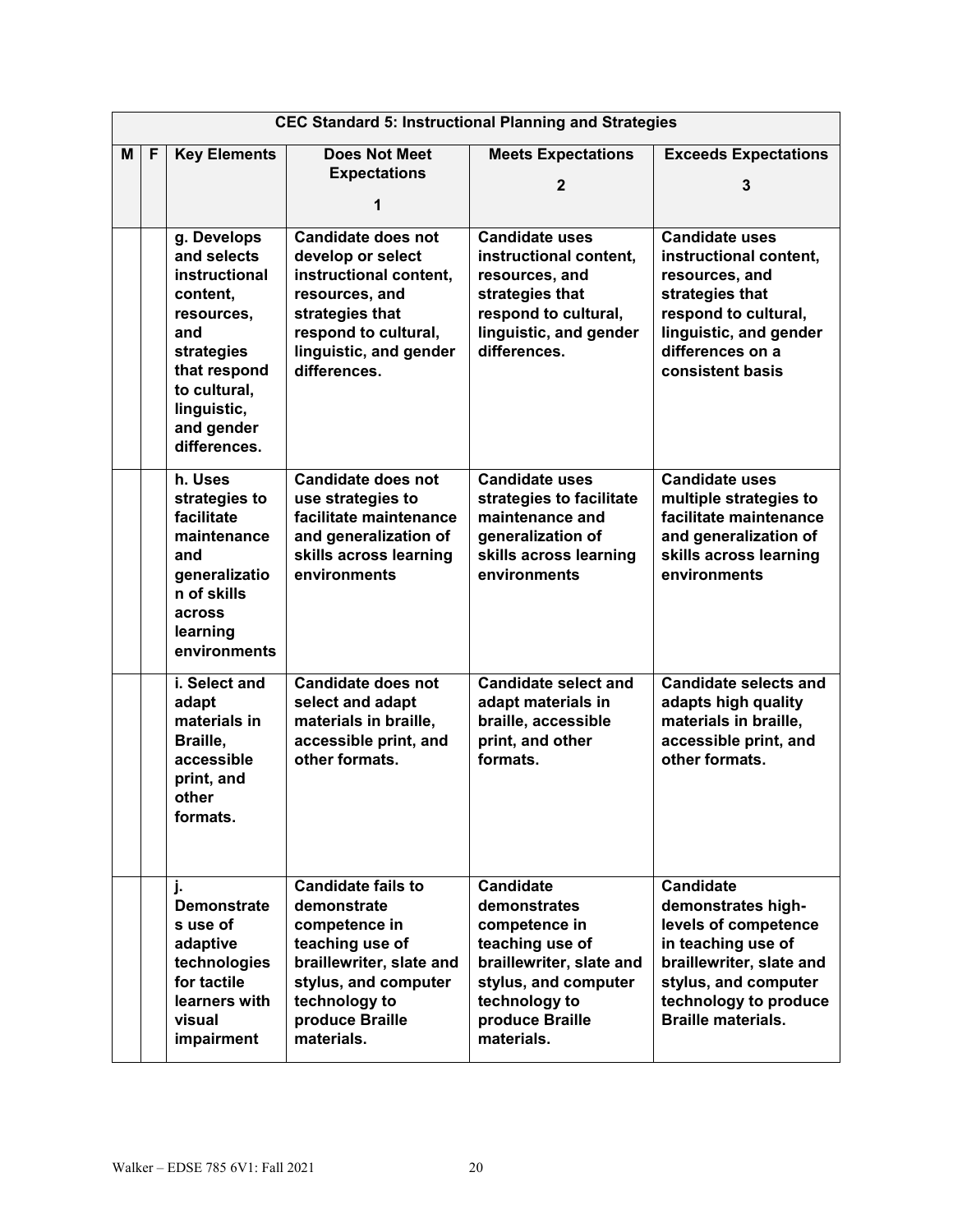|                               | <b>CEC Standard 5: Instructional Planning and Strategies</b> |                                                                                                                                       |                                                                                                                                                                           |                                                                                                                                                                     |                                                                                                                                                                                                                                                                                        |  |  |
|-------------------------------|--------------------------------------------------------------|---------------------------------------------------------------------------------------------------------------------------------------|---------------------------------------------------------------------------------------------------------------------------------------------------------------------------|---------------------------------------------------------------------------------------------------------------------------------------------------------------------|----------------------------------------------------------------------------------------------------------------------------------------------------------------------------------------------------------------------------------------------------------------------------------------|--|--|
| <b>Key Elements</b><br>F<br>М |                                                              |                                                                                                                                       | <b>Does Not Meet</b>                                                                                                                                                      | <b>Meets Expectations</b>                                                                                                                                           | <b>Exceeds Expectations</b>                                                                                                                                                                                                                                                            |  |  |
|                               |                                                              |                                                                                                                                       | <b>Expectations</b>                                                                                                                                                       | 2                                                                                                                                                                   | 3                                                                                                                                                                                                                                                                                      |  |  |
|                               |                                                              |                                                                                                                                       | 1                                                                                                                                                                         |                                                                                                                                                                     |                                                                                                                                                                                                                                                                                        |  |  |
|                               |                                                              | k. Teaches<br>the use of the<br>abacus,<br>talking<br>calculator,<br>tactile<br>graphics, and<br>adapted<br>science                   | <b>Candidate fails to</b><br>demonstrate<br>competence in<br>teaching the use of<br>abacus, talking<br>calculator, tactile<br>graphics, and adapted<br>science equipment. | <b>Candidate</b><br>demonstrates<br>competence in<br>teaching the use of<br>abacus, talking<br>calculator, tactile<br>graphics, and adapted<br>science equipment.   | <b>Candidate</b><br>demonstrates high-<br>level competence in<br>teaching the use of<br>abacus, talking<br>calculator, tactile<br>graphics, and adapted<br>science equipment.                                                                                                          |  |  |
|                               |                                                              | equipment                                                                                                                             |                                                                                                                                                                           |                                                                                                                                                                     |                                                                                                                                                                                                                                                                                        |  |  |
|                               |                                                              | I. Teaches<br>literacy skills<br>to individuals<br>who have<br>vision loss as<br>well as other<br>disabilities                        | <b>Candidate fails to</b><br>demonstrate<br>competence in<br>teaching literacy to<br>students with visual<br>impairment.                                                  | <b>Candidate</b><br>demonstrates<br>competence in<br>teaching literacy skills<br>to learners with vision<br>loss, including those<br>with multiple<br>disabilities. | Candidate takes a<br>proactive role in<br>facilitating literacy<br>instruction, drawing<br>on evidence based-<br>practices and<br>collaborating with<br>other team members<br>to meet the needs of<br>students with visual<br>impairments and<br>those who have other<br>disabilities. |  |  |
|                               |                                                              | m. Uses<br>strategies to<br>support and<br>enhance<br>communicati<br>on skills of<br><b>individuals</b><br>with visual<br>impairment. | <b>Candidate uses</b><br>limited strategies to<br>support and enhance<br>communication skills<br>of individuals with<br>visual impairment.                                | <b>Candidate uses</b><br>strategies to support<br>and enhance<br>communication skills<br>of individuals with<br>visual impairment.                                  | <b>Candidate uses</b><br>evidence based<br>strategies, appropriate<br>technology, including<br>assistive technology,<br>when appropriate, and<br>modeling to support<br>and enhance<br>communication skills<br>of individuals with<br>visual impairment.                               |  |  |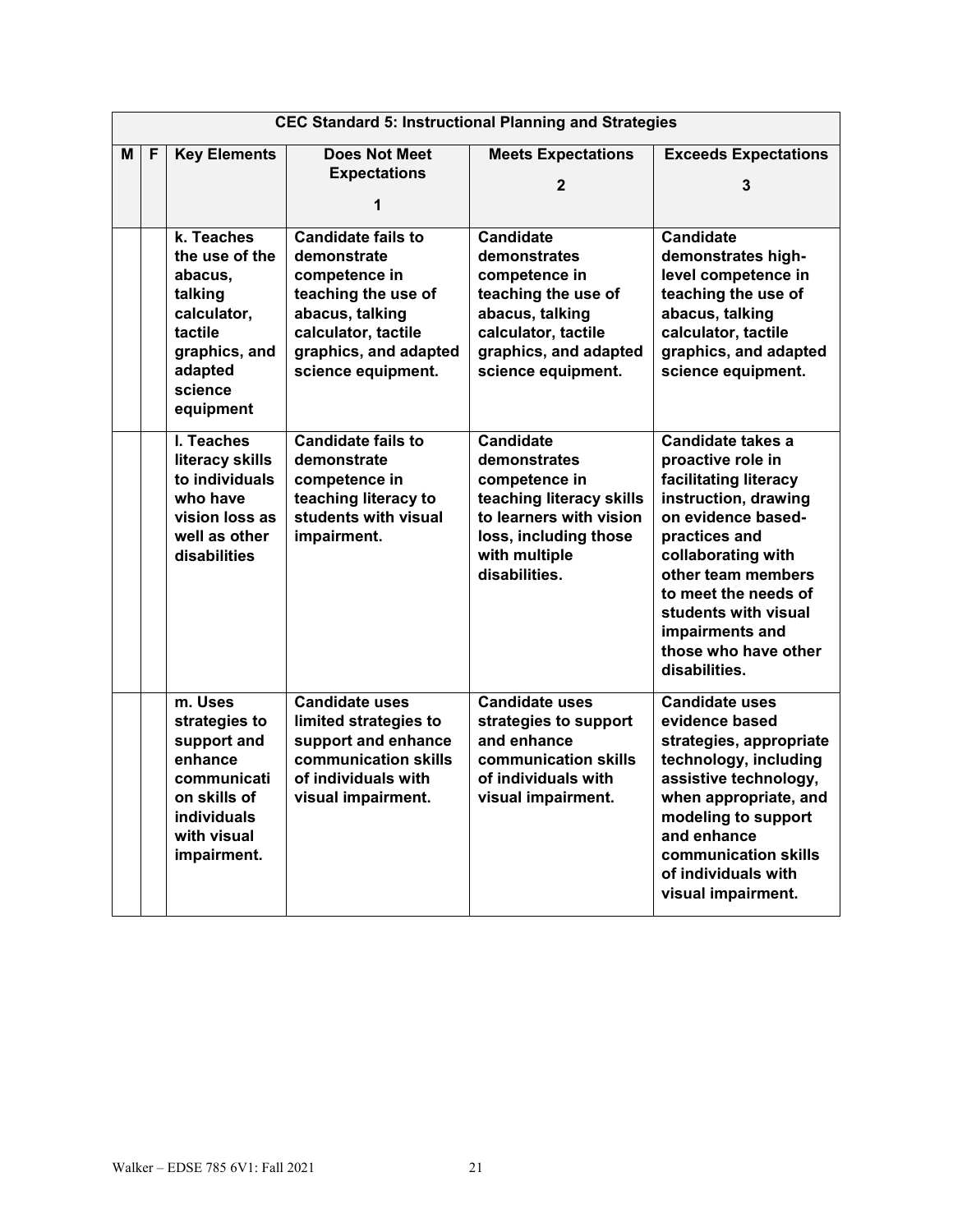|   | <b>CEC Standard 5: Instructional Planning and Strategies</b> |                                                                                                                                                                                                                                                                  |                                                                                                                                                                                                                                                              |                                                                                                                                                                                                                                               |                                                                                                                                                                                                                                                                                                                                    |  |  |
|---|--------------------------------------------------------------|------------------------------------------------------------------------------------------------------------------------------------------------------------------------------------------------------------------------------------------------------------------|--------------------------------------------------------------------------------------------------------------------------------------------------------------------------------------------------------------------------------------------------------------|-----------------------------------------------------------------------------------------------------------------------------------------------------------------------------------------------------------------------------------------------|------------------------------------------------------------------------------------------------------------------------------------------------------------------------------------------------------------------------------------------------------------------------------------------------------------------------------------|--|--|
| M | F                                                            | <b>Key Elements</b>                                                                                                                                                                                                                                              | <b>Does Not Meet</b><br><b>Expectations</b><br>1                                                                                                                                                                                                             | <b>Meets Expectations</b><br>$\mathbf{2}$                                                                                                                                                                                                     | <b>Exceeds Expectations</b><br>3                                                                                                                                                                                                                                                                                                   |  |  |
|   |                                                              | n. Uses<br>communicati<br>on strategies<br>and<br>resources to<br>facilitate<br>understandin<br>g of subject<br>matter for<br><b>individuals</b><br>with<br>exceptional<br>learning<br>needs whose<br>primary<br>language is<br>not the<br>dominant<br>language. | <b>Candidate uses</b><br>limited strategies to<br>individualize the<br>curriculum to<br>facilitate<br>understanding of<br>subject matter for<br>individuals with<br>exceptional learning<br>needs whose primary<br>language is not the<br>dominant language. | <b>Candidate uses</b><br>communication<br>strategies and<br>resources to facilitate<br>understanding of<br>subject matter for<br>individuals with<br>exceptional learning<br>needs whose primary<br>language is not the<br>dominant language. | <b>Candidate uses</b><br>evidence based<br>communication<br>strategies, appropriate<br>technology,<br>collaboration with ELL<br>teachers, and<br>resources to facilitate<br>understanding of<br>subject matter for<br>individuals with<br>exceptional learning<br>needs whose primary<br>language is not the<br>dominant language. |  |  |
|   |                                                              | o. Uses<br>assessment<br>data from<br>informal<br>reading<br>inventories to<br>develop<br>instructional<br>plans for<br>learners with<br>visual<br>impairment.                                                                                                   | <b>Candidate develops</b><br>instructional plans for<br>learners with visual<br>impairment without<br>taking assessment<br>data from informal<br>reading inventories<br>into account.                                                                        | <b>Candidate uses</b><br>assessment data from<br>informal reading<br>inventories to develop<br>instructional plans for<br>learners with visual<br>impairment.                                                                                 | <b>Candidate uses</b><br>assessment data from<br>informal reading<br>inventories and<br>current evidence<br>based practices to<br>develop instructional<br>plans for learners with<br>visual impairment.                                                                                                                           |  |  |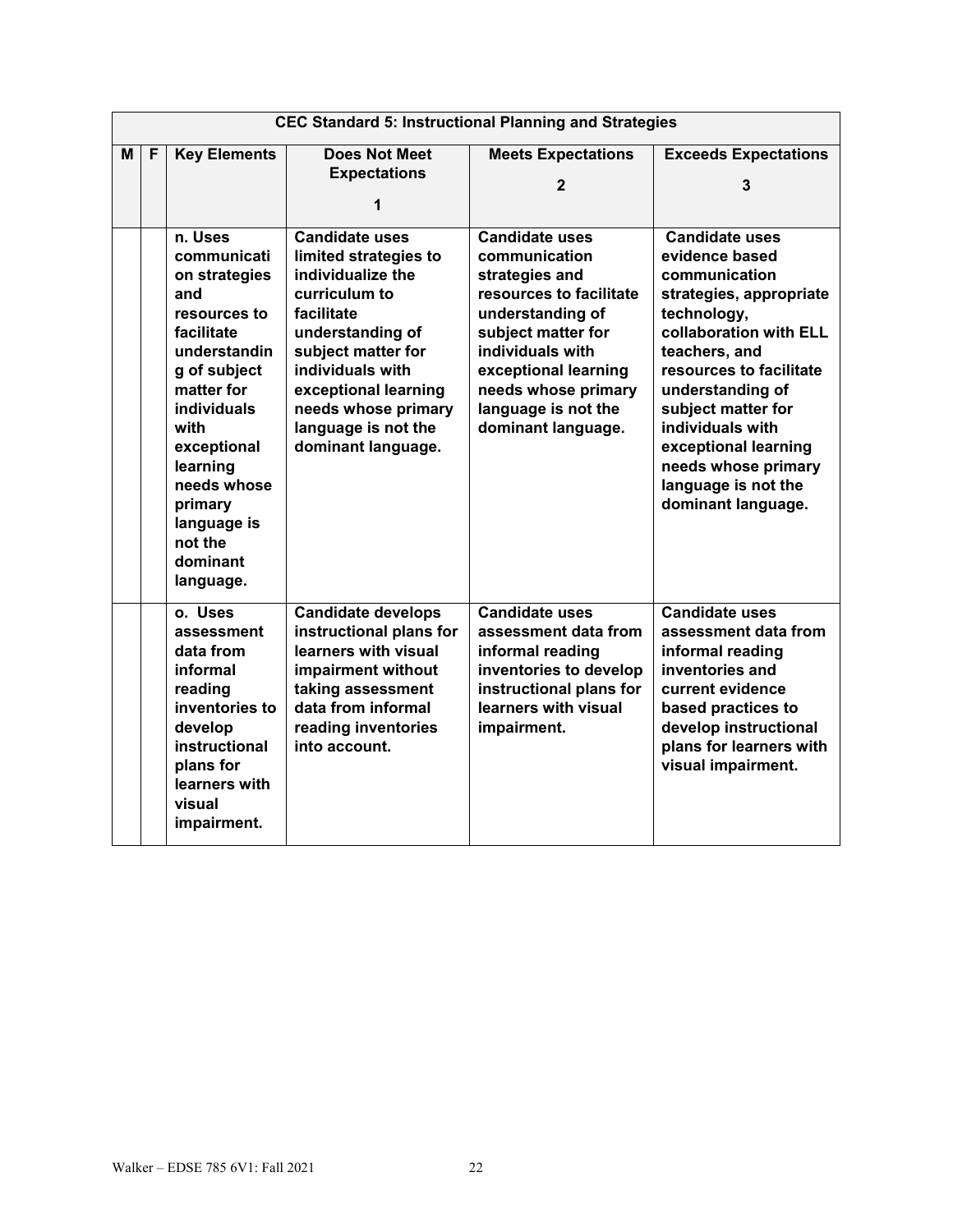|   | <b>CEC Standard 5: Instructional Planning and Strategies</b> |                                                                                                                                                                                                                                                                             |                                                                                                                                                                                                                     |                                                                                                                                                                                                                                                           |                                                                                                                                                                                                                                                                                                                                                                                                                              |  |  |
|---|--------------------------------------------------------------|-----------------------------------------------------------------------------------------------------------------------------------------------------------------------------------------------------------------------------------------------------------------------------|---------------------------------------------------------------------------------------------------------------------------------------------------------------------------------------------------------------------|-----------------------------------------------------------------------------------------------------------------------------------------------------------------------------------------------------------------------------------------------------------|------------------------------------------------------------------------------------------------------------------------------------------------------------------------------------------------------------------------------------------------------------------------------------------------------------------------------------------------------------------------------------------------------------------------------|--|--|
| м | F                                                            | <b>Key Elements</b>                                                                                                                                                                                                                                                         | <b>Does Not Meet</b><br><b>Expectations</b><br>1                                                                                                                                                                    | <b>Meets Expectations</b><br>$\mathbf{2}$                                                                                                                                                                                                                 | <b>Exceeds Expectations</b><br>3                                                                                                                                                                                                                                                                                                                                                                                             |  |  |
|   |                                                              | p. Uses a<br>variety of<br>research-<br>based<br>educational<br>practices and<br>curriculum<br>guidelines to<br>develop units<br>and lesson<br>plans that<br>meet the<br>development<br>al and<br>academic<br>needs of<br>diverse<br>learners with<br>visual<br>impairment. | <b>Candidate employs</b><br>educational practices<br>that are not research-<br>based and develops<br>units and lesson<br>plans that fail to meet<br>the needs of the<br>diverse learners with<br>visual impairment. | Candidate uses a<br>variety of research-<br>based educational<br>practices and<br>curriculum guidelines<br>to develop units and<br>lesson plans that<br>meet the<br>developmental and<br>academic needs of<br>diverse learners with<br>visual impairment. | Candidate uses a wide<br>variety of materials<br>and resources to<br>access and build upon<br>students' prior<br>knowledge, interests,<br>instructional and<br>linguistic needs to<br>extend student<br>understanding.<br>Candidate reflects on<br>educational practices<br>and makes changes to<br>those practices based<br>upon research base as<br>well as knowledge of<br>students' diverse<br>needs and<br>experiences. |  |  |
|   |                                                              | q. Sequence,<br>implement,<br>and evaluate<br>individualized<br>learning<br>objectives                                                                                                                                                                                      | Candidate plans a<br>sequence of activities<br>which is not focused<br>on individualized<br>learning objective(s).                                                                                                  | Candidate plans a<br>sequence of activities,<br>which are focused on<br>individualized<br>learning objective(s).                                                                                                                                          | Candidate plans a<br>sequence of activities<br>which is focused on<br>individualized learning<br>objective(s) and builds<br>off of students' prior<br>knowledge, life<br>experiences and<br>interests.                                                                                                                                                                                                                       |  |  |
|   |                                                              | r. Facilitates<br>learning<br>experiences<br>that<br>incorporate<br>self-direction,<br>interaction,<br>choice, and<br>consideration<br>of multiple<br>perspectives                                                                                                          | <b>Candidate is overly</b><br>directive in class,<br>misses most<br>opportunities for<br>students with visual<br>impairment to learn<br>self-direction, make<br>choices, and share<br>their perspectives.           | <b>Candidate facilitates</b><br>learning experiences<br>that incorporate self-<br>direction, interaction,<br>choice, and<br>consideration of<br>multiple perspectives.                                                                                    | <b>Candidate analyzes</b><br>the effectiveness of<br>student interactions<br>during learning<br>experiences and<br>incorporates self-<br>directed activities<br>appropriate for the<br>cognitive and social<br>development and skill<br>set of students with<br>visual impairment.                                                                                                                                           |  |  |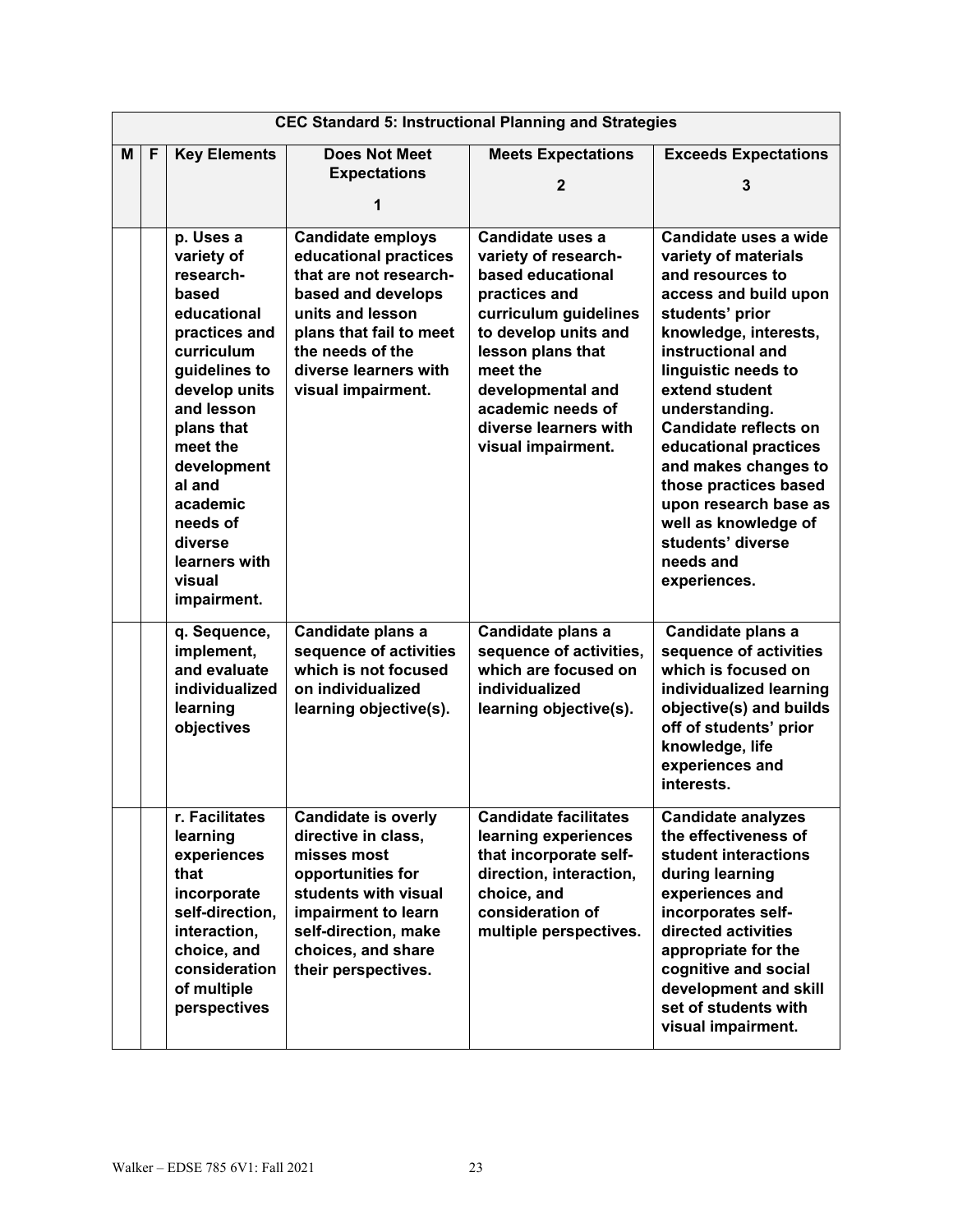|   | <b>CEC Standard 5: Instructional Planning and Strategies</b> |                                                                                                                                       |                                                                                                                             |                                                                                                                                     |                                                                                                                                                                                                                                                                  |  |  |
|---|--------------------------------------------------------------|---------------------------------------------------------------------------------------------------------------------------------------|-----------------------------------------------------------------------------------------------------------------------------|-------------------------------------------------------------------------------------------------------------------------------------|------------------------------------------------------------------------------------------------------------------------------------------------------------------------------------------------------------------------------------------------------------------|--|--|
| М | F                                                            | <b>Key Elements</b>                                                                                                                   | <b>Does Not Meet</b><br><b>Expectations</b><br>1                                                                            | <b>Meets Expectations</b><br>2                                                                                                      | <b>Exceeds Expectations</b><br>3                                                                                                                                                                                                                                 |  |  |
|   |                                                              | s. Gathers,<br>creates, and<br>organizes<br>materials and<br>equipment in<br>advance.                                                 | <b>Candidate uses class</b><br>time to gather and<br>organize materials<br>due to their inability<br>to prepare in advance. | Candidate gathers,<br>creates, and<br>organizes materials<br>and equipment in<br>advance.                                           | Candidate gathers a<br>variety of materials<br>and equipment in<br>advance of class and<br>uses instructional<br>assessments to make<br>decisions about which<br>materials are most<br>appropriate for each<br>individual with<br>exceptional learning<br>needs. |  |  |
|   |                                                              | t.<br><b>Incorporates</b><br>and<br>implements<br>instructional<br>and assistive<br>technology<br>into the<br>educational<br>program. | Candidate fails to<br>incorporate<br>instructional and<br>assistive technology<br>into the educational<br>program.          | <b>Candidate</b><br>incorporates and<br>implements<br>instructional and<br>assistive technology<br>into the educational<br>program. | <b>Candidate</b><br>incorporates and<br>implements a variety<br>of instructional and<br>assistive technology<br>into the educational<br>program on a daily<br>basis to meet the<br>needs of individuals<br>with visual<br>impairment.                            |  |  |
|   |                                                              | u. Evaluates<br>and modifies<br>instructional<br>practices in<br>response to<br>ongoing<br>assessment<br>data.                        | <b>Candidate fails to use</b><br>assessment data to<br>make instructional<br>decisions.                                     | Candidate evaluates<br>and modifies<br>instructional practices<br>in response to<br>ongoing assessment<br>data.                     | <b>Candidate evaluates</b><br>assessment data to<br>develop individual and<br>group profiles that<br>reflect progress of all<br>students with visual<br>impairment and<br>addresses levels of<br>need and learning<br>accomplishments.                           |  |  |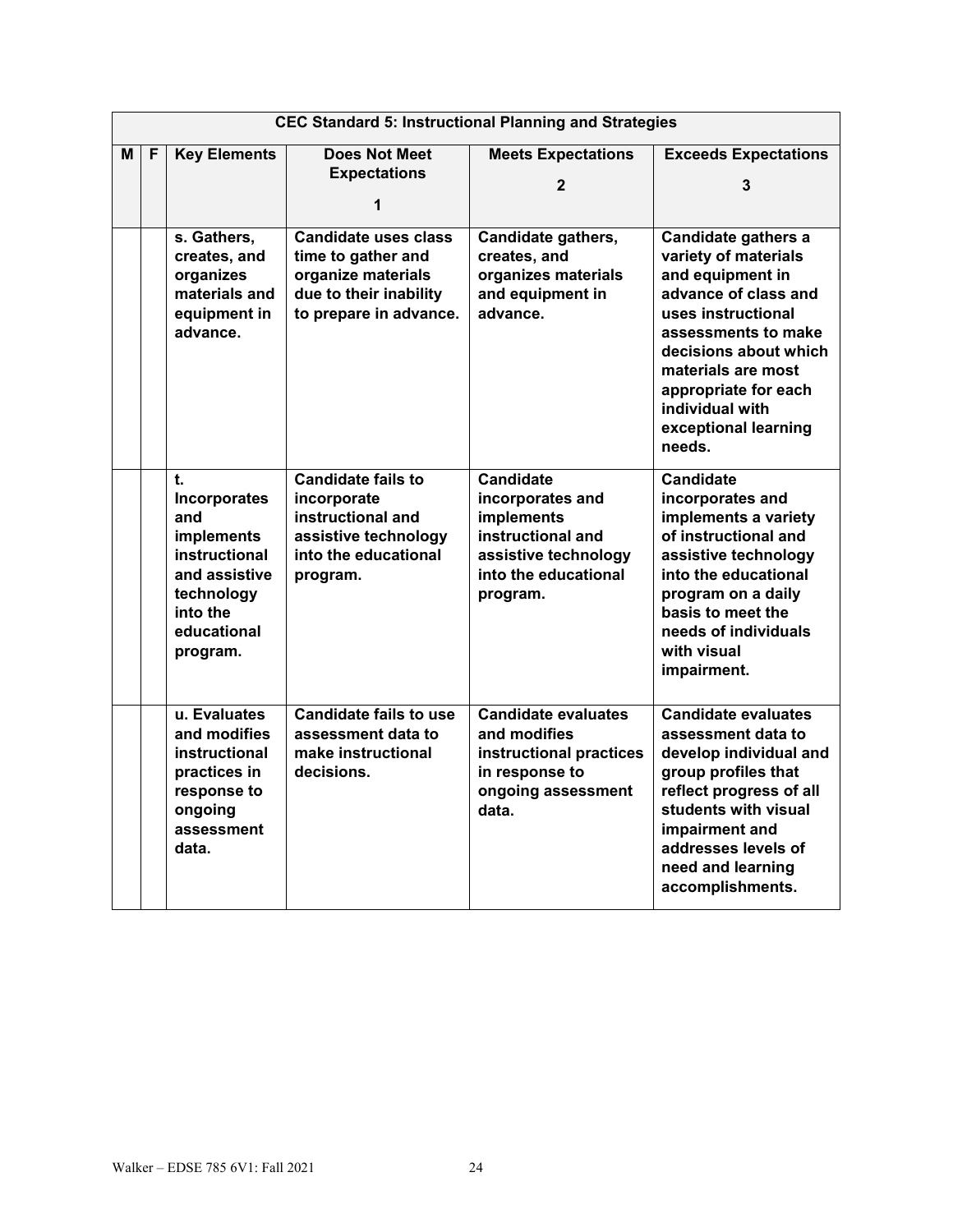|   | <b>CEC Standard 5: Instructional Planning and Strategies</b> |                                                                                                                                                        |                                                                                                               |                                                                                                                                                             |                                                                                                                                                                                                                                                                                                                                                |  |  |  |
|---|--------------------------------------------------------------|--------------------------------------------------------------------------------------------------------------------------------------------------------|---------------------------------------------------------------------------------------------------------------|-------------------------------------------------------------------------------------------------------------------------------------------------------------|------------------------------------------------------------------------------------------------------------------------------------------------------------------------------------------------------------------------------------------------------------------------------------------------------------------------------------------------|--|--|--|
| M | F                                                            | <b>Key Elements</b>                                                                                                                                    | <b>Does Not Meet</b><br><b>Expectations</b><br>1                                                              | <b>Meets Expectations</b><br>$\mathbf{2}$                                                                                                                   | <b>Exceeds Expectations</b><br>3                                                                                                                                                                                                                                                                                                               |  |  |  |
|   |                                                              | v. Provides<br>opportunities<br>for learners<br>with visual<br>impairment to<br>participate<br>actively and<br>successfully<br>at different<br>levels. | <b>Candidate provides</b><br>only one level of<br>instruction for the<br>entire class and/or<br>caseload.     | <b>Candidate provides</b><br>opportunities for<br>learners with visual<br>impairment to<br>participate actively<br>and successfully at<br>different levels. | <b>Candidate evaluates</b><br>assessment data to<br>develop individual<br>profile that reflects<br>progress of all<br>students with visual<br>impairment and uses<br>these profiles to<br>design and provide<br>opportunities for<br>learners with visual<br>impairment to<br>participate actively<br>and successfully at<br>different levels. |  |  |  |
|   |                                                              | w. Use<br>functional<br>assessments<br>to develop<br>intervention<br>plans.                                                                            | <b>Candidate develops</b><br>intervention plans<br>without the use of<br>data from functional<br>assessments. | <b>Candidate uses</b><br>functional<br>assessments to<br>develop intervention<br>plans.                                                                     | <b>Candidate uses</b><br>multiple data points<br>including functional<br>assessment to<br>develop intervention<br>plans.                                                                                                                                                                                                                       |  |  |  |

|   | <b>CEC Standard 6: Professional Learning and Ethical Practice</b> |                                                                                                                |                                                                                                                                                                  |                                                                                                                       |                                                                                                                                                                                                                                                              |  |  |  |
|---|-------------------------------------------------------------------|----------------------------------------------------------------------------------------------------------------|------------------------------------------------------------------------------------------------------------------------------------------------------------------|-----------------------------------------------------------------------------------------------------------------------|--------------------------------------------------------------------------------------------------------------------------------------------------------------------------------------------------------------------------------------------------------------|--|--|--|
| M | F                                                                 | <b>Key Elements</b>                                                                                            | Does Not Meet<br><b>Expectations</b><br>1                                                                                                                        | <b>Meets Expectations</b><br>$\mathbf 2$                                                                              | <b>Exceeds</b><br><b>Expectations</b><br>3                                                                                                                                                                                                                   |  |  |  |
|   |                                                                   | a. Exhibits a<br>commitment to<br>professional<br>standards<br>associated with<br>their areas of<br>expertise. | <b>Candidate fails to</b><br>provide evidence<br>that professional<br>standards have<br>been integrated into<br>work with students<br>with visual<br>impairment. | Candidate exhibits a<br>commitment to<br>professional<br>standards<br>associated with<br>their areas of<br>expertise. | <b>Candidate extends</b><br>own professional<br>practice by<br>reflecting on<br>professional<br>literature or by<br>being a member of a<br>professional<br>organization or by<br>attending<br>professional<br>workshops,<br>seminars, and/or<br>conferences. |  |  |  |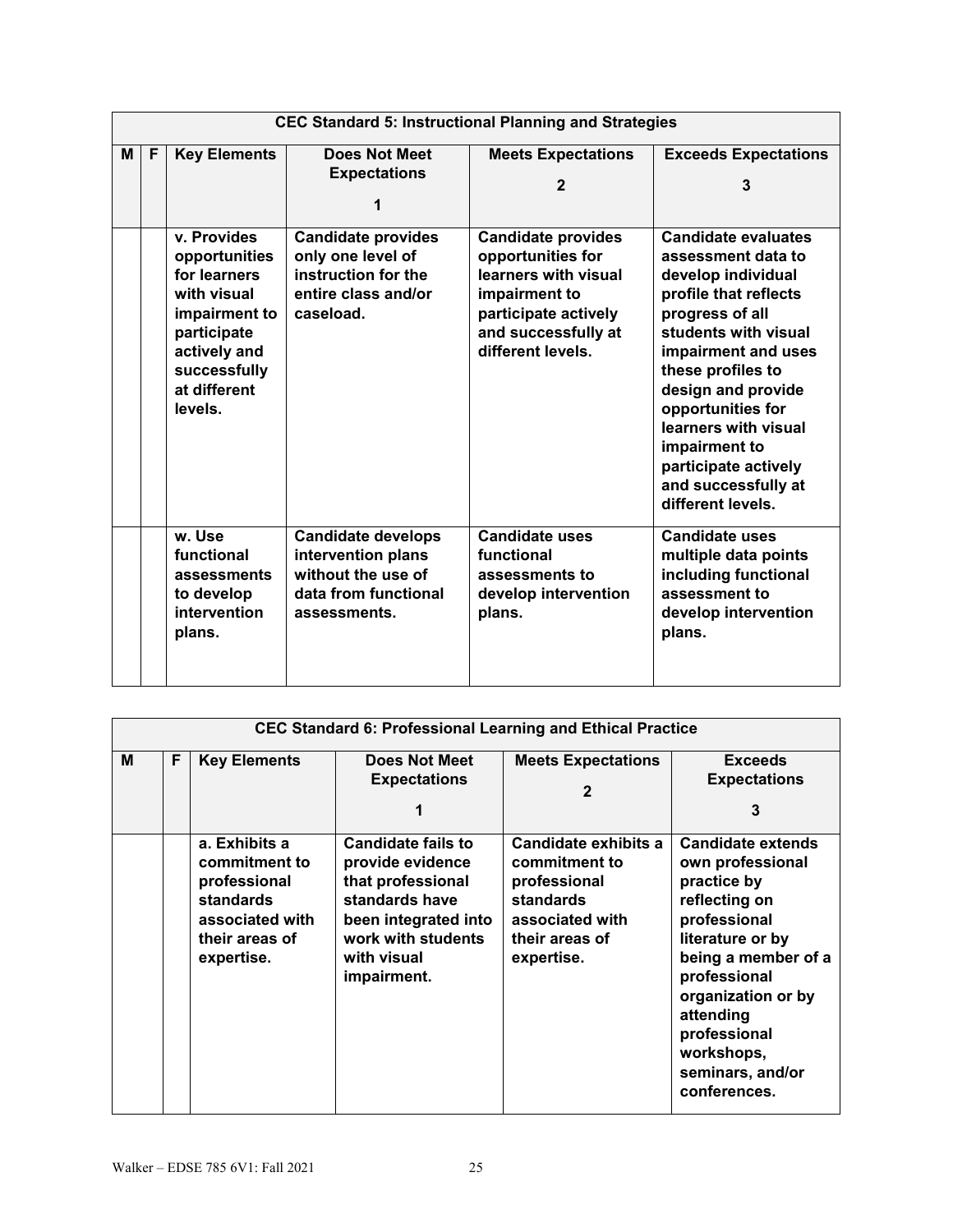|   | <b>CEC Standard 6: Professional Learning and Ethical Practice</b> |                                                                                                                                                                      |                                                                                                                                                                                                                     |                                                                                                                                                                              |                                                                                                                                                                                                                                                 |  |  |
|---|-------------------------------------------------------------------|----------------------------------------------------------------------------------------------------------------------------------------------------------------------|---------------------------------------------------------------------------------------------------------------------------------------------------------------------------------------------------------------------|------------------------------------------------------------------------------------------------------------------------------------------------------------------------------|-------------------------------------------------------------------------------------------------------------------------------------------------------------------------------------------------------------------------------------------------|--|--|
| M | F                                                                 | <b>Key Elements</b>                                                                                                                                                  | <b>Does Not Meet</b><br><b>Expectations</b><br>1                                                                                                                                                                    | <b>Meets Expectations</b><br>$\overline{2}$                                                                                                                                  | <b>Exceeds</b><br><b>Expectations</b><br>3                                                                                                                                                                                                      |  |  |
|   |                                                                   | <b>b.</b> Demonstrates<br>courtesy and<br>caring in<br>relationships<br>with students<br>with visual<br>impairment.                                                  | <b>Candidate fails to</b><br>build relationships<br>with the students<br>with visual<br>impairment,<br>maintaining too<br>much distance or<br>demonstrating a<br>lack of courtesy and<br>caring.                    | <b>Candidate</b><br>demonstrates<br>courtesy and caring<br>in relationships with<br>students with visual<br>impairment.                                                      | <b>Candidate</b><br>consistently<br>exhibits appropriate<br>rapport, courtesy<br>and caring in<br>relationship with<br>students with visual<br>impairment based<br>on reflection.                                                               |  |  |
|   |                                                                   | c. Supports<br>learning<br>environments<br>that encourage<br>the academic,<br>social, and<br>professional<br>growth of all<br>students with<br>visual<br>impairment. | <b>Candidate fails to</b><br>provide evidence<br>that they have<br>considered the<br>different abilities,<br>needs, learning<br>styles, and cultures<br>of students with<br>visual impairment in<br>classroom work. | <b>Candidate supports</b><br>learning<br>environments that<br>encourage the<br>academic, social,<br>and professional<br>growth of all<br>students with visual<br>impairment. | <b>Candidate reflects</b><br>on work with<br>students to<br>determine how well<br>a positive learning<br>environment was<br>created and<br>considers different<br>approaches to<br>meeting the needs<br>of students with<br>visual impairment.  |  |  |
|   |                                                                   | d. Guides<br>student behavior<br>and moral<br>development<br>through an<br>emphasis on<br>personal<br>responsibility for<br>the common<br>good.                      | Candidate does not<br>emphasize personal<br>responsibility and<br>fails to guide<br>student behavior<br>and moral<br>development.                                                                                   | <b>Candidate guides</b><br>student behavior<br>and moral<br>development<br>through an<br>emphasis on<br>personal<br>responsibility for<br>the common good.                   | <b>Candidate guides</b><br>student behavior<br>and moral<br>development<br>through an<br>emphasis on<br>personal<br>responsibility for<br>the common good<br>and models this<br>responsibility for<br>the class through<br>their daily actions. |  |  |
|   |                                                                   | e. Presents<br>content<br>accurately and<br><b>instructions</b><br>clearly.                                                                                          | <b>Candidate presents</b><br>content<br>inaccurately and<br>instructions in an<br>unclear manner.                                                                                                                   | <b>Candidate presents</b><br>content accurately<br>and instructions<br>clearly.                                                                                              | <b>Candidate presents</b><br>content accurately<br>and instructions<br>clearly using a<br>variety of<br>presentation<br>modalities.                                                                                                             |  |  |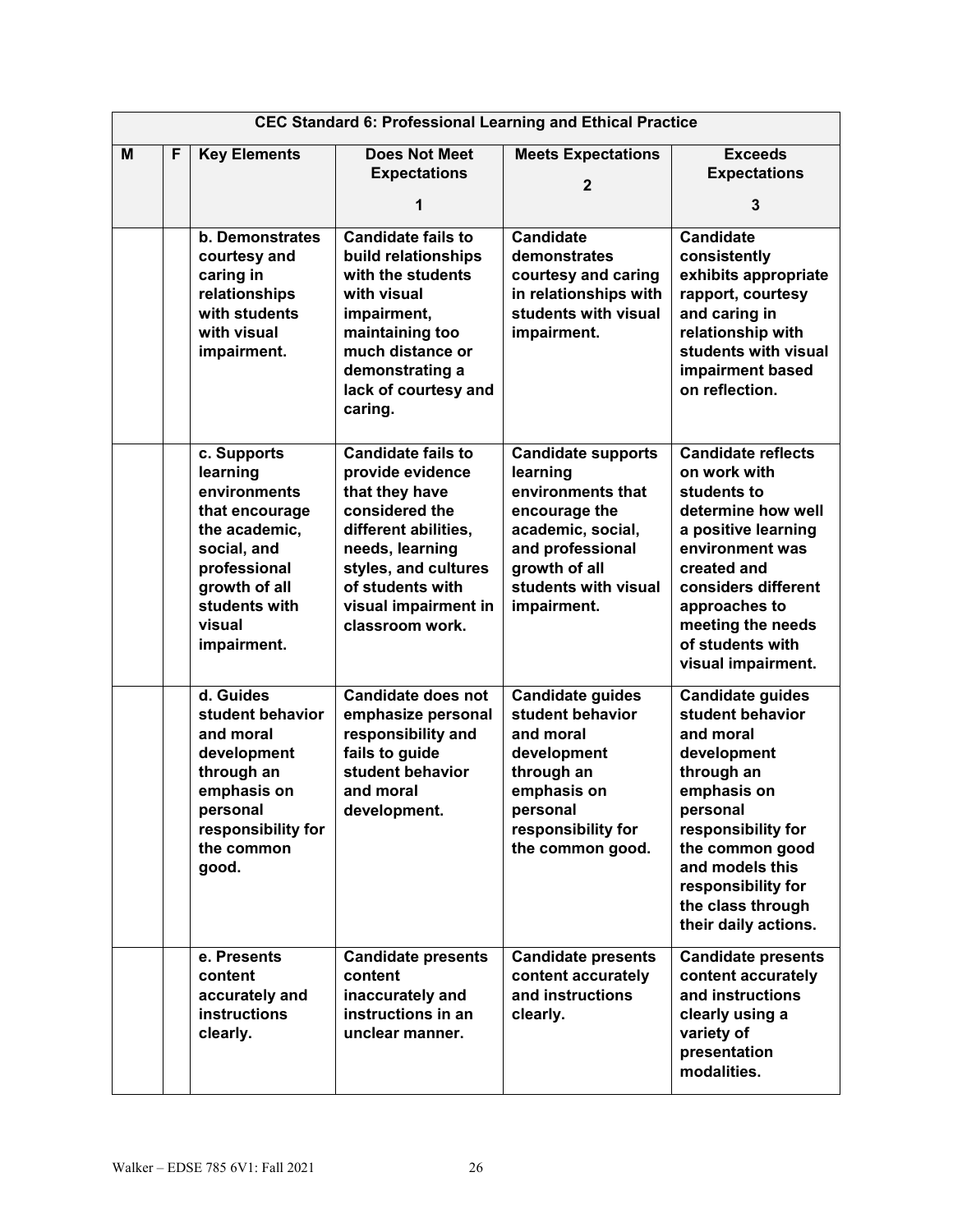|   | <b>CEC Standard 6: Professional Learning and Ethical Practice</b> |                                                                                                     |                                                                                                                                                                           |                                                                                                                                           |                                                                                                                                                                                                                                                                                                                 |  |  |
|---|-------------------------------------------------------------------|-----------------------------------------------------------------------------------------------------|---------------------------------------------------------------------------------------------------------------------------------------------------------------------------|-------------------------------------------------------------------------------------------------------------------------------------------|-----------------------------------------------------------------------------------------------------------------------------------------------------------------------------------------------------------------------------------------------------------------------------------------------------------------|--|--|
| м | F                                                                 | <b>Key Elements</b>                                                                                 | <b>Does Not Meet</b><br><b>Expectations</b><br>1                                                                                                                          | <b>Meets Expectations</b><br>$\overline{2}$                                                                                               | <b>Exceeds</b><br><b>Expectations</b><br>3                                                                                                                                                                                                                                                                      |  |  |
|   |                                                                   | f. Demonstrates<br>growth and<br>dissemination of<br>professional<br>knowledge and<br>skills.       | <b>Candidate fails to</b><br>demonstrate growth<br>of professional<br>knowledge and<br>skills.                                                                            | <b>Candidate</b><br>demonstrates<br>growth and<br>dissemination of<br>professional<br>knowledge and<br>skills.                            | <b>Candidate accepts</b><br>constructive<br>criticism, and<br>demonstrates<br>growth and<br>dissemination of<br>professional<br>knowledge and<br>skills.                                                                                                                                                        |  |  |
|   |                                                                   | g. Reflect on<br>one's practice to<br>improve<br>instruction and<br>guide<br>professional<br>growth | <b>Candidate displays</b><br>no evidence of the<br>ability or<br>willingness to<br>reflect on<br>effectiveness, is<br>unaware of<br>effectiveness or<br>student learning. | <b>Candidate reflects</b><br>on his/her<br>professional<br>practice, including<br>personal teaching<br>and learning style.                | <b>Candidate reflects</b><br>upon, interprets,<br>and communicates<br>evidence of one's<br>own effectiveness<br>as a teacher,<br>including evidence<br>of success in<br>fostering student<br>progress in<br>learning. Candidate<br>uses evidence of<br>effectiveness in<br>planning for further<br>instruction. |  |  |
|   |                                                                   | h. Practices<br>within one's skill<br>limits and<br>obtains<br>assistance as<br>needed.             | <b>Candidate refuses</b><br>to obtain assistance<br>when needed and<br>practices beyond<br>his or her skill limit.                                                        | <b>Candidate engages</b><br>in reflective practice<br>(practices within<br>one's skill limits<br>and obtains<br>assistance as<br>needed). | <b>Candidate actively</b><br>seeks feedback and<br>constructive<br>criticism in the<br>classroom and<br>engages in<br>reflective practice<br>(practices within<br>one's skill limits<br>and obtains<br>assistance as<br>needed).                                                                                |  |  |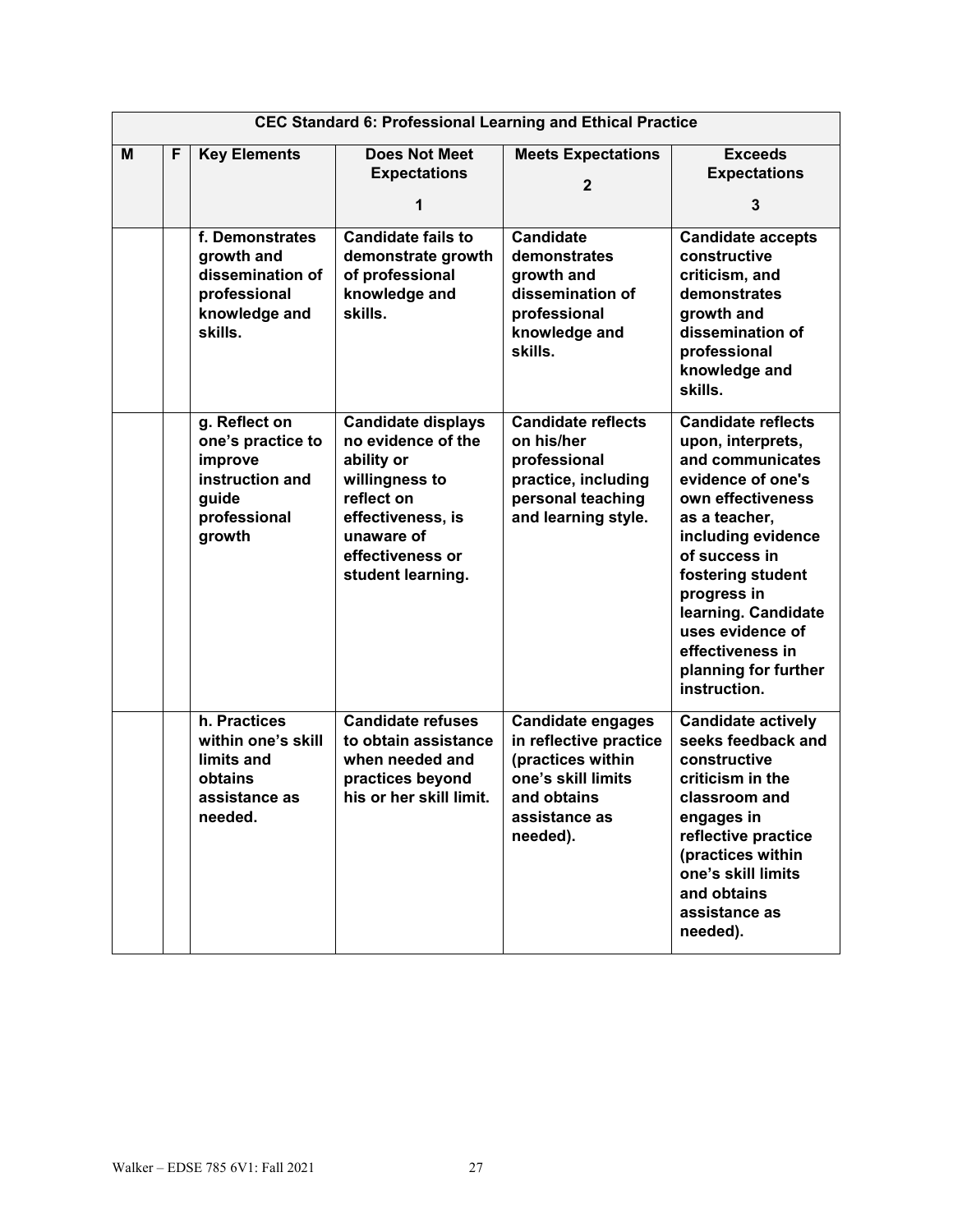|   | <b>CEC Standard 6: Professional Learning and Ethical Practice</b> |                                                                                                  |                                                                                                                                                                              |                                                                                                                   |                                                                                                                                                                                              |  |  |
|---|-------------------------------------------------------------------|--------------------------------------------------------------------------------------------------|------------------------------------------------------------------------------------------------------------------------------------------------------------------------------|-------------------------------------------------------------------------------------------------------------------|----------------------------------------------------------------------------------------------------------------------------------------------------------------------------------------------|--|--|
| M | F                                                                 | <b>Key Elements</b>                                                                              | <b>Does Not Meet</b><br><b>Expectations</b><br>1                                                                                                                             | <b>Meets Expectations</b><br>$\mathbf{2}$                                                                         | <b>Exceeds</b><br><b>Expectations</b><br>3                                                                                                                                                   |  |  |
|   |                                                                   | i. Demonstrates<br>responsibility,<br>dependability,<br>flexibility, and a<br>positive attitude. | <b>Candidate is late to</b><br>meetings, misses<br>deadlines or needs<br>to be reminded<br>often of obligations.<br><b>Candidate</b><br>demonstrates a<br>negative attitude. | <b>Candidate</b><br>demonstrates<br>responsibility.<br>dependability,<br>flexibility, and a<br>positive attitude. | <b>Candidate reflects</b><br>on ability to meet<br>expectations, plans<br>and carries out<br>tasks associated<br>with role promptly,<br>and consistently<br>displays a positive<br>attitude. |  |  |
|   |                                                                   | j. Observes<br>school policies<br>and procedures.                                                | <b>Candidate violates</b><br>school policies and<br>procedures.                                                                                                              | <b>Candidate observes</b><br>school policies and<br>procedures.                                                   | <b>Candidate</b><br>consistently<br>observes and<br>enforces school<br>policies and<br>procedures.                                                                                           |  |  |
|   |                                                                   | k. Projects a<br>professional<br>image in terms<br>of demeanor and<br>appearance.                | <b>Candidate dresses</b><br>or behaves in an<br>unprofessional<br>manner.                                                                                                    | <b>Candidate projects</b><br>a professional<br>image in terms of<br>demeanor and<br>appearance.                   | <b>Candidate projects</b><br>a professional<br>image in terms of<br>demeanor and<br>appearance and<br>encourages<br>students with visual<br>impairment to do<br>the same.                    |  |  |
|   |                                                                   | I. Demonstrates<br>effective oral<br>communication<br>skills.                                    | Candidate's oral<br>communication is<br>difficult to<br>understand or<br>follow, making it<br>ineffective.                                                                   | <b>Candidate</b><br>demonstrates<br>effective oral<br>communication<br>skills.                                    | Candidate<br>demonstrates<br>highly effective oral<br>communication<br>skills making<br>material presented<br>verbally easy to<br>understand and<br>follow.                                  |  |  |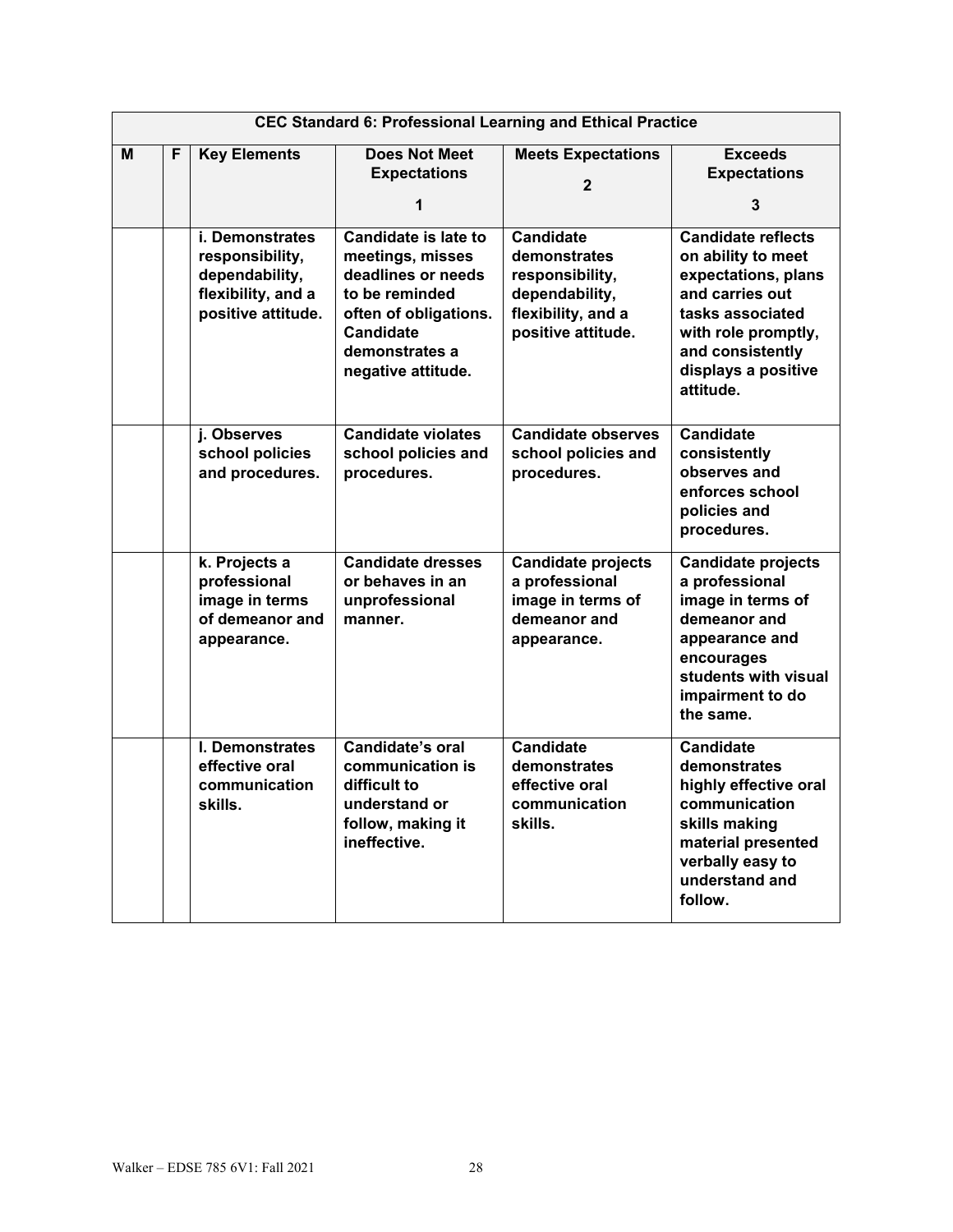|   | <b>CEC Standard 6: Professional Learning and Ethical Practice</b> |                                                                                                                                                                                |                                                                                                                                                                                                 |                                                                                                                                                                                        |                                                                                                                                                                                                                                                                                                                                                                                                                                                  |  |  |
|---|-------------------------------------------------------------------|--------------------------------------------------------------------------------------------------------------------------------------------------------------------------------|-------------------------------------------------------------------------------------------------------------------------------------------------------------------------------------------------|----------------------------------------------------------------------------------------------------------------------------------------------------------------------------------------|--------------------------------------------------------------------------------------------------------------------------------------------------------------------------------------------------------------------------------------------------------------------------------------------------------------------------------------------------------------------------------------------------------------------------------------------------|--|--|
| M | F                                                                 | <b>Key Elements</b>                                                                                                                                                            | <b>Does Not Meet</b><br><b>Expectations</b><br>1                                                                                                                                                | <b>Meets Expectations</b><br>$\overline{2}$                                                                                                                                            | <b>Exceeds</b><br><b>Expectations</b><br>3                                                                                                                                                                                                                                                                                                                                                                                                       |  |  |
|   |                                                                   | m. Demonstrates<br>effective written<br>communication<br>skills.                                                                                                               | <b>Candidate's written</b><br>communication is<br>difficult to<br>understand or<br>follow, making it<br>ineffective.                                                                            | <b>Candidate</b><br>demonstrates<br>effective written<br>communication<br>skills.                                                                                                      | <b>Candidate</b><br>demonstrates<br>highly effective<br>written<br>communication<br>skills making<br>material presented<br>in writing easy to<br>understand and<br>follow.                                                                                                                                                                                                                                                                       |  |  |
|   |                                                                   | n. Demonstrates<br>high<br>expectations for<br>all students with<br>visual<br>impairment to<br>develop the<br>highest possible<br>learning<br>outcomes and<br>quality of life. | <b>Candidate fails to</b><br>support student<br>learning and<br>displays evidence<br>of low expectations<br>for at least some<br>students with visual<br>impairment.                            | <b>Candidate</b><br>demonstrates high<br>expectations for all<br>students with visual<br>impairment to<br>develop the highest<br>possible learning<br>outcomes and<br>quality of life. | <b>Candidate provides</b><br>emotional and<br>academic support<br>to students with<br>visual impairment<br>and communicates<br>confidence in their<br>ability to complete<br>assigned work and<br>modifies plans to<br>provide<br>opportunities for all<br>students with visual<br>impairment to meet<br>or exceed<br>objectives through<br>supportive critique<br>of student learning<br>that reflects<br>challenging ideas<br>and suggestions. |  |  |
|   |                                                                   | o. Demonstrates<br>commitment to<br>developing the<br>highest<br>education and<br>quality-of-life<br>potential of<br>individuals with<br>exceptional<br>learning needs.        | <b>Candidate fails to</b><br>demonstrate a<br>commitment to<br>developing the<br>highest education<br>and quality of life<br>potential of<br>individuals with<br>exceptional learning<br>needs. | <b>Candidate</b><br>demonstrates<br>commitment to<br>developing the<br>highest education<br>and quality-of-life<br>potential of<br>individuals with<br>exceptional learning<br>needs.  | <b>Candidate</b><br>demonstrates and<br>reflects on<br>commitment to<br>developing the<br>highest education<br>and quality of life<br>potential of<br>individuals with<br>exceptional learning<br>needs.                                                                                                                                                                                                                                         |  |  |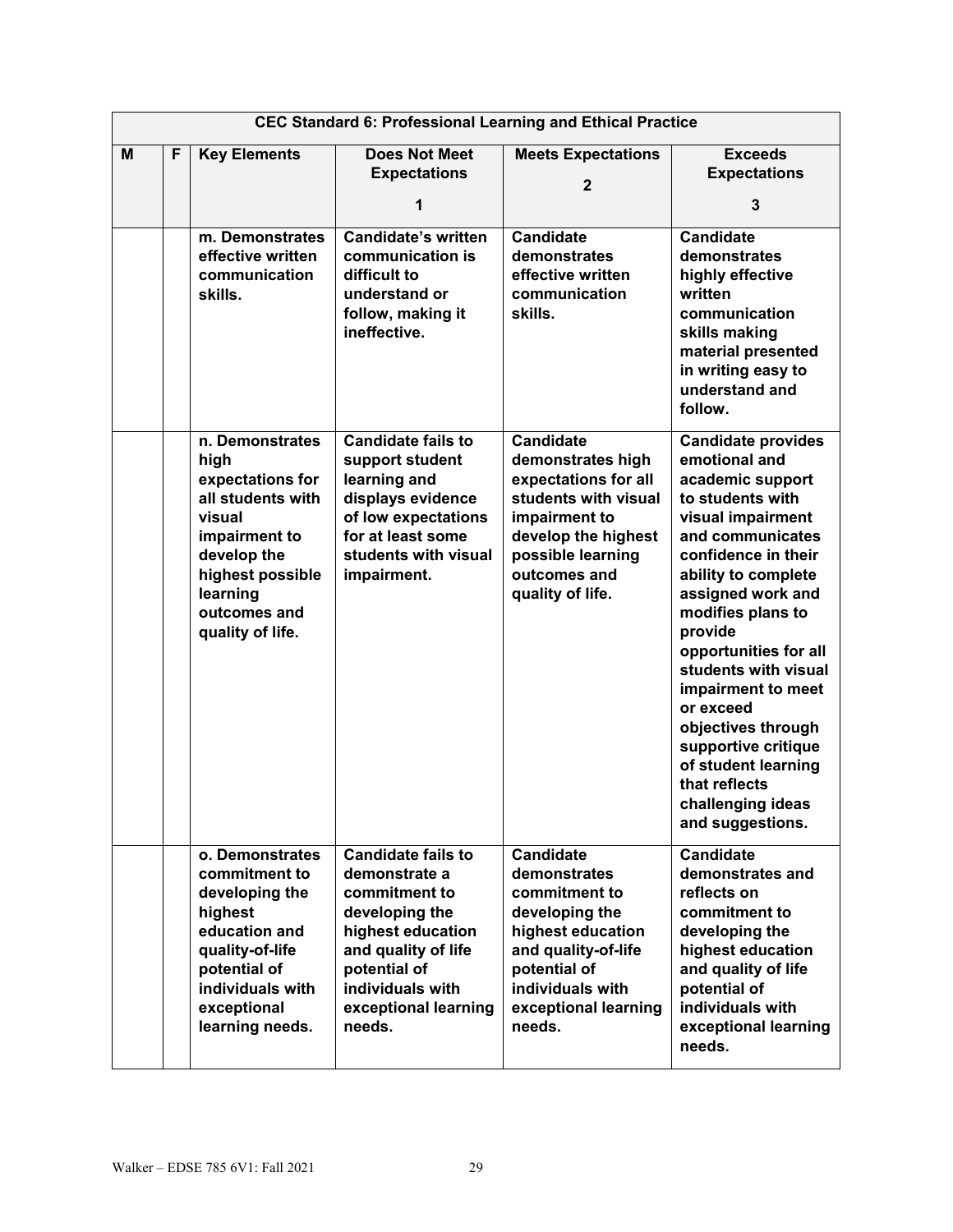|   | <b>CEC Standard 7: Collaboration</b> |                                                                                                                  |                                                                                                                                         |                                                                                                                                         |                                                                                                                                                                                                                                   |  |  |
|---|--------------------------------------|------------------------------------------------------------------------------------------------------------------|-----------------------------------------------------------------------------------------------------------------------------------------|-----------------------------------------------------------------------------------------------------------------------------------------|-----------------------------------------------------------------------------------------------------------------------------------------------------------------------------------------------------------------------------------|--|--|
| М | $\overline{F}$                       | <b>Key Elements</b>                                                                                              | <b>Does Not Meet</b><br><b>Expectations</b><br>1                                                                                        | <b>Meets Expectations</b><br>$\mathbf{2}$                                                                                               | <b>Exceeds Expectations</b><br>3                                                                                                                                                                                                  |  |  |
|   |                                      | a. Communicate effectively<br>with families of individuals<br>with exceptionalities from<br>diverse backgrounds. | <b>Candidate fails to</b><br>provide evidence of<br>planning to<br>collaborate with<br>parents.                                         | <b>Candidate</b><br>communicates<br>regularly with<br>parents and<br>involves them in<br>problem solving<br>and learning<br>activities. | <b>Candidate regularly</b><br>encourages family<br>involvement in student<br>learning through<br>collaboration to engage<br>additional support resource<br>assistance when needed.                                                |  |  |
|   |                                      | b. Engages in productive<br>relationships with<br>professional colleagues and<br>support staff.                  | <b>Candidate fails to</b><br>provide evidence of<br>planning to<br>collaborate with<br>professional<br>colleagues and<br>support staff. | <b>Candidate engages</b><br>in productive<br>relationships with<br>professional<br>colleagues and<br>support staff.                     | Candidate reflects upon,<br>interprets, and<br>communicates evidence of<br>one's own effectiveness as<br>a collaborator.<br>Candidate demonstrates an<br>ability to work with others<br>as equals.                                |  |  |
|   |                                      | c. Maintains confidential<br>communication about<br>students with visual<br>impairment                           | <b>Candidate shares</b><br>confidential<br>information about<br>students with visual<br>impairment needs<br>with outside<br>parties.    | <b>Candidate</b><br>maintains<br>confidential<br>communication<br>about students with<br>visual impairment.                             | <b>Candidate maintains</b><br>confidential communication<br>about students with visual<br>impairment and is observed<br>stressing the importance of<br>confidentiality with other<br>stakeholders including<br>paraprofessionals. |  |  |
|   |                                      | d. Fosters respectful and<br>beneficial relationships<br>between families and<br>professionals.                  | <b>Candidate is</b><br>disrespectful when<br>dealing with<br>families and<br>professionals.                                             | <b>Candidate fosters</b><br>respectful and<br>beneficial<br>relationships<br>between families<br>and professionals.                     | Candidate reflects upon<br>relationships with families<br>and professionals and<br>interprets reflections<br>effectively in order to<br>improve communication<br>and interactions.                                                |  |  |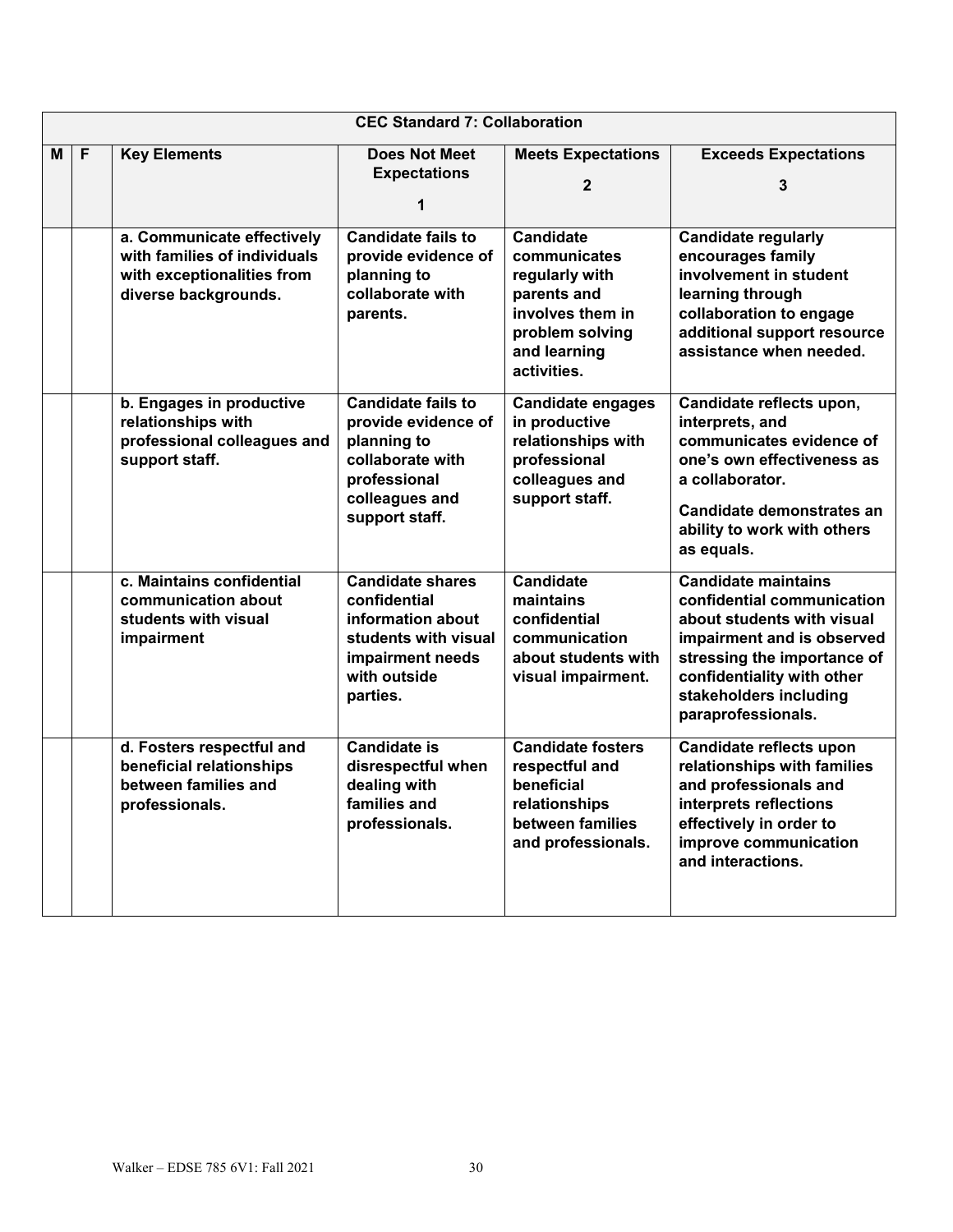|   | <b>CEC Standard 7: Collaboration</b> |                                                                                                                                                              |                                                                                                                                                                                                                 |                                                                                                                                                                                        |                                                                                                                                                                                                                                                                                            |  |  |  |
|---|--------------------------------------|--------------------------------------------------------------------------------------------------------------------------------------------------------------|-----------------------------------------------------------------------------------------------------------------------------------------------------------------------------------------------------------------|----------------------------------------------------------------------------------------------------------------------------------------------------------------------------------------|--------------------------------------------------------------------------------------------------------------------------------------------------------------------------------------------------------------------------------------------------------------------------------------------|--|--|--|
| M | $\mathsf{F}$                         | <b>Key Elements</b>                                                                                                                                          | <b>Does Not Meet</b><br><b>Expectations</b><br>1                                                                                                                                                                | <b>Meets Expectations</b><br>$\overline{2}$                                                                                                                                            | <b>Exceeds Expectations</b><br>3                                                                                                                                                                                                                                                           |  |  |  |
|   |                                      | e. Collaborates with school<br>personnel and community<br>members in integrating<br>individuals with exceptional<br>learning needs into various<br>settings. | <b>Candidate shows</b><br>no evidence of<br>collaborating with<br>school personnel<br>and community<br>members in<br>integrating<br>individuals with<br>exceptional<br>learning needs into<br>various settings. | <b>Candidate</b><br>collaborates with<br>school personnel<br>and community<br>members in<br>integrating<br>individuals with<br>exceptional<br>learning needs into<br>various settings. | Candidate reflects upon,<br>interprets, and<br>communicates evidence of<br>one's own effectiveness as<br>a collaborator. Candidate<br>demonstrates and reflects<br>on the ability to<br>successfully integrate<br>individuals with exceptional<br>learning needs into various<br>settings. |  |  |  |
|   |                                      | f. Observes, evaluates, and<br>provides feedback to<br>paraeducators.                                                                                        | <b>Candidate fails to</b><br>observe, evaluate<br>and provide<br>feedback to<br>paraeducators.                                                                                                                  | <b>Candidate</b><br>observes,<br>evaluates, and<br>provides feedback<br>to paraeducators.                                                                                              | <b>Candidate articulates</b><br>positions, is proactive in<br>classroom management<br>and staff management, and<br>works actively for the<br>betterment of teaching and<br>learning in the classroom.                                                                                      |  |  |  |
|   |                                      | g. Models techniques and<br>coaches others in the use<br>of evidence-based<br>instructional methods and<br>accommodations.                                   | <b>Candidate</b><br>incorrectly models<br>techniques and<br>fails to coach<br>others in the use of<br>evidence-based<br>instructional<br>methods and<br>accommodations.                                         | <b>Candidate models</b><br>techniques and<br>coaches others in<br>the use of<br>evidence-based<br>instructional<br>methods and<br>accommodations.                                      | Candidate models a wide<br>variety of evidence-based<br>instructional methods and<br>accommodations and<br>coaches others in the<br>effective implementation,<br>monitoring, and reflection<br>of these strategies.                                                                        |  |  |  |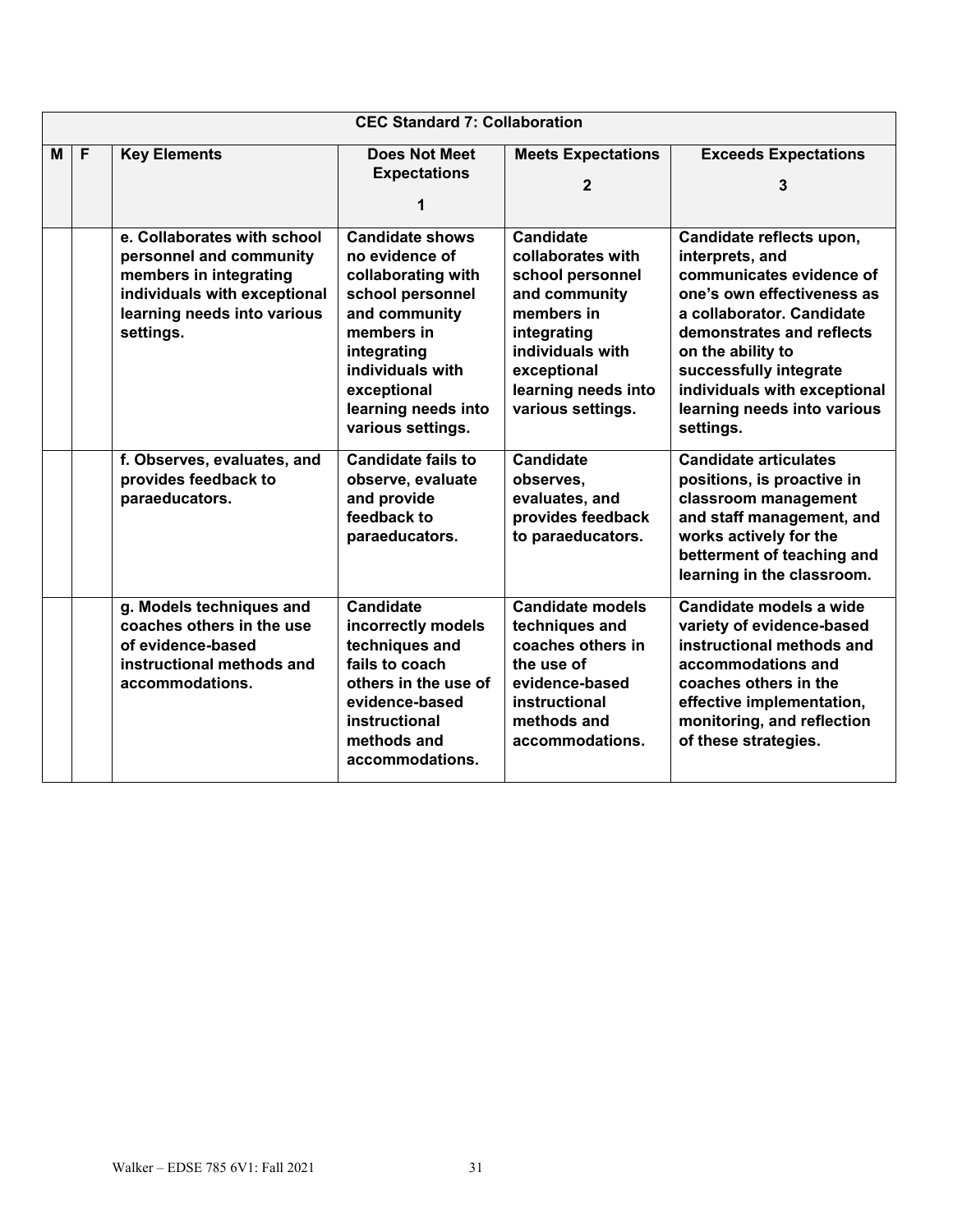| M | $\overline{F}$ | <b>Key Elements</b>                                                                                                                                  | <b>Does Not Meet Expectations</b>                                                                                                                                                                                              | <b>Meets</b>                                                                                                                                                                                                                            | <b>Exceeds Expectations</b>                                                                                                                                                                                                                                                                                                                                                                          |
|---|----------------|------------------------------------------------------------------------------------------------------------------------------------------------------|--------------------------------------------------------------------------------------------------------------------------------------------------------------------------------------------------------------------------------|-----------------------------------------------------------------------------------------------------------------------------------------------------------------------------------------------------------------------------------------|------------------------------------------------------------------------------------------------------------------------------------------------------------------------------------------------------------------------------------------------------------------------------------------------------------------------------------------------------------------------------------------------------|
|   |                |                                                                                                                                                      | 1                                                                                                                                                                                                                              | <b>Expectations</b>                                                                                                                                                                                                                     | 3                                                                                                                                                                                                                                                                                                                                                                                                    |
|   |                |                                                                                                                                                      |                                                                                                                                                                                                                                | $\mathbf{2}$                                                                                                                                                                                                                            |                                                                                                                                                                                                                                                                                                                                                                                                      |
|   |                | a. Creates an orderly<br>and supportive<br>environment by<br>designing and<br>managing routines;<br>effectively manages<br>teaching and<br>learning. | <b>Candidate inconsistently designs</b><br>and manages classroom<br>routines, creating an<br>environment which is not<br>consistently orderly and<br>supportive. Candidate<br>inconsistently manages teaching<br>and learning. | <b>Candidate creates</b><br>an orderly and<br>supportive<br>environment by<br>designing and<br>managing<br>classroom routines<br>and has<br>implemented some<br>supports for<br>effective<br>management of<br>teaching and<br>learning. | Candidate reflects on the<br>needs of the learners with<br>visual impairment in order<br>to create an orderly and<br>supportive environment.<br><b>Candidate manages</b><br>classroom routines and is<br>responsive to the<br>changing needs of the<br>students with visual<br>impairment. Candidate<br>effectively manages<br>teaching and learning.                                                |
|   |                | b. Motivates<br>students with visual<br>impairment through<br>interesting and<br>challenging<br>activities.                                          | <b>Candidate inconsistently</b><br>motivates students with visual<br>impairment through activities.                                                                                                                            | <b>Candidate</b><br>motivates students<br>with visual<br>impairment through<br>interesting and<br>challenging<br>activities.                                                                                                            | <b>Candidate takes student</b><br>interests and abilities into<br>consideration and designs<br>a variety of learning<br>activities which motivate<br>and challenge students<br>with visual impairment.<br><b>Candidate offers choices</b><br>to students with visual<br>impairment when possible<br>to increase motivation.                                                                          |
|   |                | c. Create a safe,<br>equitable, positive,<br>and supportive<br>learning environment<br>in which diversities<br>are valued.                           | Candidate creates a safe,<br>equitable, positive, and<br>supportive learning environment<br>in which diversities are valued<br>but does not demonstrate that<br>diversities are valued.                                        | Candidate creates a<br>safe, equitable,<br>positive, and<br>supportive learning<br>environment in<br>which diversities<br>are valued.                                                                                                   | <b>Candidate solicits student</b><br>input and provides<br>opportunities for choice<br>making in order create a<br>safe, equitable, positive,<br>and supportive learning<br>environment in which<br>diversities are valued.<br>Candidate reflects upon<br>students' linguistic and<br>cultural background and<br>considers the class<br>diversity while<br>establishing the learning<br>environment. |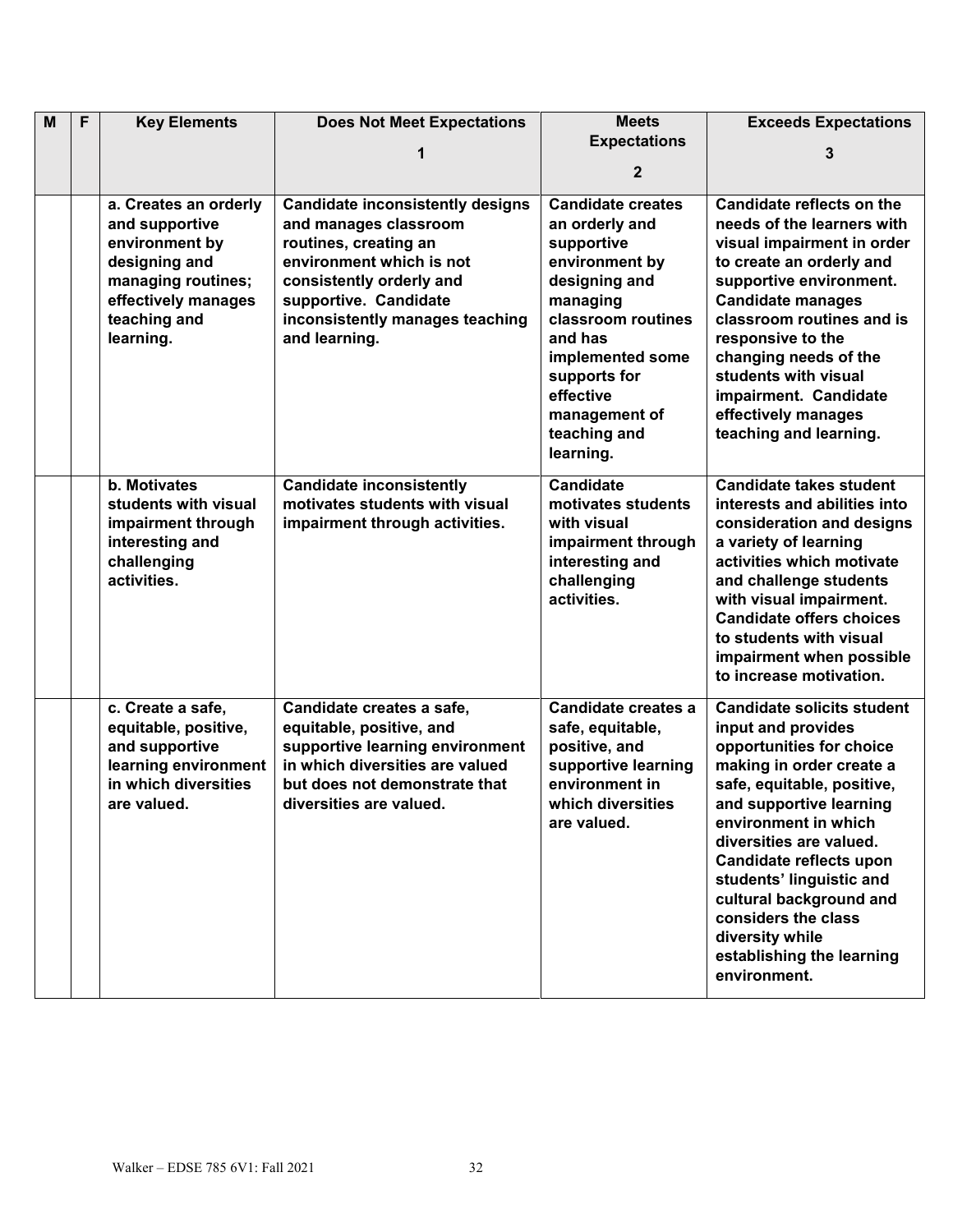| M | F | <b>Key Elements</b>                          | <b>Does Not Meet Expectations</b>                                  | <b>Meets</b>                          | <b>Exceeds Expectations</b>                                |
|---|---|----------------------------------------------|--------------------------------------------------------------------|---------------------------------------|------------------------------------------------------------|
|   |   |                                              |                                                                    | <b>Expectations</b>                   | 3                                                          |
|   |   |                                              |                                                                    | $\mathbf{2}$                          |                                                            |
|   |   |                                              |                                                                    |                                       |                                                            |
|   |   | d. Design learning                           | <b>Candidate inconsistently designs</b>                            | <b>Candidate designs</b>              | <b>Candidate integrates</b>                                |
|   |   | environments that                            | learning environments that                                         | learning                              | social skills instruction                                  |
|   |   | encourage active                             | encourage participation in                                         | environments that                     | and strategies for                                         |
|   |   | participation in                             | individual and group activities.                                   | encourage active                      | enhancing motivation for                                   |
|   |   | individual and group                         |                                                                    | participation in                      | each individual student                                    |
|   |   | activities.                                  |                                                                    | individual and                        | and the group as a whole                                   |
|   |   |                                              |                                                                    | group activities.                     | as they design learning<br>environments that               |
|   |   |                                              |                                                                    |                                       | encourage active                                           |
|   |   |                                              |                                                                    |                                       | participation in individual                                |
|   |   |                                              |                                                                    |                                       | and group activities.                                      |
|   |   |                                              |                                                                    |                                       |                                                            |
|   |   | e. Modifies the                              | Candidate fails to modify the                                      | <b>Candidate modifies</b>             | <b>Candidate modifies the</b>                              |
|   |   | learning environment                         | learning environment to manage                                     | the learning                          | learning environment to                                    |
|   |   | to manage                                    | behaviors, time, space, and                                        | environment to                        | manage behaviors, time,                                    |
|   |   | behaviors, time,                             | materials to keep students with                                    | manage behaviors,                     | space, and materials to                                    |
|   |   | space, and materials<br>to keep students     | visual impairments productively<br>involved in learning.           | time, space, and<br>materials to keep | keep students with visual<br>impairments productively      |
|   |   | with visual                                  |                                                                    | students with visual                  | involved in learning.                                      |
|   |   | impairment                                   |                                                                    | impairments                           | <b>Candidate establishes</b>                               |
|   |   | productively                                 |                                                                    | productively                          | clear classroom                                            |
|   |   | involved in learning.                        |                                                                    | involved in                           | procedures, discourages                                    |
|   |   |                                              |                                                                    | learning.                             | disruptions, and promotes                                  |
|   |   |                                              |                                                                    |                                       | interaction with students                                  |
|   |   |                                              |                                                                    |                                       | with visual impairments.                                   |
|   |   |                                              |                                                                    |                                       |                                                            |
|   |   |                                              |                                                                    |                                       |                                                            |
|   |   | f. Demonstrates the<br>ability to manage two | <b>Candidate demonstrates the</b><br>ability to manage two or more | <b>Candidate</b><br>demonstrates the  | <b>Candidate demonstrates</b><br>the ability to manage two |
|   |   | or more classroom                            | classroom activities                                               | ability to manage                     | or more classroom                                          |
|   |   | activities                                   | simultaneously but fails to                                        | two or more                           | activities simultaneously,                                 |
|   |   | simultaneously, with                         | provide attention to each.                                         | classroom activities                  | with evidence of attention                                 |
|   |   | evidence of attention                        |                                                                    | simultaneously,                       | to each. Candidate moves                                   |
|   |   | to each.                                     |                                                                    | with evidence of                      | easily from one activity to                                |
|   |   |                                              |                                                                    | attention to each.                    | the other, making                                          |
|   |   |                                              |                                                                    |                                       | adaptations as necessary                                   |
|   |   |                                              |                                                                    |                                       | to ensure student                                          |
|   |   |                                              |                                                                    |                                       | success.                                                   |
|   |   |                                              |                                                                    |                                       |                                                            |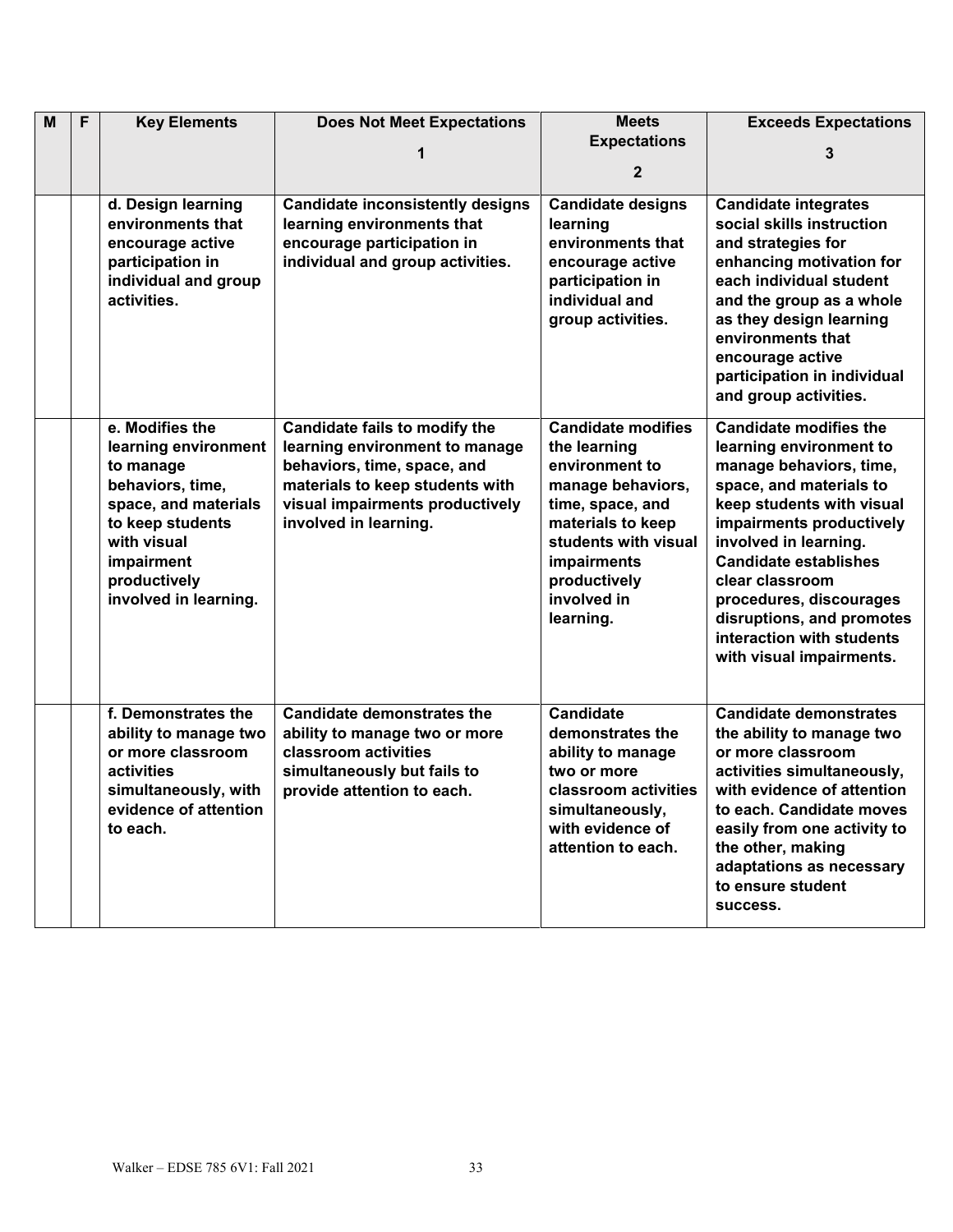| $\overline{M}$ | $\overline{F}$ | <b>Key Elements</b>   | <b>Does Not Meet Expectations</b> | <b>Meets</b>          | <b>Exceeds Expectations</b> |
|----------------|----------------|-----------------------|-----------------------------------|-----------------------|-----------------------------|
|                |                |                       |                                   | <b>Expectations</b>   |                             |
|                |                |                       | 1                                 |                       | 3                           |
|                |                |                       |                                   | $\mathbf{2}$          |                             |
|                |                | g. Uses effective and | Candidate is ineffective in using | <b>Candidate uses</b> | <b>Candidate plans and</b>  |
|                |                | varied behavior       | behavior management strategies    | effective and varied  | implements individualized   |
|                |                | management            | to handle disruptive or           | behavior              | behavior plans which        |
|                |                | strategies and        | destructive behavior.             | management            | include effective and       |
|                |                | handles disruptive or |                                   | strategies and        | varied behavior             |
|                |                | destructive behavior  |                                   | handles disruptive    | management strategies       |
|                |                | firmly and fairly.    |                                   | or destructive        | and handles disruptive or   |
|                |                |                       |                                   | behavior firmly and   | destructive behavior firmly |
|                |                |                       |                                   | fairly.               | and fairly.                 |
|                |                |                       |                                   |                       |                             |
|                |                |                       |                                   |                       |                             |
|                |                |                       |                                   |                       |                             |
|                |                |                       |                                   |                       |                             |
|                |                |                       |                                   |                       |                             |
|                |                |                       |                                   |                       |                             |
|                |                |                       |                                   |                       |                             |
|                |                |                       |                                   |                       |                             |
|                |                |                       |                                   |                       |                             |
|                |                |                       |                                   |                       |                             |
|                |                |                       |                                   |                       |                             |
|                |                |                       |                                   |                       |                             |
|                |                |                       |                                   |                       |                             |
|                |                |                       |                                   |                       |                             |
|                |                |                       |                                   |                       |                             |
|                |                |                       |                                   |                       |                             |
|                |                |                       |                                   |                       |                             |
|                |                |                       |                                   |                       |                             |
|                |                |                       |                                   |                       |                             |
|                |                |                       |                                   |                       |                             |
|                |                |                       |                                   |                       |                             |
|                |                |                       |                                   |                       |                             |
|                |                |                       |                                   |                       |                             |
|                |                |                       |                                   |                       |                             |
|                |                |                       |                                   |                       |                             |
|                |                |                       |                                   |                       |                             |
|                |                |                       |                                   |                       |                             |
|                |                |                       |                                   |                       |                             |
|                |                |                       |                                   |                       |                             |
|                |                |                       |                                   |                       |                             |
|                |                |                       |                                   |                       |                             |
|                |                |                       |                                   |                       |                             |
|                |                |                       |                                   |                       |                             |
|                |                |                       |                                   |                       |                             |
|                |                |                       |                                   |                       |                             |
|                |                |                       |                                   |                       |                             |
|                |                |                       |                                   |                       |                             |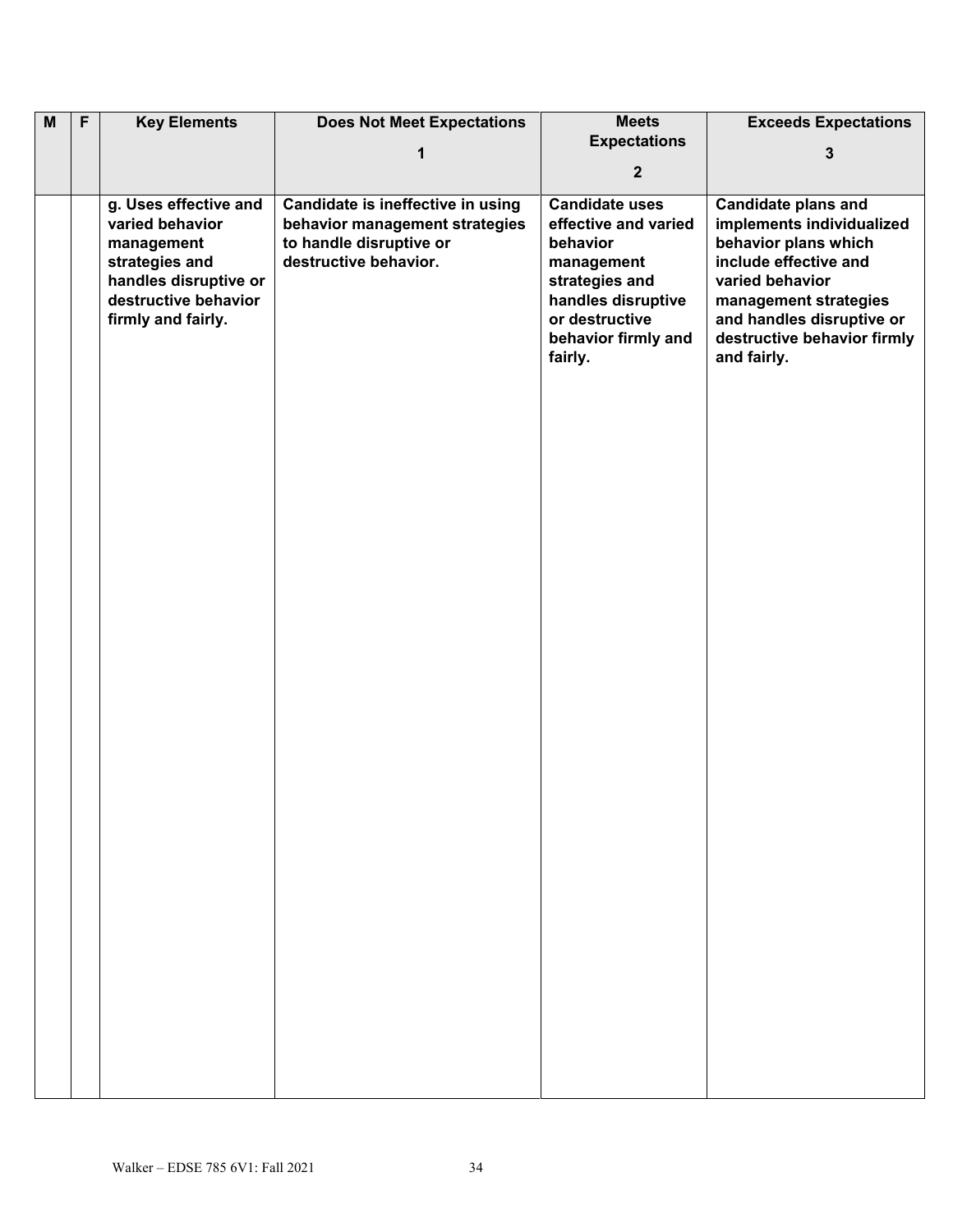| $\overline{\mathsf{M}}$ | $\overline{F}$ | <b>Key Elements</b>                                                                                              | <b>Does Not Meet Expectations</b>                                                                           | <b>Meets</b>                                                                                                                                                                                    | <b>Exceeds Expectations</b>                                                                                                                                                                   |
|-------------------------|----------------|------------------------------------------------------------------------------------------------------------------|-------------------------------------------------------------------------------------------------------------|-------------------------------------------------------------------------------------------------------------------------------------------------------------------------------------------------|-----------------------------------------------------------------------------------------------------------------------------------------------------------------------------------------------|
|                         |                |                                                                                                                  |                                                                                                             |                                                                                                                                                                                                 |                                                                                                                                                                                               |
|                         |                |                                                                                                                  |                                                                                                             | $\overline{2}$                                                                                                                                                                                  |                                                                                                                                                                                               |
|                         |                | h. Communicates<br>high expectations<br>while respecting<br>individual<br>differences and<br>cultural diversity. | 1<br><b>Candidate fails to communicate</b><br>high expectations for all students<br>with visual impairment. | <b>Expectations</b><br><b>Candidate</b><br>promotes<br>appropriate student<br>behavior through<br>clear<br>communication of<br>high expectations<br>for all students with<br>visual impairment. | $\mathbf{3}$<br><b>Candidate communicates</b><br>high expectations;<br>develops an awareness of<br>student behavior within<br>the context of student<br>background and cultural<br>diversity. |
|                         |                |                                                                                                                  |                                                                                                             |                                                                                                                                                                                                 |                                                                                                                                                                                               |